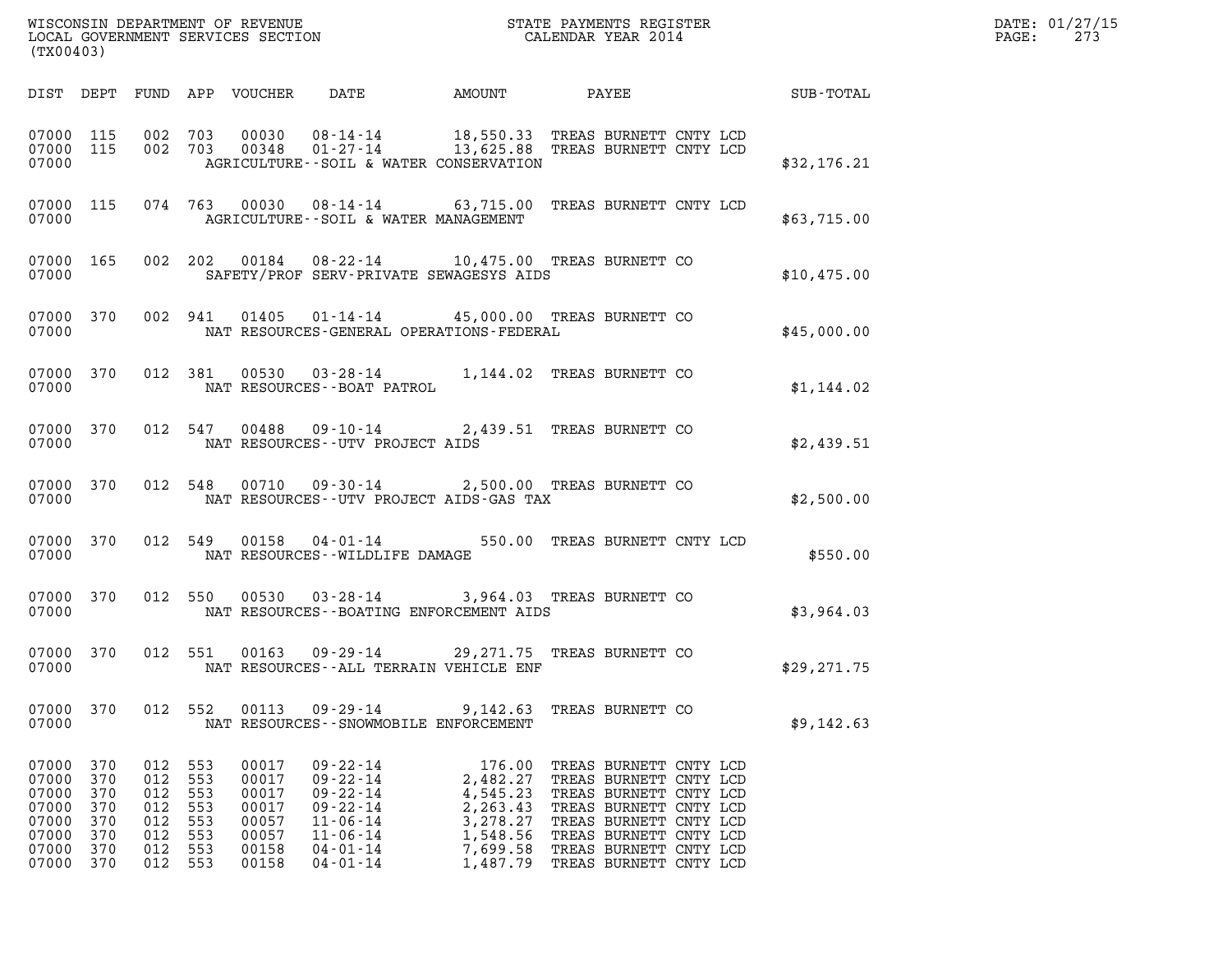| ${\tt WISCOONSIM} \begin{tabular}{lcccc} {\tt NISCOONSIM} \end{tabular} \begin{tabular}{lcccc} {\tt NISCONSIM} \end{tabular} \begin{tabular}{lcccc} {\tt NISCONSIM} \end{tabular} \begin{tabular}{lcccc} {\tt NECONSIM} \end{tabular} \begin{tabular}{lcccc} {\tt NUCAL} \end{tabular} \begin{tabular}{lcccc} {\tt NUCAL} \end{tabular} \end{tabular} \begin{tabular}{lcccc} {\tt NUCAL} \end{tabular} \begin{tabular}{lcccc} {\tt NUCAL} \end{tabular} \end{tabular} \begin{tabular}{lcccc} {\tt NUCAL} \end{tabular} \begin{tabular}{lcccc$<br>(TX00403) |             | DATE: 01/27/15<br>PAGE:<br>274 |
|------------------------------------------------------------------------------------------------------------------------------------------------------------------------------------------------------------------------------------------------------------------------------------------------------------------------------------------------------------------------------------------------------------------------------------------------------------------------------------------------------------------------------------------------------------|-------------|--------------------------------|
| <b>PAYEE</b> FOR THE STATE OF THE STATE OF THE STATE OF THE STATE OF THE STATE OF THE STATE OF THE STATE OF THE STATE OF THE STATE OF THE STATE OF THE STATE OF THE STATE OF THE STATE OF THE STATE OF THE STATE OF THE STATE OF TH<br>DIST DEPT FUND APP VOUCHER<br>DATE<br>AMOUNT                                                                                                                                                                                                                                                                        | SUB-TOTAL   |                                |
|                                                                                                                                                                                                                                                                                                                                                                                                                                                                                                                                                            | \$23,481.13 |                                |
| 01297 12-17-14<br>07000 370<br>012 563<br>2,372.11 TREAS BURNETT CNTY<br>07000<br>NAT RESOURCES - COUNTY CONSERVATION AIDS                                                                                                                                                                                                                                                                                                                                                                                                                                 | \$2,372.11  |                                |
| 04-04-14 4,978.55 TREAS BURNETT CNTY<br>07000 370<br>012 564<br>00274<br>07000<br>NAT RESOURCES - - RECREATION AIDS - FISH                                                                                                                                                                                                                                                                                                                                                                                                                                 | \$4,978.55  |                                |
| 07000 370<br>012 567<br>00004<br>$02 - 19 - 14$<br>52,612.32 TREAS BURNETT CO<br>07000<br>NAT RESOURCES - COUNTY FOREST AIDS                                                                                                                                                                                                                                                                                                                                                                                                                               | \$52,612.32 |                                |
| 02-04-14 83,150.00 TREAS BURNETT CNTY<br>07000 370<br>012 568<br>00031<br>07000<br>NAT RESOURCES--COUNTY FOREST LOANS-SEVER                                                                                                                                                                                                                                                                                                                                                                                                                                | \$83,150.00 |                                |
| 07000 370<br>012 572<br>00005<br>04-01-14 35,333.29 TREAS BURNETT CO<br>05-29-14 38,500.00 TREAS BURNETT CNTY<br>07000 370<br>012 572<br>00048<br>07000<br>NAT RESOURCES - - URBAN FORESTRY/CO FORESTS                                                                                                                                                                                                                                                                                                                                                     | \$73,833.29 |                                |
| 07000 370<br>012 574<br>00107  08-05-14  29,625.00  TREAS BURNETT CO<br>07000<br>NAT RESOURCES - - SNOWMOBILE TRAIL AIDS                                                                                                                                                                                                                                                                                                                                                                                                                                   | \$29,625.00 |                                |
| 09-16-14 40,796.48 TREAS BURNETT CO<br>07000 370<br>012 575<br>00496<br>29,625.00 TREAS BURNETT CO<br>11,308.74 TREAS BURNETT CO<br>07000<br>370<br>012 575<br>00700<br>09-29-14<br>07000 370<br>012 575<br>01393<br>$01 - 14 - 14$<br>07000<br>NAT RESOURCES -- SNOWMOBILE TRAIL AIDS                                                                                                                                                                                                                                                                     | \$81,730.22 |                                |
| 08-05-14 5,050.00 TREAS BURNETT CO<br>07000 370<br>012 576<br>00108<br>14,664.62 TREAS BURNETT CO<br>15,000.00 TREAS BURNETT CO<br>5,050.00 TREAS BURNETT CO<br>07000<br>370<br>012 576<br>00474<br>09-10-14<br>07000<br>370<br>012 576<br>00688<br>09-29-14<br>07000<br>370<br>012 576<br>00689<br>$09 - 29 - 14$<br>07000<br>NAT RESOURCES--ALL-TERRAIN VEHICLE TRAIL                                                                                                                                                                                    | \$39,764.62 |                                |
| 07000 370<br>012 577 01180<br>12-02-14 368.42 TREAS BURNETT CO<br>07000<br>NAT RESOURCES--ALL-TERRAIN VEHICLE TRAIL                                                                                                                                                                                                                                                                                                                                                                                                                                        | \$368.42    |                                |
| 07000 370<br>012 584<br>00057<br>09-30-14<br>14,992.00 TREAS BURNETT CO<br>07000<br>NAT RESOURCES -- PMT IN LIEU OF TAXES                                                                                                                                                                                                                                                                                                                                                                                                                                  | \$14,992.00 |                                |
| 012 663<br>01463<br>$01 - 28 - 14$<br>07000 370<br>2,981.40 TREAS BURNETT CO<br>07000<br>NAT RESOURCES - - LAKES MANAGEMENT GRANTS                                                                                                                                                                                                                                                                                                                                                                                                                         | \$2,981.40  |                                |
| 07000 370 074 670 41287 05-23-14<br>83,594.05 TREAS BURNETT CO                                                                                                                                                                                                                                                                                                                                                                                                                                                                                             |             |                                |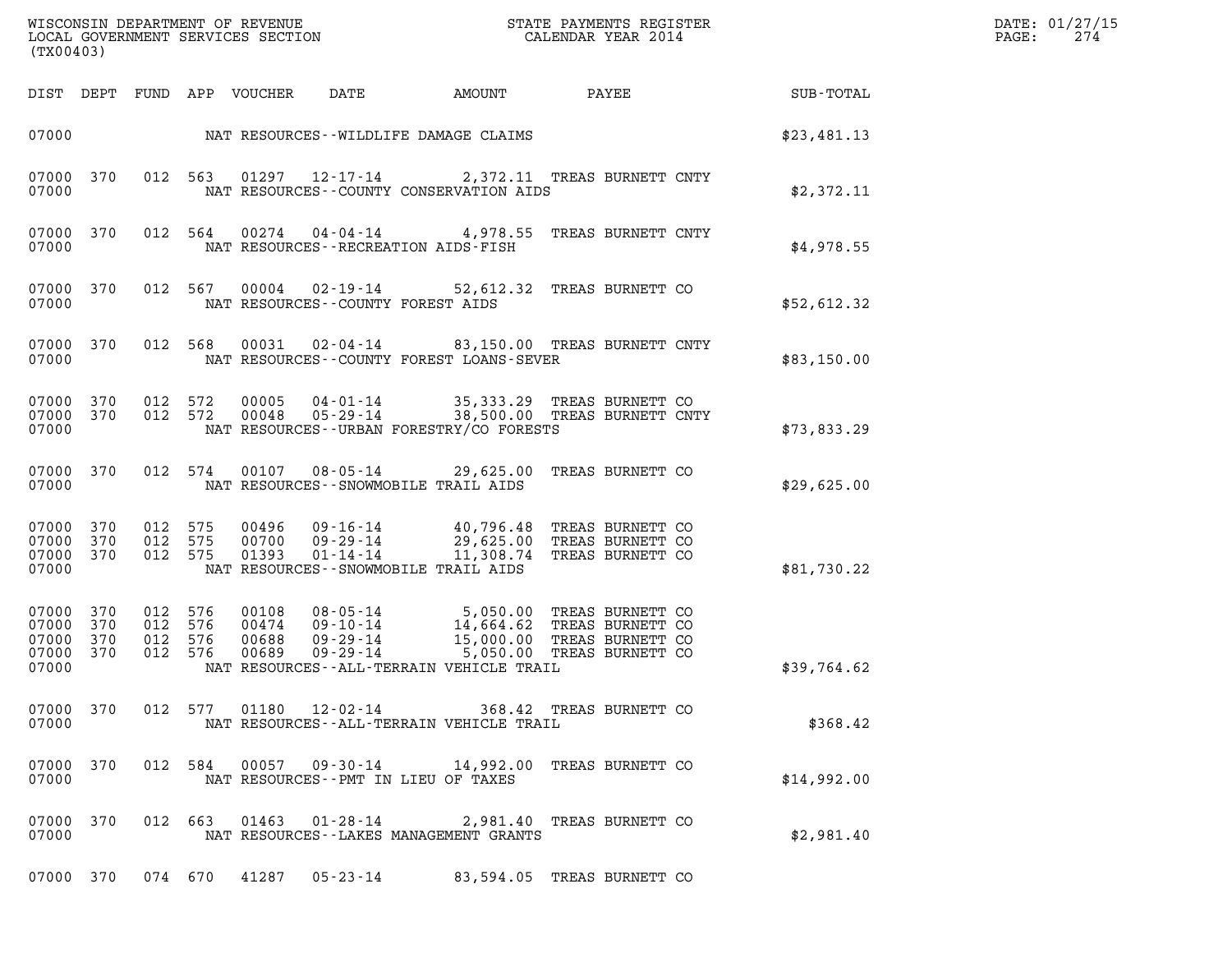| WISCONSIN DEPARTMENT OF REVENUE<br>LOCAL GOVERNMENT SERVICES SECTION<br>(TX00403)                                          |                                                                                         |                                                                                         |                                                                                         |                                                                                                                   |                                                                                                                                                                                                                                                                              |                                                                                                                                                                         | STATE PAYMENTS REGISTER<br>CALENDAR YEAR 2014                                                                                                                                      |               | DATE: 01/27/15<br>PAGE:<br>275 |
|----------------------------------------------------------------------------------------------------------------------------|-----------------------------------------------------------------------------------------|-----------------------------------------------------------------------------------------|-----------------------------------------------------------------------------------------|-------------------------------------------------------------------------------------------------------------------|------------------------------------------------------------------------------------------------------------------------------------------------------------------------------------------------------------------------------------------------------------------------------|-------------------------------------------------------------------------------------------------------------------------------------------------------------------------|------------------------------------------------------------------------------------------------------------------------------------------------------------------------------------|---------------|--------------------------------|
|                                                                                                                            |                                                                                         |                                                                                         |                                                                                         | DIST DEPT FUND APP VOUCHER                                                                                        | DATE                                                                                                                                                                                                                                                                         | AMOUNT                                                                                                                                                                  | PAYEE                                                                                                                                                                              | SUB-TOTAL     |                                |
| 07000                                                                                                                      |                                                                                         |                                                                                         |                                                                                         |                                                                                                                   | NAT RESOURCES--RU RECYCLING GRANT                                                                                                                                                                                                                                            |                                                                                                                                                                         |                                                                                                                                                                                    | \$83,594.05   |                                |
| 07000 370<br>07000                                                                                                         |                                                                                         |                                                                                         | 074 673                                                                                 |                                                                                                                   | NAT RESOURCES - - RU CONSOLIDATED GRANT                                                                                                                                                                                                                                      |                                                                                                                                                                         | 41287  05-23-14  3,953.91  TREAS BURNETT CO                                                                                                                                        | \$3,953.91    |                                |
| 07000 370<br>07000                                                                                                         |                                                                                         |                                                                                         | 095 512                                                                                 |                                                                                                                   | NAT RESOURCES - - STEWARDSHIP 2000                                                                                                                                                                                                                                           |                                                                                                                                                                         | 02035  03-25-14  83,150.00  TREAS BURNETT CNTY                                                                                                                                     | \$83,150.00   |                                |
| 07000 395<br>07000                                                                                                         |                                                                                         |                                                                                         | 011 168                                                                                 | 14007                                                                                                             | TRANSPORTATION--ELDERLY & DISABLED                                                                                                                                                                                                                                           |                                                                                                                                                                         | 05-05-14 68,117.00 COUNTY OF BURNETT                                                                                                                                               | \$68,117.00   |                                |
| 07000 395<br>07000                                                                                                         |                                                                                         |                                                                                         |                                                                                         | 011 170 05282                                                                                                     | TRANSPORTATION--COUNTY FOREST ROAD AIDS                                                                                                                                                                                                                                      |                                                                                                                                                                         | 03-03-14 11,035.22 TREAS BURNETT CO                                                                                                                                                | \$11,035.22   |                                |
| 07000 395<br>07000                                                                                                         |                                                                                         |                                                                                         | 011 174                                                                                 | 26369                                                                                                             | $10 - 06 - 14$<br>TRANSPORTATION--FLOOD DAMAGE AID                                                                                                                                                                                                                           |                                                                                                                                                                         | 187,943.03 TREAS BURNETT CO                                                                                                                                                        | \$187.943.03  |                                |
| 07000 395<br>07000 395<br>07000 395<br>07000                                                                               |                                                                                         |                                                                                         | 011 190<br>011 190<br>011 190                                                           |                                                                                                                   | 28007 10-06-14<br>TRANSPORTATION--GENERAL TRANSP AIDS-GTA                                                                                                                                                                                                                    |                                                                                                                                                                         | 02007  01-06-14  117,815.70  COUNTY OF BURNETT<br>18007  07-07-14  235,631.40  COUNTY OF BURNETT<br>117,815.71 COUNTY OF BURNETT                                                   | \$471, 262.81 |                                |
| 07000 395<br>07000 395<br>07000 395<br>07000                                                                               |                                                                                         | 011 278<br>011 278                                                                      | 011 278                                                                                 | 30592<br>98948                                                                                                    | 11-07-14<br>01-07-14<br>TRANSPORTATION - - LRIP/TRIP/MSIP GRANTS                                                                                                                                                                                                             |                                                                                                                                                                         | 4,776.90 TREAS BURNETT CO<br>84,957.58 TREAS BURNETT CO<br>4,659.74 TREAS BURNETT CO                                                                                               | \$94,394.22   |                                |
| 07000 410<br>07000                                                                                                         |                                                                                         |                                                                                         | 002 116                                                                                 |                                                                                                                   | CORRECTIONS - - LOCAL AID                                                                                                                                                                                                                                                    |                                                                                                                                                                         | 11261  11-05-14  24,859.88  TREAS BURNETT CO                                                                                                                                       | \$24,859.88   |                                |
| 07000<br>07000<br>07000<br>07000<br>07000<br>07000<br>07000<br>07000<br>07000<br>07000<br>07000<br>07000<br>07000<br>07000 | 435<br>435<br>435<br>435<br>435<br>435<br>435<br>435<br>435<br>435<br>435<br>435<br>435 | 005<br>005<br>005<br>005<br>005<br>005<br>005<br>005<br>005<br>005<br>005<br>005<br>005 | 000<br>000<br>000<br>000<br>000<br>000<br>000<br>000<br>000<br>000<br>000<br>000<br>000 | 90412<br>90415<br>90416<br>90417<br>90419<br>90420<br>90421<br>90500<br>90502<br>90506<br>90508<br>90509<br>90510 | $01 - 01 - 14$<br>$02 - 01 - 14$<br>$03 - 01 - 14$<br>$04 - 01 - 14$<br>$05 - 01 - 14$<br>$06 - 01 - 14$<br>$06 - 30 - 14$<br>$07 - 01 - 14$<br>$08 - 01 - 14$<br>$09 - 01 - 14$<br>$10 - 01 - 14$<br>$11 - 01 - 14$<br>$12 - 01 - 14$<br>HEALTH SERVICES - - STATE/FED AIDS | 37,522.00<br>26,351.00<br>45,843.00<br>17,154.00<br>53, 145.00<br>37,351.00<br>7,947.00<br>209,915.00<br>255,581.00<br>65,034.00<br>36,966.00<br>28,821.00<br>44,735.00 | BURNETT CO<br>BURNETT CO<br>BURNETT CO<br>BURNETT CO<br>BURNETT CO<br>BURNETT CO<br>BURNETT CO<br>BURNETT CO<br>BURNETT CO<br>BURNETT CO<br>BURNETT CO<br>BURNETT CO<br>BURNETT CO | \$866,365.00  |                                |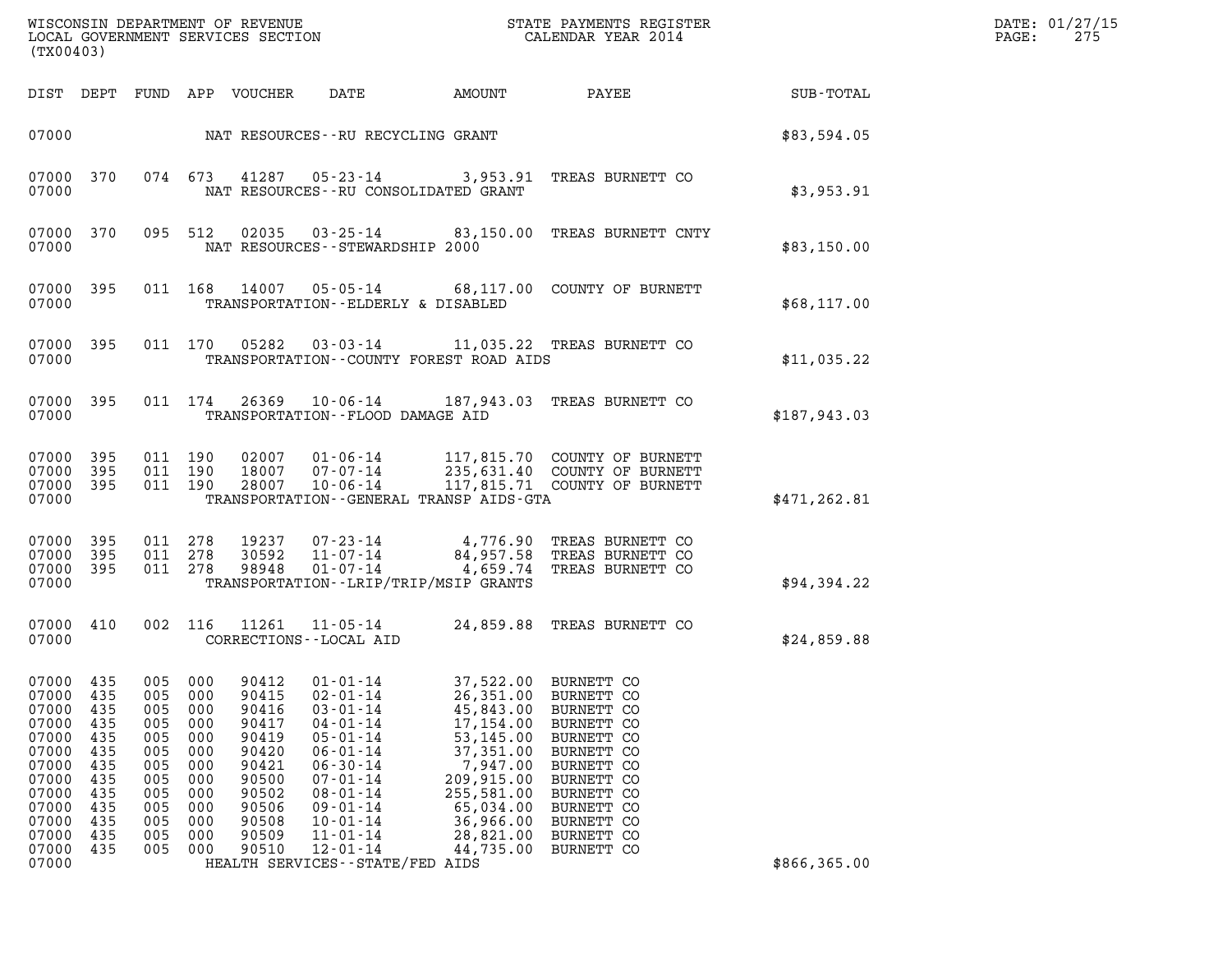(TX00403)

| (TX00403)                                                                                                |                                                                                  |                                                                                  |                                                                                  |                                                                                                          |                                                                                                                                                                                                          |                                                                                                                                                                       |                                                                                                                                                                                                    |              |
|----------------------------------------------------------------------------------------------------------|----------------------------------------------------------------------------------|----------------------------------------------------------------------------------|----------------------------------------------------------------------------------|----------------------------------------------------------------------------------------------------------|----------------------------------------------------------------------------------------------------------------------------------------------------------------------------------------------------------|-----------------------------------------------------------------------------------------------------------------------------------------------------------------------|----------------------------------------------------------------------------------------------------------------------------------------------------------------------------------------------------|--------------|
| DIST                                                                                                     | DEPT                                                                             |                                                                                  |                                                                                  | FUND APP VOUCHER                                                                                         | DATE                                                                                                                                                                                                     | <b>AMOUNT</b>                                                                                                                                                         | PAYEE                                                                                                                                                                                              | SUB-TOTAL    |
| 07000<br>07000<br>07000<br>07000<br>07000<br>07000<br>07000<br>07000<br>07000<br>07000<br>07000<br>07000 | 437<br>437<br>437<br>437<br>437<br>437<br>437<br>437<br>437<br>437<br>437<br>437 | 005<br>005<br>005<br>005<br>005<br>005<br>005<br>005<br>005<br>005<br>005<br>005 | 000<br>000<br>000<br>000<br>000<br>000<br>000<br>000<br>000<br>000<br>000<br>000 | 00000<br>00000<br>00000<br>00000<br>00000<br>00000<br>00000<br>00000<br>00000<br>00000<br>00000<br>00000 | $01 - 06 - 14$<br>$01 - 30 - 14$<br>$02 - 05 - 14$<br>$03 - 05 - 14$<br>04-07-14<br>04-10-14<br>$04 - 30 - 14$<br>$05 - 05 - 14$<br>$06 - 05 - 14$<br>$07 - 07 - 14$<br>$07 - 08 - 14$<br>$07 - 30 - 14$ | 7,857.86 BURNETT<br>3,510.06 BURNETT<br>63,390.37<br>27,238.45 BURNETT<br>6,075.96 BURNETT<br>7,343.79 BURNETT<br>9,343.17 BURNETT<br>9,358.76 BURNETT                | 60,840.29 BURNETT CHILD SUPPORT<br>BURNETT<br>4,534.55 BURNETT CHILD SUPPORT<br>77,908.27 BURNETT CHILD SUPPORT<br>85,970.02 BURNETT CHILD SUPPORT                                                 |              |
| 07000<br>07000<br>07000<br>07000<br>07000<br>07000<br>07000<br>07000<br>07000<br>07000                   | 437<br>437<br>437<br>437<br>437<br>437<br>437<br>437<br>437                      | 005<br>005<br>005<br>005<br>005<br>005<br>005<br>005<br>005                      | 000<br>000<br>000<br>000<br>000<br>000<br>000<br>000<br>000                      | 00000<br>00000<br>00000<br>00000<br>00000<br>00000<br>00000<br>00000<br>00000                            | $08 - 05 - 14$<br>08-29-14<br>09-05-14<br>$10 - 06 - 14$<br>$10 - 30 - 14$<br>$11 - 03 - 14$<br>$11 - 04 - 14$<br>$11 - 05 - 14$<br>$12 - 05 - 14$                                                       | 9,533.72 BURNETT<br>186,528.55 BURNETT<br>8,289.72 BURNETT<br>5,023.77 BURNETT<br>20,440.53 BURNETT<br>3,253.62 BURNETT<br>CHILDREN & FAMILIES - - STATE/FEDERAL AIDS | 63,828.63 BURNETT CHILD SUPPORT<br>2,399.00 BURNETT CHILD SUPPORT<br>13,725.12 BURNETT CHILD SUPPORT                                                                                               | \$676,394.21 |
| 07000<br>07000                                                                                           | 455                                                                              |                                                                                  | 002 221                                                                          | 13                                                                                                       | $07 - 30 - 14$                                                                                                                                                                                           | 340.00<br>JUSTICE -- LAW ENFORCEMENT SERVICES AID                                                                                                                     | TREAS BURNETT CNTY                                                                                                                                                                                 | \$340.00     |
| 07000<br>07000                                                                                           | 455                                                                              |                                                                                  | 002 226                                                                          | 005                                                                                                      | $01 - 10 - 14$<br>JUSTICE - - LAW ENFORCEMENT SERVICES                                                                                                                                                   | 29,102.00                                                                                                                                                             | TREAS BURNETT CO                                                                                                                                                                                   | \$29,102.00  |
| 07000<br>07000                                                                                           | 455                                                                              |                                                                                  | 002 231                                                                          | 01188                                                                                                    | $02 - 11 - 14$<br>JUSTICE - - LAW ENFORCEMENT TRAINING                                                                                                                                                   |                                                                                                                                                                       | 2,880.00 TREAS BURNETT CNTY                                                                                                                                                                        | \$2,880.00   |
| 07000<br>07000                                                                                           | 455                                                                              |                                                                                  | 002 241                                                                          | 00957                                                                                                    | $01 - 24 - 14$                                                                                                                                                                                           | JUSTICE -- CEASE AND OTHER FEDERAL GRANTS                                                                                                                             | 843.76 TREAS BURNETT CNTY                                                                                                                                                                          | \$843.76     |
| 07000<br>07000                                                                                           | 455                                                                              |                                                                                  | 002 263                                                                          | 004                                                                                                      | JUSTICE - - TRIBAL LAW ENFORCEMENT                                                                                                                                                                       |                                                                                                                                                                       | 01-10-14 14,740.00 TREAS BURNETT CO                                                                                                                                                                | \$14,740.00  |
| 07000<br>07000<br>07000<br>07000<br>07000<br>07000<br>07000<br>07000<br>07000                            | 455<br>455<br>455<br>455<br>455<br>455<br>455<br>455<br>455                      | 002<br>002<br>002<br>002<br>002<br>002<br>002<br>002<br>002                      | 279<br>279<br>279<br>279<br>279<br>279<br>279<br>279<br>279                      | 00333<br>00657<br>02050<br>02096<br>02096<br>02236<br>02627<br>02915<br>03258                            | $08 - 05 - 14$<br>$08 - 22 - 14$<br>$10 - 28 - 14$<br>$03 - 18 - 14$<br>$03 - 18 - 14$<br>$11 - 05 - 14$<br>$05 - 06 - 14$<br>$11 - 28 - 14$<br>$06 - 02 - 14$                                           | 10,674.61<br>8,340.98<br>12,060.90<br>13,014.16<br>8,605.24<br>4,204.89<br>2,584.54<br>8,279.03<br>5,990.82                                                           | TREAS BURNETT CNTY<br>TREAS BURNETT CNTY<br>TREAS BURNETT CNTY<br>TREAS BURNETT CNTY<br>TREAS BURNETT CNTY<br>TREAS BURNETT CNTY<br>TREAS BURNETT CNTY<br>TREAS BURNETT CNTY<br>TREAS BURNETT CNTY |              |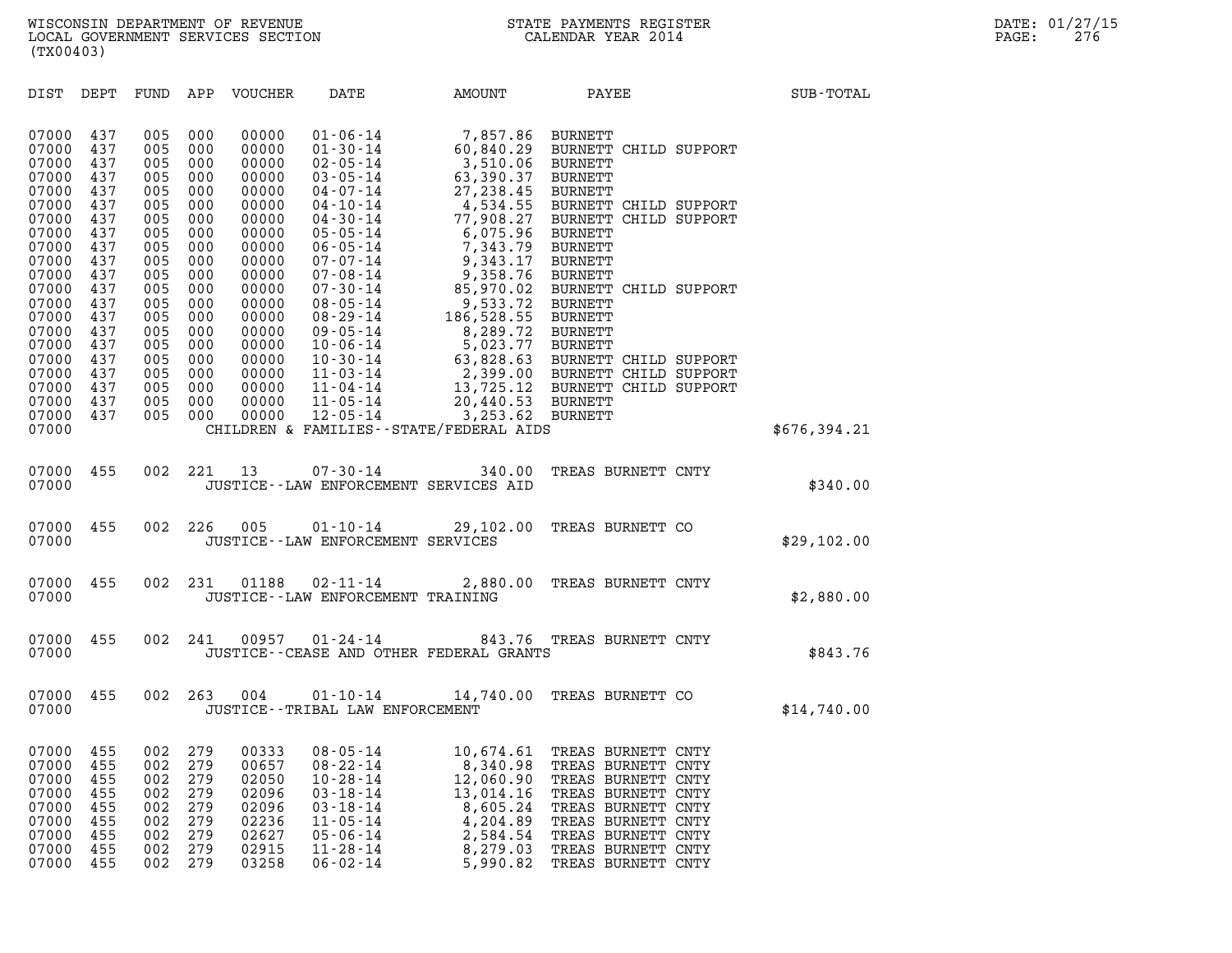| WISCONSIN DEPARTMENT OF REVENUE<br>LOCAL GOVERNMENT SERVICES SECTION<br>(TX00403) | STATE PAYMENTS REGISTER<br>CALENDAR YEAR 2014 | DATE: 01/27/15<br>27 <sub>7</sub><br>PAGE: |
|-----------------------------------------------------------------------------------|-----------------------------------------------|--------------------------------------------|

| (TX00403)                                                             |                          |                                                                                                                                                                                       |                                                                  |                                                                |              |
|-----------------------------------------------------------------------|--------------------------|---------------------------------------------------------------------------------------------------------------------------------------------------------------------------------------|------------------------------------------------------------------|----------------------------------------------------------------|--------------|
| DIST DEPT                                                             | FUND                     | DATE<br>APP<br>VOUCHER                                                                                                                                                                | AMOUNT                                                           | PAYEE                                                          | SUB-TOTAL    |
| 07000<br>455<br>07000<br>455<br>07000<br>455<br>07000<br>455<br>07000 | 002<br>002<br>002<br>002 | 279<br>03258<br>$06 - 02 - 14$<br>279<br>03258<br>$06 - 02 - 14$<br>03258<br>279<br>$06 - 02 - 14$<br>279<br>03844<br>$07 - 17 - 14$<br>JUSTICE - - TREAT ALTERN TO DETENTION - GRANT | 5,544.98<br>6,233.20<br>8,045.45<br>10,280.78 TREAS BURNETT CNTY | TREAS BURNETT CNTY<br>TREAS BURNETT CNTY<br>TREAS BURNETT CNTY | \$103,859.58 |
| 07000<br>455<br>07000                                                 | 002                      | 532<br>$07 - 22 - 14$<br>JUSTICE -- VICTIM/WITNESS ASSISTANCE SERV                                                                                                                    | 17,499.34 TREAS BURNETT CO                                       |                                                                | \$17,499.34  |
| 07000<br>455<br>07000                                                 | 002                      | 539<br>008<br>$03 - 10 - 14$<br>JUSTICE - - VICTIM/WITNESS SERVICES                                                                                                                   | 19,787.17 TREAS BURNETT CO                                       |                                                                | \$19,787.17  |
| 07000<br>465<br>07000                                                 | 002                      | 308<br>00121<br>11-20-14<br>MILITARY AFFAIRS-EMER MGMT-RESPONSE EOMT                                                                                                                  | 9,197.00 TREAS BURNETT CO                                        |                                                                | \$9,197.00   |
| 07000<br>465<br>07000                                                 | 002                      | 337<br>01534<br>07-09-14<br>MILITARY AFFAIRS-EMERGENCY MGMT PLANNING                                                                                                                  | 2,680.00 TREAS BURNETT CO                                        |                                                                | \$2,680.00   |
| 07000<br>465<br>07000<br>465<br>07000<br>465<br>07000<br>465<br>07000 | 002<br>002<br>002<br>002 | 342<br>00380<br>$11 - 12 - 14$<br>$01 - 15 - 14$<br>342<br>00970<br>342<br>01406<br>$05 - 06 - 14$<br>342<br>01599<br>$07 - 11 - 14$<br>MILITARY AFFAIRS-EMERGENCY MGMT-FED FUND      | 226.67<br>14,935.85<br>310.46<br>15,471.43 TREAS BURNETT CO      | TREAS BURNETT CO<br>TREAS BURNETT CO<br>TREAS BURNETT CO       | \$30,944.41  |
| 07000<br>465<br>07000                                                 | 072                      | $01 - 10 - 14$<br>364<br>00918<br>MILITARY AFFAIRS-EMER MGMT-PLANNING AID                                                                                                             | 2,616.00 TREAS BURNETT CO                                        |                                                                | \$2,616.00   |
| 07000<br>485<br>07000                                                 | 002                      | 127<br>05463<br>$05 - 12 - 14$<br>VETERANS AFFAIRS GRANTS                                                                                                                             | 850.00                                                           | TREAS BURNETT CO                                               | \$850.00     |
| 07000<br>485<br>07000                                                 | 082                      | 267<br>05463<br>$05 - 12 - 14$<br>VETERANS AFFAIRS -- GRANTS TO COUNTIES                                                                                                              | 3,825.00                                                         | TREAS BURNETT CO                                               | \$3,825.00   |
| 07000<br>485<br>07000                                                 | 082                      | 280<br>03396<br>$01 - 30 - 14$<br>VETERANS AFFAIRS - - GRANTS                                                                                                                         | 3,282.66                                                         | TREAS BURNETT CO                                               | \$3,282.66   |
| 485<br>07000<br>07000                                                 | 083                      | 370<br>05463<br>$05 - 12 - 14$<br>VETERANS AFFAIRS -- GRANTS TO COUNTIES                                                                                                              | 3,825.00                                                         | TREAS BURNETT CO                                               | \$3,825.00   |
| 07000<br>505<br>07000<br>505<br>07000<br>505                          | 002<br>002<br>002        | 155<br>60031<br>$08 - 06 - 14$<br>155<br>60108<br>$09 - 08 - 14$<br>155<br>60149<br>$09 - 23 - 14$                                                                                    | 692.25<br>862.69<br>1,101.80                                     | TREAS BURNETT CO<br>TREAS BURNETT CO<br>TREAS BURNETT CO       |              |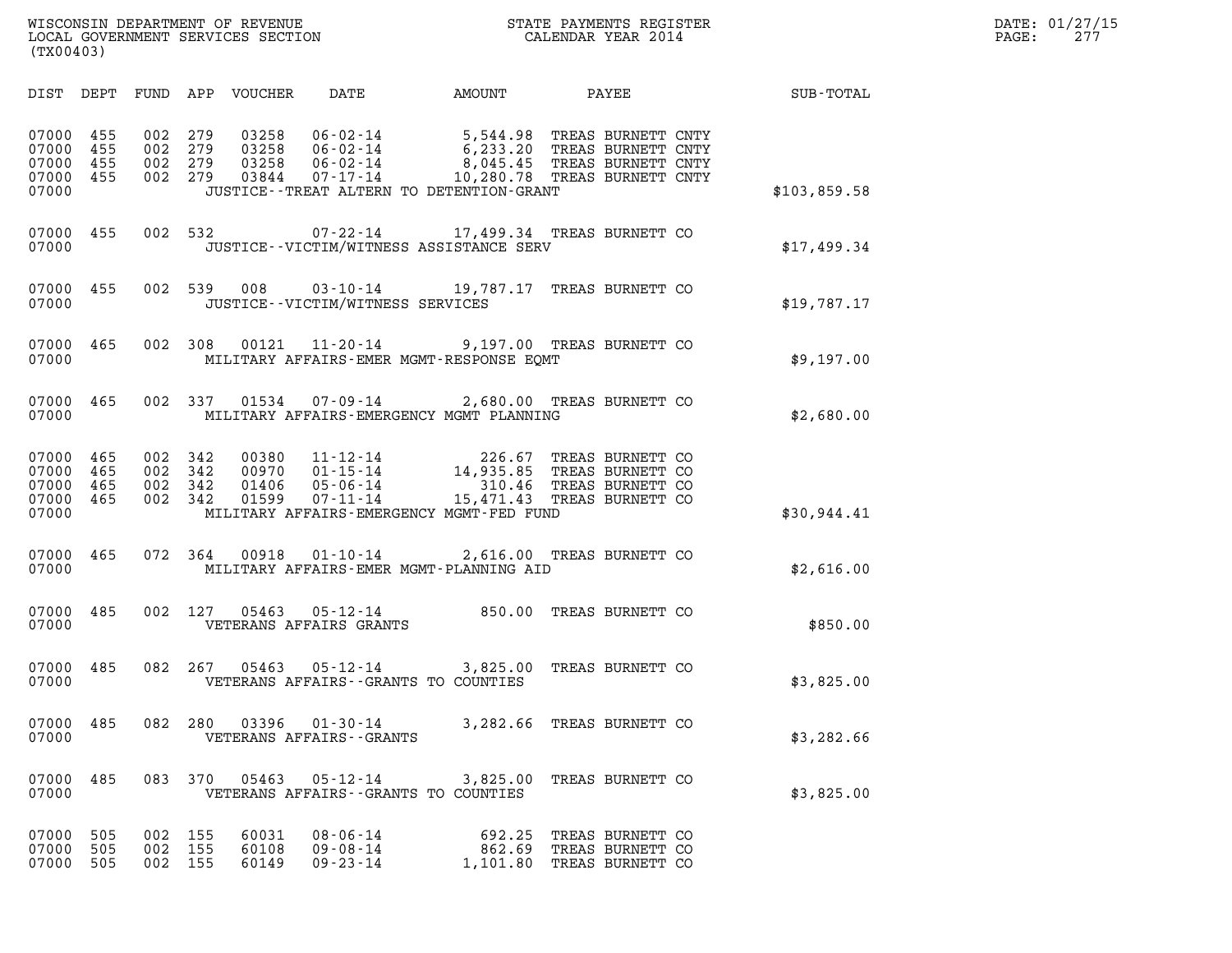| (TX00403)                                                                                                                                                                                             |                                                                                                                                                                      |                                                                                                          |                                                                                                                                                                                                                                                              |                                                                                                                                      |                                                                                                                                                                                                                                           |                   |
|-------------------------------------------------------------------------------------------------------------------------------------------------------------------------------------------------------|----------------------------------------------------------------------------------------------------------------------------------------------------------------------|----------------------------------------------------------------------------------------------------------|--------------------------------------------------------------------------------------------------------------------------------------------------------------------------------------------------------------------------------------------------------------|--------------------------------------------------------------------------------------------------------------------------------------|-------------------------------------------------------------------------------------------------------------------------------------------------------------------------------------------------------------------------------------------|-------------------|
| DIST<br>DEPT                                                                                                                                                                                          | FUND<br>APP                                                                                                                                                          | VOUCHER                                                                                                  | DATE                                                                                                                                                                                                                                                         | AMOUNT                                                                                                                               | PAYEE                                                                                                                                                                                                                                     | SUB-TOTAL         |
| 07000<br>505<br>07000<br>505<br>07000<br>505<br>07000<br>505<br>07000<br>505<br>07000<br>505<br>07000<br>505<br>07000<br>505<br>07000<br>505<br>07000<br>505<br>07000<br>505<br>07000<br>505<br>07000 | 002<br>155<br>002<br>155<br>002<br>155<br>002<br>155<br>002<br>155<br>002<br>155<br>002<br>155<br>155<br>002<br>002<br>155<br>155<br>002<br>155<br>002<br>002<br>155 | 60188<br>60424<br>60424<br>60497<br>60497<br>60562<br>60562<br>60562<br>60642<br>60642<br>60713<br>60784 | $11 - 25 - 14$<br>$02 - 06 - 14$<br>$02 - 06 - 14$<br>$03 - 11 - 14$<br>$03 - 11 - 14$<br>$04 - 08 - 14$<br>$04 - 08 - 14$<br>$04 - 08 - 14$<br>$05 - 07 - 14$<br>$05 - 07 - 14$<br>$06 - 06 - 14$<br>$07 - 08 - 14$<br>DOA-HOUSING ASSISTANCE-FEDERAL FUNDS | 1,118.46<br>764.13<br>2,283.56<br>1,148.31<br>3,699.00<br>2,329.10<br>112.73<br>5,683.51<br>2,237.72<br>264.33<br>887.87<br>1,360.00 | TREAS BURNETT CO<br>TREAS BURNETT CO<br>TREAS BURNETT CO<br>TREAS BURNETT CO<br>TREAS BURNETT CO<br>TREAS BURNETT CO<br>TREAS BURNETT CO<br>TREAS BURNETT<br>TREAS BURNETT CO<br>TREAS BURNETT CO<br>TREAS BURNETT CO<br>TREAS BURNETT CO | CO<br>\$24,545.46 |
| 07000<br>505<br>07000<br>505<br>07000<br>505<br>07000<br>505<br>07000<br>505<br>07000<br>505<br>07000<br>505<br>07000<br>505<br>07000<br>505<br>07000<br>505<br>07000<br>505<br>07000                 | 035<br>371<br>035<br>371<br>035<br>371<br>035<br>371<br>035<br>371<br>035<br>371<br>035<br>371<br>035<br>371<br>035<br>371<br>035<br>371<br>035<br>371               | 60149<br>60188<br>60424<br>60424<br>60424<br>60497<br>60497<br>60497<br>60562<br>60562<br>60784          | $09 - 23 - 14$<br>$11 - 25 - 14$<br>$02 - 06 - 14$<br>$02 - 06 - 14$<br>$02 - 06 - 14$<br>$03 - 11 - 14$<br>$03 - 11 - 14$<br>$03 - 11 - 14$<br>$04 - 08 - 14$<br>$04 - 08 - 14$<br>$07 - 08 - 14$<br>DOA--PUBLIC BENEFITS FUND                              | 573.87<br>2,345.36<br>1,564.12<br>326.85<br>980.20<br>1,587.77<br>101.87<br>2,533.63<br>257.05<br>2,338.03<br>5.25                   | TREAS BURNETT CO<br>TREAS BURNETT CO<br>TREAS BURNETT CO<br>TREAS BURNETT CO<br>TREAS BURNETT<br>TREAS BURNETT CO<br>TREAS BURNETT CO<br>TREAS BURNETT CO<br>TREAS BURNETT CO<br>TREAS BURNETT CO<br>TREAS BURNETT CO                     | CO<br>\$12,614.00 |
| 07000<br>505<br>07000<br>505<br>07000                                                                                                                                                                 | 089<br>166<br>089<br>166                                                                                                                                             | 00147<br>05090                                                                                           | $08 - 11 - 14$<br>$01 - 28 - 14$<br>DOA--LAND INFORMATION FUND                                                                                                                                                                                               | 29,899.00<br>1,000.00                                                                                                                | TREAS BURNETT COUNTY-LAND<br>TREAS BURNETT COUNTY-LAND                                                                                                                                                                                    | \$30,899.00       |
| 07000<br>835<br>07000<br>835<br>07000                                                                                                                                                                 | 002<br>105<br>002<br>105                                                                                                                                             | 43073<br>80176                                                                                           | $07 - 28 - 14$<br>$11 - 17 - 14$<br>REVENUE - - STATE SHARED REVENUES                                                                                                                                                                                        | 60,869.23                                                                                                                            | 10,730.36 TREAS BURNETT CO<br>TREAS BURNETT CO                                                                                                                                                                                            | \$71,599.59       |
| 07000<br>835<br>07000                                                                                                                                                                                 | 002<br>109                                                                                                                                                           | 01007                                                                                                    | $07 - 28 - 14$<br>REVENUE - - EXEMPT COMPUTER AID                                                                                                                                                                                                            | 2,863.00                                                                                                                             | TREAS BURNETT CO                                                                                                                                                                                                                          | \$2,863.00        |
| 07000<br>835<br>07000<br>835<br>07000                                                                                                                                                                 | 302<br>002<br>002 302                                                                                                                                                | 10012<br>11012                                                                                           | 07-28-14<br>07-28-14                                                                                                                                                                                                                                         | 3,361,019.08<br>REVENUE-FIRST DOLLAR/SCHOOL LEVY CREDITS                                                                             | TREAS BURNETT CO<br>827,182.89 TREAS BURNETT CO                                                                                                                                                                                           | \$4,188,201.97    |
| 07000<br>835<br>07000                                                                                                                                                                                 | 021 363                                                                                                                                                              | 37293                                                                                                    | 03-24-14<br>REVENUE--LOTTERY CREDIT -                                                                                                                                                                                                                        |                                                                                                                                      | 514,712.84 TREAS BURNETT CO                                                                                                                                                                                                               | \$514,712.84      |
| 07000                                                                                                                                                                                                 |                                                                                                                                                                      |                                                                                                          | DISTRICT TOTAL APPROPRIATIONS                                                                                                                                                                                                                                |                                                                                                                                      |                                                                                                                                                                                                                                           | \$8,273,044.32    |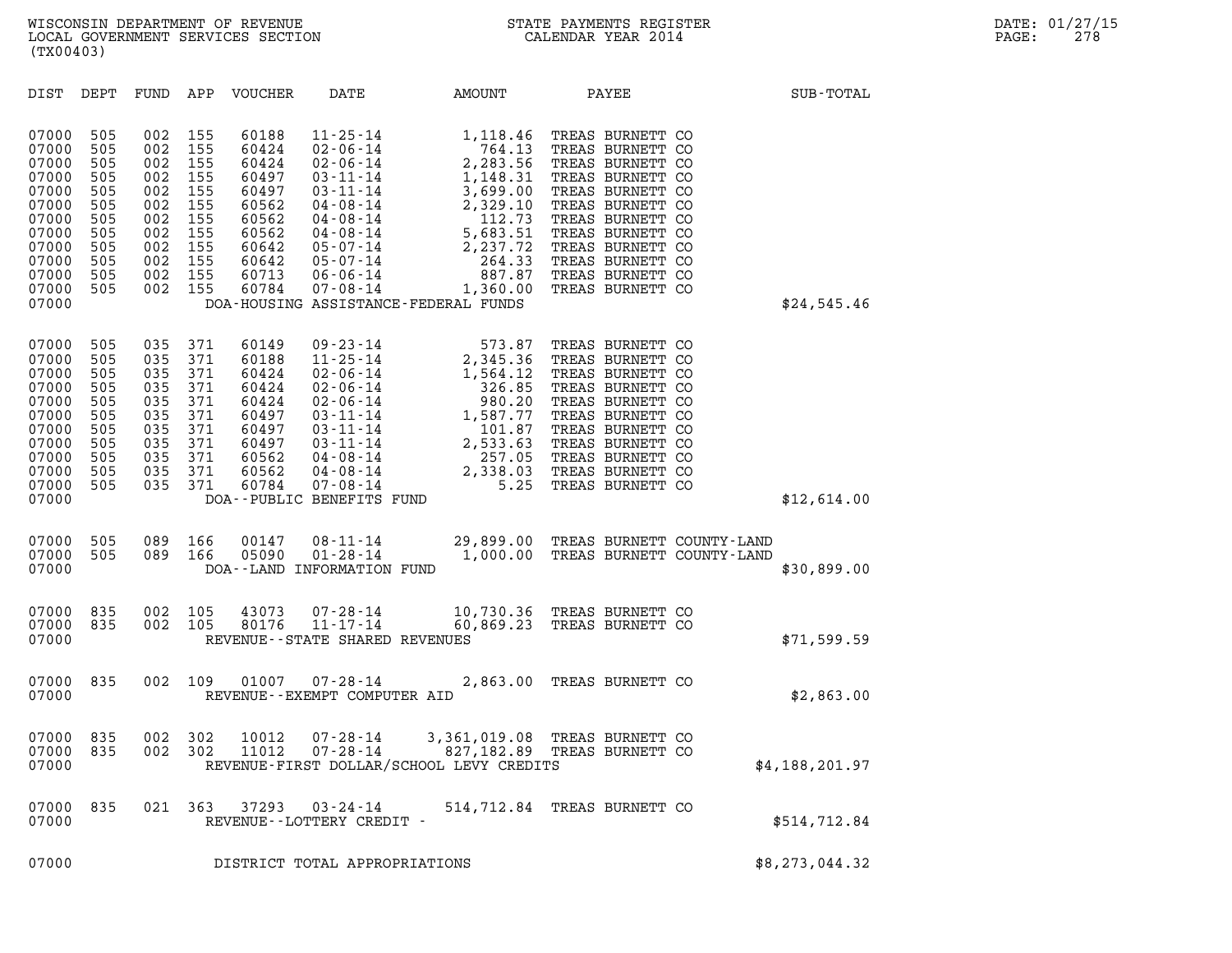| DATE: | 01/27/15 |
|-------|----------|
| PAGE: | 279      |

| WISCONSIN DEPARTMENT OF REVENUE<br>LOCAL GOVERNMENT SERVICES SECTION<br>(TX00403) |            |                               |                               |                                  |                                                                 |                                             | STATE PAYMENTS REGISTER<br>CALENDAR YEAR 2014                                                                                 |               | DATE: 01/27/15<br>PAGE:<br>279 |
|-----------------------------------------------------------------------------------|------------|-------------------------------|-------------------------------|----------------------------------|-----------------------------------------------------------------|---------------------------------------------|-------------------------------------------------------------------------------------------------------------------------------|---------------|--------------------------------|
| DIST DEPT                                                                         |            |                               |                               | FUND APP VOUCHER                 | DATE                                                            | AMOUNT                                      | PAYEE                                                                                                                         | SUB-TOTAL     |                                |
| 07002 165<br>07002                                                                |            |                               | 002 225                       | 00146                            |                                                                 | SAFETY/PROF SERV--FIRE INSURANCE DUES       | 06-30-14 1,006.30 TREAS TN ANDERSON                                                                                           | \$1,006.30    |                                |
| 07002 370<br>07002                                                                |            |                               | 000 001                       | 01DNR                            | $06 - 19 - 14$                                                  | NAT RESOURCES-SEVERANCE/YIELD/WITHDRAWAL    | 596.89 TREAS TOWN ANDERSON                                                                                                    | \$596.89      |                                |
| 07002<br>07002<br>07002 370                                                       | 370<br>370 | 002 503<br>002 503<br>002 503 |                               | 17232<br>17232<br>17232          | $03 - 31 - 14$<br>03-31-14<br>$03 - 31 - 14$                    |                                             | 2,966.35 TREAS TN ANDERSON<br>252.29 TREAS TN ANDERSON<br>2,713.17 TREAS TN ANDERSON<br>TOWN SHARE 663.55                     |               |                                |
| 07002                                                                             |            |                               |                               |                                  |                                                                 | NAT RESOURCES--AIDS IN LIEU OF TAXES        |                                                                                                                               | \$5,931.81    |                                |
| 07002 370<br>07002 370<br>07002                                                   |            | 012 571                       | 012 571                       | 37244<br>37244                   | 06-16-14<br>$06 - 16 - 14$                                      | NAT RESOURCES - - FOREST CROP/MFL/CO FOREST | 189.16 TREAS TN ANDERSON<br>4,270.22 TREAS TN ANDERSON                                                                        | \$4,459.38    |                                |
| 07002 370<br>07002 370<br>07002 370<br>07002                                      |            | 012 579<br>012 579<br>012 579 |                               | 19116<br>19116<br>19116          |                                                                 | NAT RESOURCES--AIDS IN LIEU OF TAXES        | 04-16-14 1,202.51 TREAS TN ANDERSON<br>04-16-14 8,013.84 TREAS TN ANDERSON<br>04-16-14 1,079.99 TREAS TN ANDERSON             | \$10, 296.34  |                                |
| 07002<br>07002<br>07002 395<br>07002 395<br>07002                                 | 395<br>395 | 011 191                       | 011 191<br>011 191<br>011 191 | 04146<br>10146<br>20146<br>30146 | $01 - 06 - 14$<br>$07 - 07 - 14$<br>$10 - 06 - 14$              | TRANSPORTATION--GENERAL TRANSP AIDS-GTA     | 35,322.14 TOWN OF ANDERSON<br>04-07-14 35,322.14 TOWN OF ANDERSON<br>35,322.14 TOWN OF ANDERSON<br>35,322.16 TOWN OF ANDERSON | \$141, 288.58 |                                |
| 07002 835<br>07002 835<br>07002                                                   |            | 002 105<br>002 105            |                               | 43049<br>80152                   | 07-28-14<br>$11 - 17 - 14$<br>REVENUE - - STATE SHARED REVENUES |                                             | 3,398.96 TREAS TN ANDERSON<br>19,260.80 TREAS TN ANDERSON                                                                     | \$22,659.76   |                                |
| 07002 835<br>07002                                                                |            | 002 109                       |                               | 02128                            | $07 - 28 - 14$<br>REVENUE--EXEMPT COMPUTER AID                  |                                             | 2.00 TREAS TN ANDERSON                                                                                                        | \$2.00        |                                |
| 07002                                                                             |            |                               |                               |                                  | DISTRICT TOTAL APPROPRIATIONS                                   |                                             |                                                                                                                               | \$186, 241.06 |                                |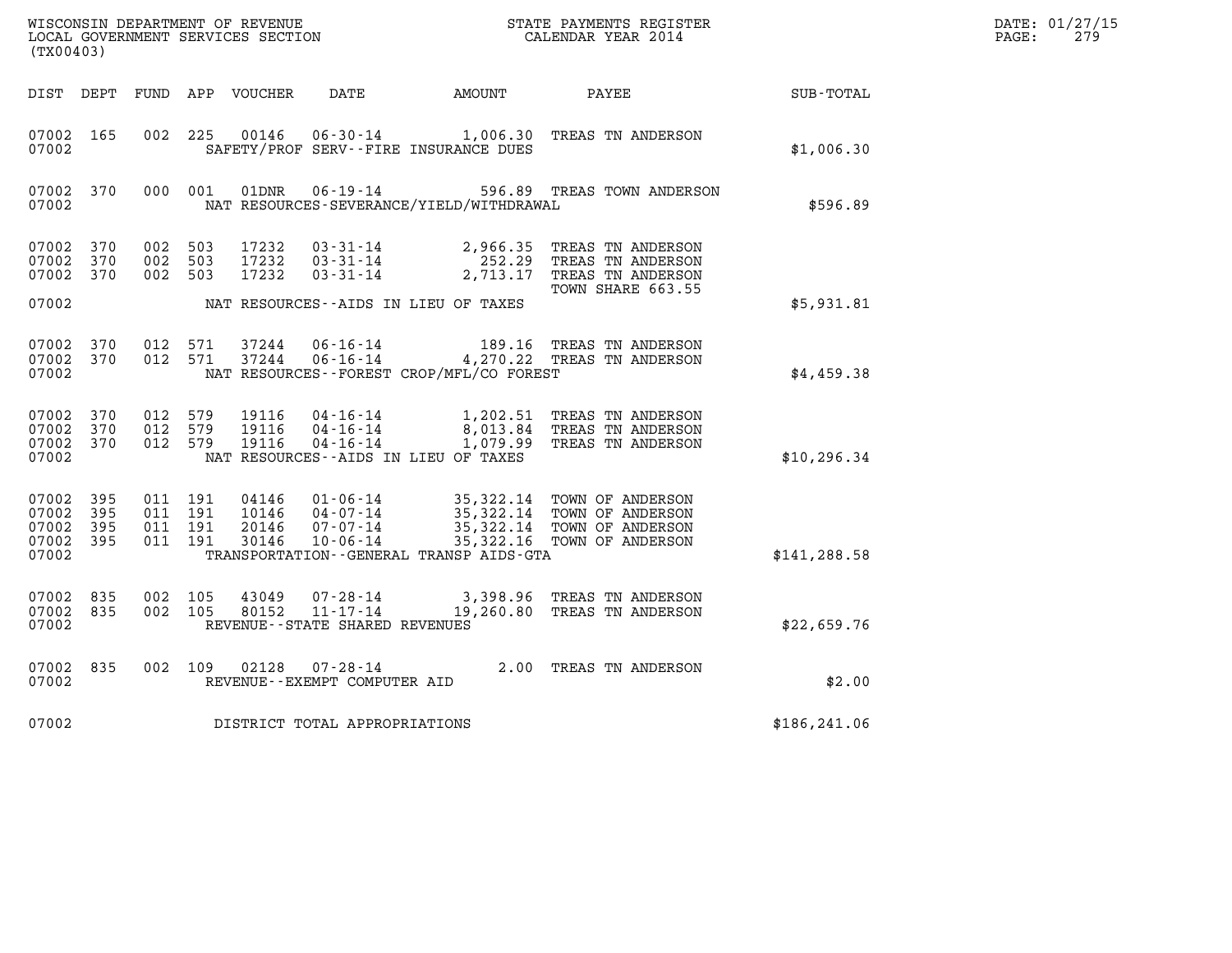| WISCONSIN DEPARTMENT OF REVENUE<br>LOCAL GOVERNMENT SERVICES SECTION<br>(TX00403) |                                          |                                  |                                |                                                                                                                                                    | STATE PAYMENTS REGISTER<br>CALENDAR YEAR 2014                                         |              | DATE: 01/27/15<br>PAGE:<br>280 |
|-----------------------------------------------------------------------------------|------------------------------------------|----------------------------------|--------------------------------|----------------------------------------------------------------------------------------------------------------------------------------------------|---------------------------------------------------------------------------------------|--------------|--------------------------------|
| DIST DEPT FUND APP VOUCHER                                                        |                                          |                                  | DATE                           |                                                                                                                                                    | AMOUNT PAYEE                                                                          | SUB-TOTAL    |                                |
| 07004 165<br>07004                                                                |                                          |                                  |                                | SAFETY/PROF SERV--FIRE INSURANCE DUES                                                                                                              | 002 225 00147 06-30-14 1,060.20 TREAS TN BLAINE                                       | \$1,060.20   |                                |
| 07004 370<br>07004                                                                | 000 001                                  |                                  | 03DNR 11-04-14                 | NAT RESOURCES-SEVERANCE/YIELD/WITHDRAWAL                                                                                                           | 736.05 TREAS TOWN BLAINE                                                              | \$736.05     |                                |
| 07004 370<br>07004 370<br>07004                                                   | 012 571<br>012 571                       |                                  |                                | NAT RESOURCES--FOREST CROP/MFL/CO FOREST                                                                                                           | 37245  06-16-14  8,481.57  TREAS TN BLAINE                                            | \$8,713.29   |                                |
| 07004 395<br>395<br>07004<br>07004<br>395<br>395<br>07004<br>07004                | 011 191<br>011 191<br>011 191<br>011 191 | 04147<br>10147<br>20147<br>30147 | $07 - 07 - 14$<br>10-06-14     | 01-06-14 31,691.49 TOWN OF BLAINE<br>04-07-14 31,691.49 TOWN OF BLAINE<br>31,691.49 TOWN OF BLAINE<br>TRANSPORTATION - - GENERAL TRANSP AIDS - GTA | 31,691.49 TOWN OF BLAINE                                                              | \$126,765.96 |                                |
| 07004 835<br>07004 835<br>07004                                                   | 002 105<br>002 105                       |                                  | REVENUE--STATE SHARED REVENUES |                                                                                                                                                    | 43050 07-28-14 1,246.75 TREAS TN BLAINE<br>80153  11-17-14  7,064.93  TREAS TN BLAINE | \$8,311.68   |                                |
| 07004 835<br>07004                                                                | 002 109                                  |                                  | REVENUE--EXEMPT COMPUTER AID   |                                                                                                                                                    | 02129  07-28-14  4.00 TREAS TN BLAINE                                                 | \$4.00       |                                |
| 07004                                                                             |                                          |                                  | DISTRICT TOTAL APPROPRIATIONS  |                                                                                                                                                    |                                                                                       | \$145,591.18 |                                |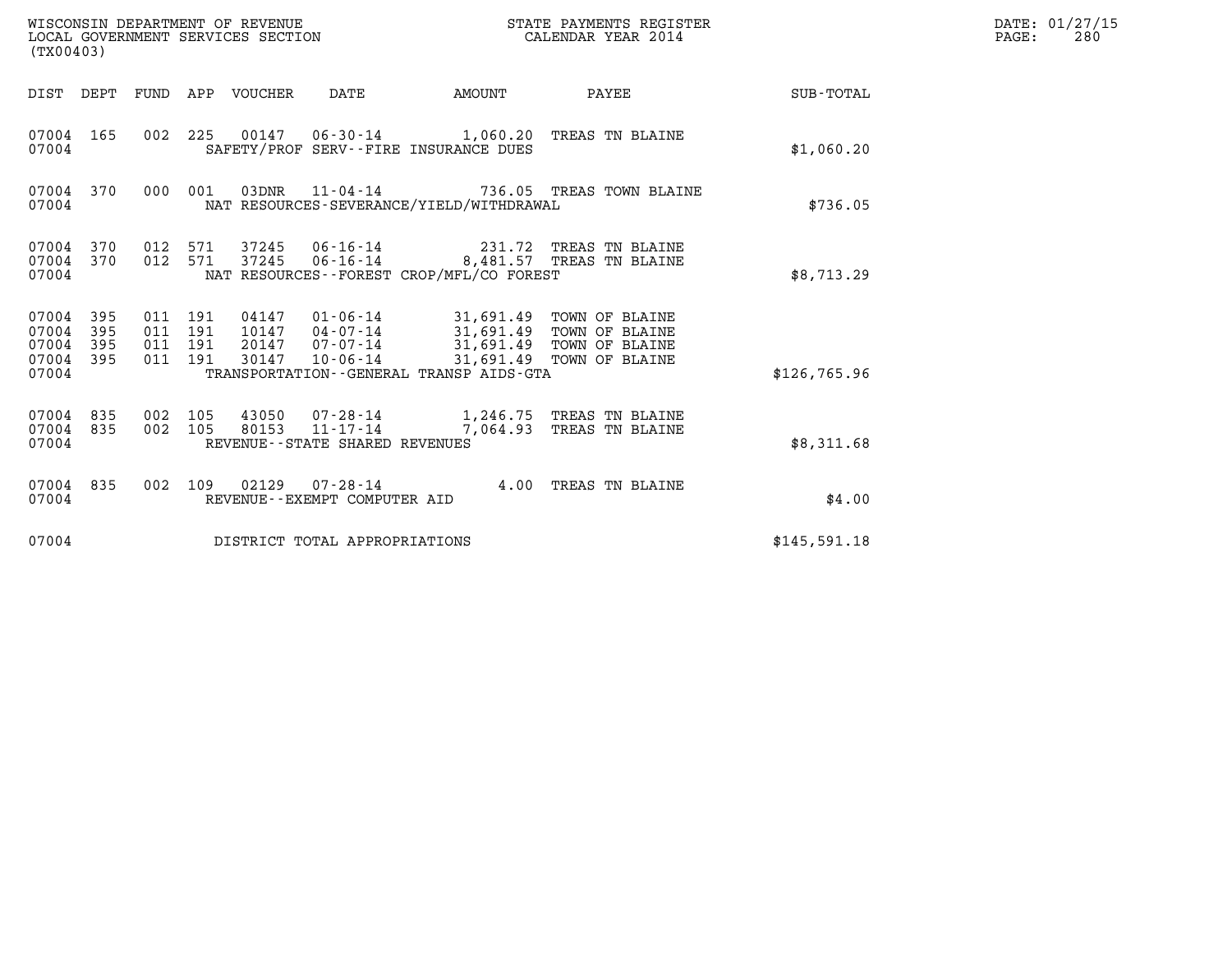| WISCONSIN DEPARTMENT OF REVENUE<br>LOCAL GOVERNMENT SERVICES SECTION<br>(TX00403) |                   |                                      |     |                                  |                                |                                                                                                                                                       | STATE PAYMENTS REGISTER<br>CALENDAR YEAR 2014                                              |               | DATE: 01/27/15<br>PAGE:<br>281 |
|-----------------------------------------------------------------------------------|-------------------|--------------------------------------|-----|----------------------------------|--------------------------------|-------------------------------------------------------------------------------------------------------------------------------------------------------|--------------------------------------------------------------------------------------------|---------------|--------------------------------|
|                                                                                   |                   |                                      |     | DIST DEPT FUND APP VOUCHER       | DATE                           | AMOUNT                                                                                                                                                | <b>PAYEE</b> FOR THE PAYEE                                                                 | SUB-TOTAL     |                                |
| 07006 165<br>07006                                                                |                   |                                      |     |                                  |                                | SAFETY/PROF SERV--FIRE INSURANCE DUES                                                                                                                 | 002 225 00148 06-30-14 2,371.98 TREAS TN DANIELS                                           | \$2,371.98    |                                |
| 07006 370<br>07006                                                                |                   |                                      |     |                                  |                                | NAT RESOURCES - - FOREST CROP/MFL/CO FOREST                                                                                                           | 012 571 37246 06-16-14 243.41 TREAS TN DANIELS                                             | \$243.41      |                                |
| 07006 370<br>07006 370<br>07006                                                   |                   | 012 579<br>012 579                   |     | 19117<br>19117                   | $04 - 16 - 14$                 | 590.36<br>NAT RESOURCES--AIDS IN LIEU OF TAXES                                                                                                        | TREAS TN DANIELS<br>04-16-14 698.92 TREAS TN DANIELS                                       | \$1,289.28    |                                |
| 07006 395<br>07006<br>07006<br>07006<br>07006                                     | 395<br>395<br>395 | 011 191<br>011 191<br>011<br>011 191 | 191 | 04148<br>10148<br>20148<br>30148 | 07-07-14<br>10-06-14           | 01-06-14 32,284.25 TOWN OF DANIELS<br>04-07-14 32,284.25 TOWN OF DANIELS<br>32,284.25 TOWN OF DANIELS<br>TRANSPORTATION - - GENERAL TRANSP AIDS - GTA | 32,284.25 TOWN OF DANIELS                                                                  | \$129, 137.00 |                                |
| 07006 835<br>07006 835<br>07006                                                   |                   | 002<br>002 105                       | 105 |                                  | REVENUE--STATE SHARED REVENUES |                                                                                                                                                       | 43051  07-28-14  2,423.76  TREAS TN DANIELS<br>80154  11-17-14  13,760.00 TREAS TN DANIELS | \$16, 183.76  |                                |
| 07006 835<br>07006                                                                |                   | 002 109                              |     |                                  | REVENUE--EXEMPT COMPUTER AID   |                                                                                                                                                       |                                                                                            | \$10.00       |                                |
| 07006                                                                             |                   |                                      |     |                                  | DISTRICT TOTAL APPROPRIATIONS  |                                                                                                                                                       |                                                                                            | \$149, 235.43 |                                |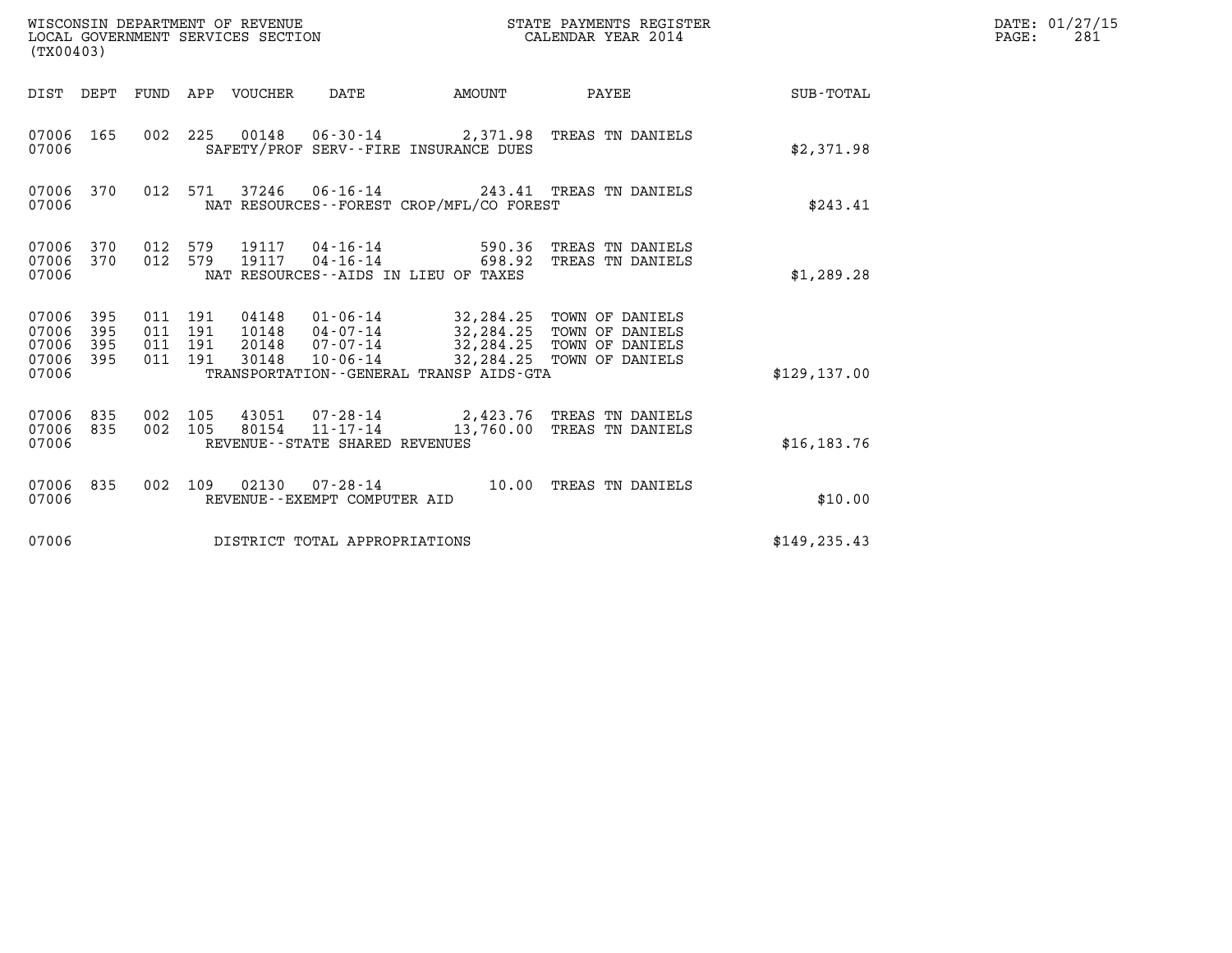| (TX00403)                                |            |                           |         |                         |                                                              |                                                                               |                                                                                |              | DATE: 01/27/15<br>282<br>$\mathtt{PAGE}$ : |
|------------------------------------------|------------|---------------------------|---------|-------------------------|--------------------------------------------------------------|-------------------------------------------------------------------------------|--------------------------------------------------------------------------------|--------------|--------------------------------------------|
| DIST DEPT                                |            |                           |         | FUND APP VOUCHER DATE   |                                                              | <b>AMOUNT</b>                                                                 | PAYEE                                                                          | SUB-TOTAL    |                                            |
| 07008 165<br>07008                       |            | 002 225                   |         | 00149                   |                                                              | 06-30-14 1,419.60 TREAS TN DEWEY<br>SAFETY/PROF SERV--FIRE INSURANCE DUES     |                                                                                | \$1,419.60   |                                            |
| 07008 370<br>07008                       |            |                           | 000 001 | 01DNR                   | $06 - 19 - 14$                                               | NAT RESOURCES-SEVERANCE/YIELD/WITHDRAWAL                                      | 409.62 TREAS TOWN DEWEY                                                        | \$409.62     |                                            |
| 07008 370                                |            |                           | 002 503 | 16399                   |                                                              | 01-30-14 7,175.11 TREAS TN DEWEY                                              | TOWN SHARE 599.22                                                              |              |                                            |
| 07008                                    |            |                           |         |                         |                                                              | NAT RESOURCES -- AIDS IN LIEU OF TAXES                                        |                                                                                | \$7, 175.11  |                                            |
| 07008 370<br>07008                       |            | 012 571                   |         | 37247                   |                                                              | 06-16-14 232.62 TREAS TN DEWEY<br>NAT RESOURCES - - FOREST CROP/MFL/CO FOREST |                                                                                | \$232.62     |                                            |
| 07008 370<br>07008<br>07008 370<br>07008 | 370        | 012 579<br>012<br>012 579 | 579     | 19118<br>19118<br>19118 | 04 - 16 - 14<br>04 - 16 - 14<br>04 - 16 - 14                 | NAT RESOURCES -- AIDS IN LIEU OF TAXES                                        | 140.80 TREAS TN DEWEY<br>.62 TREAS TN DEWEY<br>148.89 TREAS TN DEWEY           | \$290.31     |                                            |
| 07008 395                                |            |                           | 011 191 | 04149                   | 01-06-14                                                     | 28,251.36 TOWN OF DEWEY                                                       |                                                                                |              |                                            |
| 07008<br>07008<br>07008 395              | 395<br>395 | 011<br>011 191<br>011 191 | 191     | 10149<br>20149<br>30149 | $04 - 07 - 14$<br>$07 - 07 - 14$<br>$10 - 06 - 14$           |                                                                               | 28,251.36 TOWN OF DEWEY<br>28,251.36 TOWN OF DEWEY<br>28, 251.38 TOWN OF DEWEY |              |                                            |
| 07008                                    |            |                           |         |                         |                                                              | TRANSPORTATION - - GENERAL TRANSP AIDS - GTA                                  |                                                                                | \$113,005.46 |                                            |
| 07008 835<br>07008 835<br>07008          |            | 002 105<br>002 105        |         | 43052<br>80155          | 07-28-14<br>$11 - 17 - 14$<br>REVENUE--STATE SHARED REVENUES |                                                                               | 3,677.17 TREAS TN DEWEY<br>20,837.32 TREAS TN DEWEY                            | \$24,514.49  |                                            |
| 07008<br>07008                           | 835        |                           | 002 109 | 02131                   | 07-28-14<br>REVENUE--EXEMPT COMPUTER AID                     |                                                                               | 1.00 TREAS TN DEWEY                                                            | \$1.00       |                                            |
| 07008                                    |            |                           |         |                         | DISTRICT TOTAL APPROPRIATIONS                                |                                                                               |                                                                                | \$147,048.21 |                                            |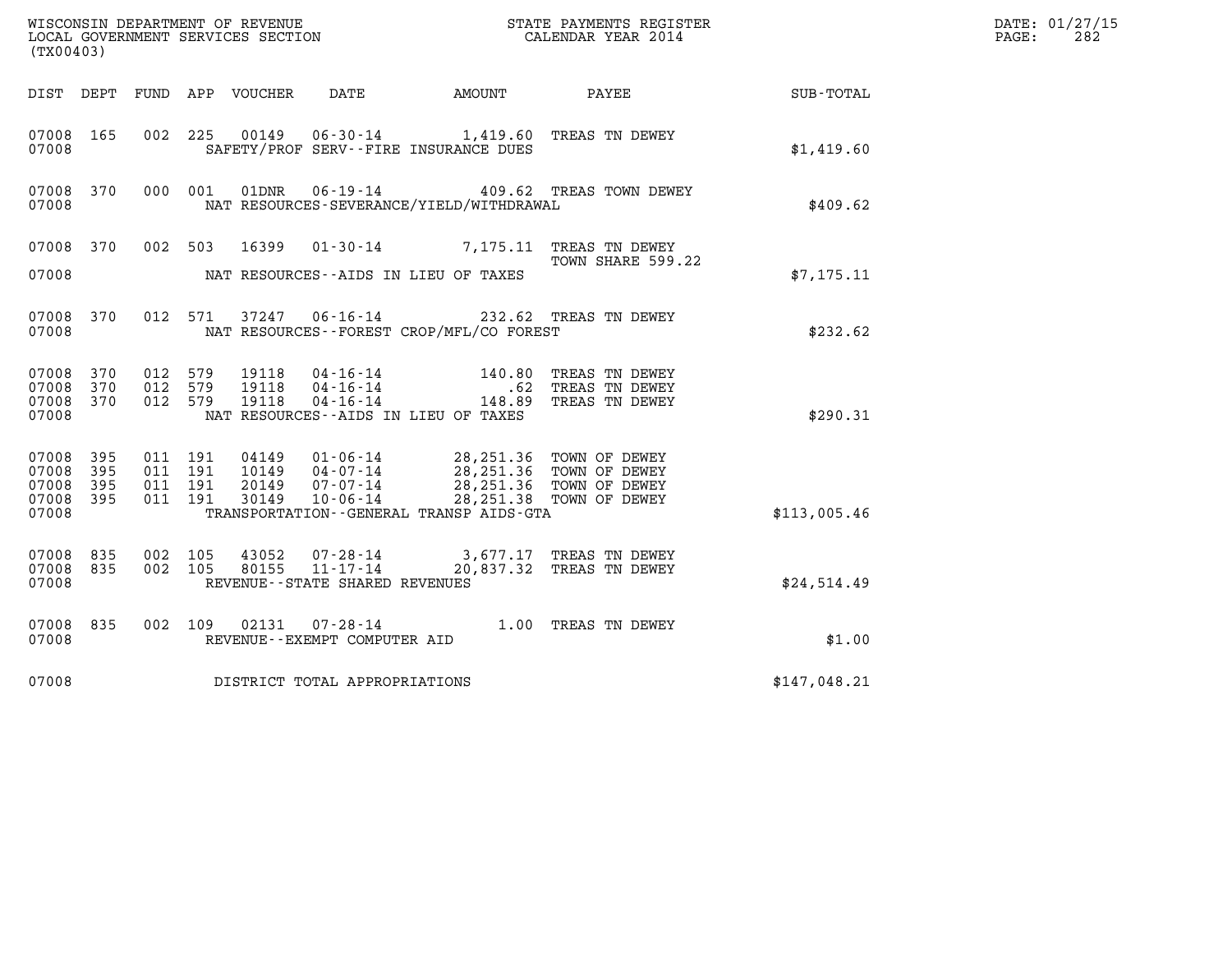| WISCONSIN DEPARTMENT OF REVENUE   | STATE PAYMENTS REGISTER | DATE: 01/27/15 |
|-----------------------------------|-------------------------|----------------|
| LOCAL GOVERNMENT SERVICES SECTION | CALENDAR YEAR 2014      | 283<br>PAGE:   |

| (TX00403)                                             |     |         |                                          |                                                          | WISCONSIN DEPARTMENT OF REVENUE<br>LOCAL GOVERNMENT SERVICES SECTION<br>CALENDAR YEAR 2014 |                                                                                                                                                                                                      | DATE: 01/27/15<br>$\mathtt{PAGE:}$<br>283 |  |
|-------------------------------------------------------|-----|---------|------------------------------------------|----------------------------------------------------------|--------------------------------------------------------------------------------------------|------------------------------------------------------------------------------------------------------------------------------------------------------------------------------------------------------|-------------------------------------------|--|
|                                                       |     |         |                                          |                                                          |                                                                                            | DIST DEPT FUND APP VOUCHER DATE AMOUNT PAYEE                                                                                                                                                         | SUB-TOTAL                                 |  |
| 07010 165<br>07010                                    |     |         |                                          | SAFETY/PROF SERV--FIRE INSURANCE DUES                    |                                                                                            | 002 225 00150 06-30-14 2,336.04 TREAS TN GRANTSBURG                                                                                                                                                  | \$2,336.04                                |  |
| 07010 370<br>07010 370<br>07010 370                   |     |         | 002 503 16400<br>002 503<br>002 503      |                                                          |                                                                                            | 16400  01-30-14  11,202.78  TREAS TN GRANTSBURG<br>16400  01-30-14  198.87  TREAS TN GRANTSBURG<br>16400  01-30-14  1,838.01  TREAS TN GRANTSBURG                                                    |                                           |  |
| 07010                                                 |     |         |                                          | NAT RESOURCES--AIDS IN LIEU OF TAXES                     |                                                                                            | TOWN SHARE 2101.96                                                                                                                                                                                   | \$13,439.66                               |  |
| 07010 370<br>07010                                    |     |         |                                          | NAT RESOURCES--FOREST ROAD PAYMENT                       |                                                                                            | 002 785 00078 11-20-14 18,000.00 TREAS TN GRANTSBURG                                                                                                                                                 | \$18,000.00                               |  |
| 07010                                                 |     |         |                                          | NAT RESOURCES - - FOREST CROP/MFL/CO FOREST              |                                                                                            | 07010 370 012 571 37248 06-16-14 180.10 TREAS TN GRANTSBURG                                                                                                                                          | \$180.10                                  |  |
| 07010 370<br>07010 370<br>07010 370<br>07010          |     |         |                                          | NAT RESOURCES--AIDS IN LIEU OF TAXES                     |                                                                                            | 012 579 19119 04-16-14 1,312.88 TREAS TN GRANTSBURG<br>012 579 19119 04-16-14 2,683.10 TREAS TN GRANTSBURG<br>012 579 19119 04-16-14 573.52 TREAS TN GRANTSBURG                                      | \$4,569.50                                |  |
| 07010 395<br>07010<br>07010 395<br>07010 395<br>07010 | 395 |         | 011 191<br>011 191<br>011 191<br>011 191 | TRANSPORTATION--GENERAL TRANSP AIDS-GTA                  |                                                                                            | 04150  01-06-14  27,409.85  TOWN OF GRANTSBURG<br>10150  04-07-14  27,409.85  TOWN OF GRANTSBURG<br>20150  07-07-14  27,409.85  TOWN OF GRANTSBURG<br>30150  10-06-14  27,409.88  TOWN OF GRANTSBURG | \$109,639.43                              |  |
| 07010 395<br>07010                                    |     |         |                                          | TRANSPORTATION--LRIP/TRIP/MSIP GRANTS                    |                                                                                            | 011 278 35446 12-30-14 15,260.00 TREAS TN GRANTSBURG                                                                                                                                                 | \$15,260.00                               |  |
| 07010 835<br>07010 835<br>07010                       |     | 002 105 | 43053<br>002 105 80156                   | REVENUE--STATE SHARED REVENUES                           |                                                                                            | 07-28-14 6,790.32 TREAS TN GRANTSBURG<br>11-17-14 38,487.16 TREAS TN GRANTSBURG                                                                                                                      | \$45,277.48                               |  |
| 07010<br>07010                                        | 835 |         | 002 109 02132                            | $07 - 28 - 14$<br>REVENUE--EXEMPT COMPUTER AID           |                                                                                            | 29.00 TREAS TN GRANTSBURG                                                                                                                                                                            | \$29.00                                   |  |
| 07010<br>07010                                        | 835 |         | 002 501 00001                            | $02 - 03 - 14$<br>DOA-PAYMENT FOR MUNICIPAL SERVICES AID |                                                                                            | 242.99 TREAS TN GRANTSBURG                                                                                                                                                                           | \$242.99                                  |  |
| 07010<br>07010                                        | 835 |         |                                          | 021 363 35981 03-24-14<br>REVENUE - - LOTTERY CREDIT -   |                                                                                            | 1,614.31 TREAS TN GRANTSBURG                                                                                                                                                                         | \$1,614.31                                |  |
| 07010                                                 |     |         |                                          | DISTRICT TOTAL APPROPRIATIONS                            |                                                                                            |                                                                                                                                                                                                      | \$210,588.51                              |  |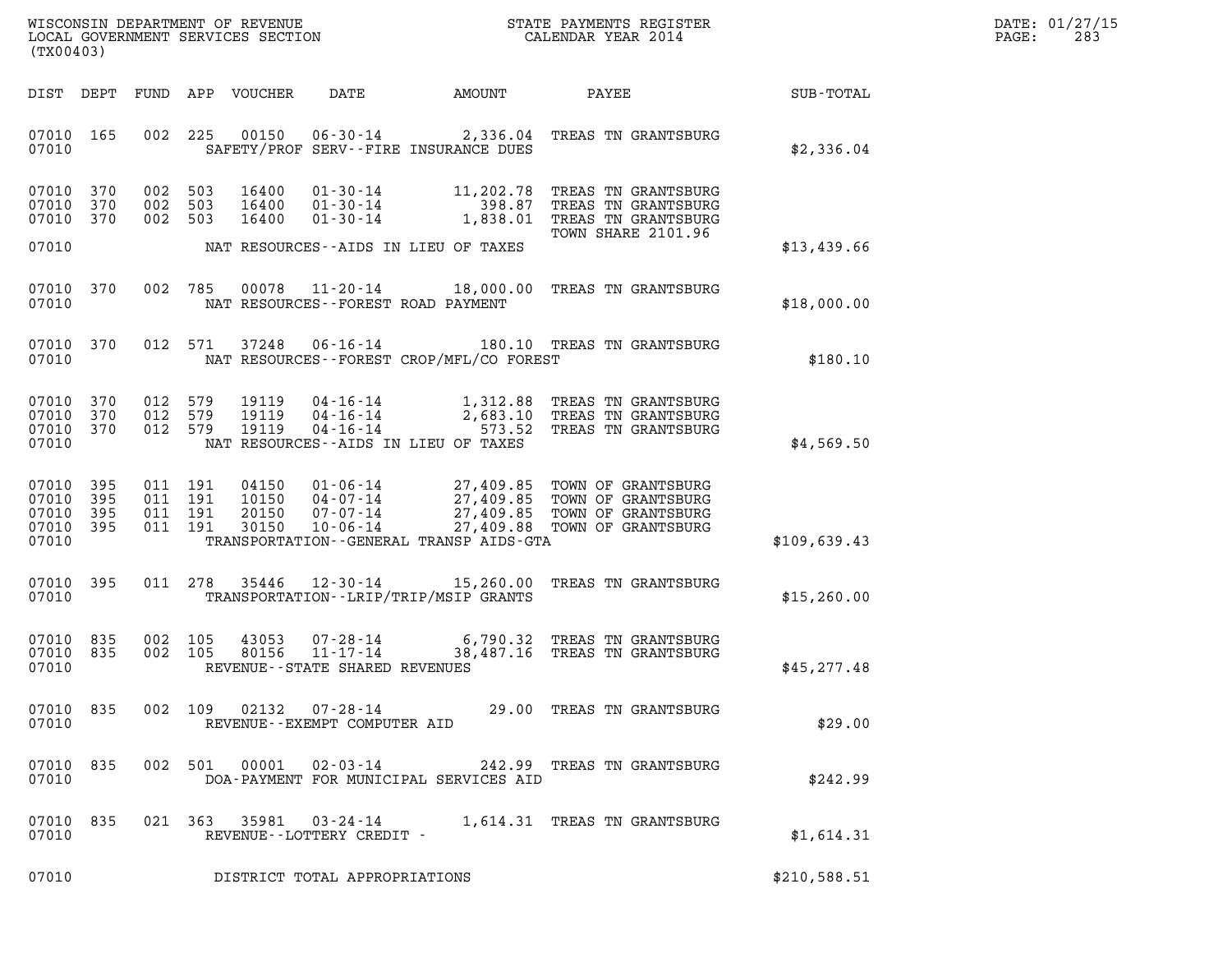| DATE: | 01/27/15 |
|-------|----------|
| PAGE: | 284      |

|                                                            |                   |                                                     |                    |                                           |                                   |                                              | WISCONSIN DEPARTMENT OF REVENUE<br>LOCAL GOVERNMENT SERVICES SECTION<br>CALENDAR YEAR 2014                                                                                       |               | DATE: 01/27/15<br>$\mathtt{PAGE}$ :<br>284 |
|------------------------------------------------------------|-------------------|-----------------------------------------------------|--------------------|-------------------------------------------|-----------------------------------|----------------------------------------------|----------------------------------------------------------------------------------------------------------------------------------------------------------------------------------|---------------|--------------------------------------------|
| (TX00403)                                                  |                   |                                                     |                    |                                           |                                   |                                              |                                                                                                                                                                                  |               |                                            |
| DIST DEPT                                                  |                   |                                                     |                    |                                           |                                   |                                              |                                                                                                                                                                                  |               |                                            |
| 07012 165<br>07012                                         |                   | 002 225                                             |                    | 00151                                     |                                   | SAFETY/PROF SERV--FIRE INSURANCE DUES        | 06-30-14 7,187.82 TREAS TN JACKSON                                                                                                                                               | \$7,187.82    |                                            |
| 07012<br>07012 370<br>07012                                | 370               |                                                     | 000 001<br>000 001 | 01DNR<br>02DNR                            |                                   | NAT RESOURCES-SEVERANCE/YIELD/WITHDRAWAL     | 06-19-14 1,150.85 TREAS TOWN JACKSON<br>09-11-14 647.04 TREAS TOWN JACKSON                                                                                                       | \$1,797.89    |                                            |
| 07012                                                      | 07012 370         |                                                     | 002 503            | 16401                                     |                                   | NAT RESOURCES--AIDS IN LIEU OF TAXES         | 01-30-14 357.45 TREAS TN JACKSON<br>TOWN SHARE 49.04                                                                                                                             | \$357.45      |                                            |
| 07012 370<br>07012                                         | 07012 370         | 012 571                                             | 012 571            | 37249<br>37249                            | 06-16-14<br>$06 - 16 - 14$        | NAT RESOURCES - - FOREST CROP/MFL/CO FOREST  | 826.48 TREAS TN JACKSON<br>389.49 TREAS TN JACKSON                                                                                                                               | \$1,215.97    |                                            |
| 07012<br>07012<br>07012<br>07012 370<br>07012 370<br>07012 | 370<br>370<br>370 | 012 579<br>012 579<br>012 579<br>012 579<br>012 579 |                    | 19120<br>19120<br>19120<br>19120<br>19120 |                                   | NAT RESOURCES--AIDS IN LIEU OF TAXES         | 04-16-14<br>04-16-14<br>04-16-14<br>04-16-14<br>04-16-14<br>04-16-14<br>04-16-14<br>04-16-14<br>04-16-14<br>04-16-14<br>04-16-14<br>04-16-14<br>04-16-14<br>04-16-14<br>04-16-14 | \$1,268.11    |                                            |
| 07012 395<br>07012<br>07012<br>07012 395<br>07012          | 395<br>395        | 011 191<br>011 191<br>011 191                       | 011 191            | 04151                                     |                                   | TRANSPORTATION - - GENERAL TRANSP AIDS - GTA | 01-06-14 43,170.92 TOWN OF JACKSON                                                                                                                                               | \$172,683.69  |                                            |
| 07012 835<br>07012 835<br>07012                            |                   | 002 105<br>002 105                                  |                    |                                           | REVENUE - - STATE SHARED REVENUES |                                              | $\begin{array}{cccc} 43054 & 07\cdot 28\cdot 14 & 1,147.06 & \text{TREAS TN JACKSON} \\ 80157 & 11\cdot 17\cdot 14 & 6,538.06 & \text{TREAS TN JACKSON} \end{array}$             | \$7,685.12    |                                            |
| 07012 835<br>07012                                         |                   |                                                     |                    | 002 109 02133                             | REVENUE--EXEMPT COMPUTER AID      |                                              | 07-28-14 4.00 TREAS TN JACKSON                                                                                                                                                   | \$4.00        |                                            |
| 07012                                                      |                   |                                                     |                    |                                           | DISTRICT TOTAL APPROPRIATIONS     |                                              |                                                                                                                                                                                  | \$192, 200.05 |                                            |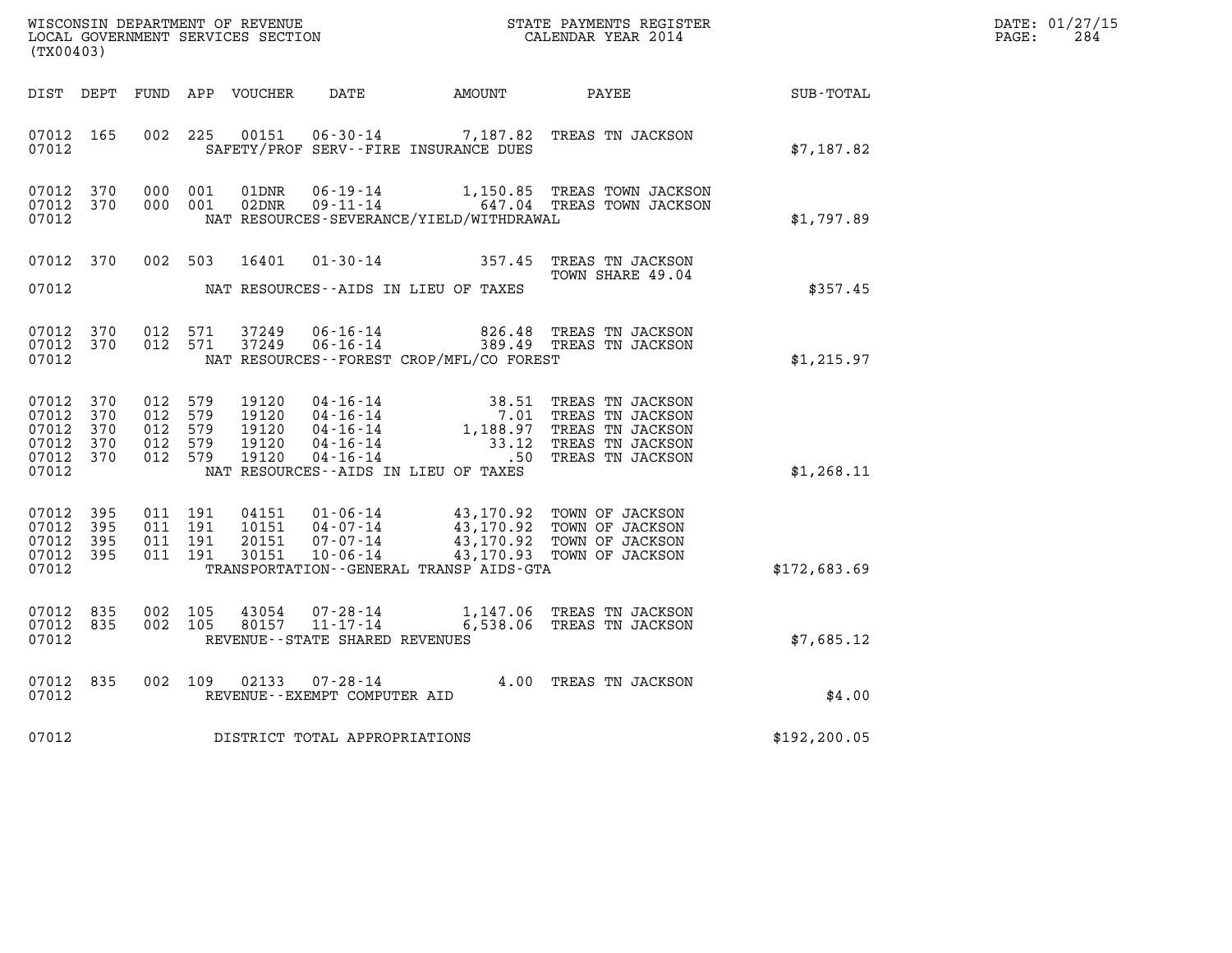| WISCONSIN DEPARTMENT OF REVENUE<br>LOCAL GOVERNMENT SERVICES SECTION<br>(TX00403) |                |                           |                                  |                                |                                              | STATE PAYMENTS REGISTER<br>CALENDAR YEAR 2014                                                                                                      |              | DATE: 01/27/15<br>PAGE:<br>285 |
|-----------------------------------------------------------------------------------|----------------|---------------------------|----------------------------------|--------------------------------|----------------------------------------------|----------------------------------------------------------------------------------------------------------------------------------------------------|--------------|--------------------------------|
| DIST DEPT FUND APP VOUCHER                                                        |                |                           |                                  | DATE                           | AMOUNT                                       | <b>PAYEE</b>                                                                                                                                       | SUB-TOTAL    |                                |
| 07014 165<br>07014                                                                |                |                           |                                  |                                | SAFETY/PROF SERV--FIRE INSURANCE DUES        | 002 225 00152 06-30-14 2,587.62 TREAS TN LA FOLLETTE                                                                                               | \$2,587.62   |                                |
| 07014 370<br>07014                                                                | 012            | 571                       |                                  |                                | NAT RESOURCES--FOREST CROP/MFL/CO FOREST     | 37250  06-16-14  555.60  TREAS TN LA FOLLETTE                                                                                                      | \$555.60     |                                |
| 07014 370<br>370<br>07014<br>07014                                                | 012<br>012     | 579<br>579                | 19121<br>19121                   |                                | NAT RESOURCES - - AIDS IN LIEU OF TAXES      | 04-16-14 101.68 TREAS TN LA FOLLETTE                                                                                                               | \$136.88     |                                |
| 07014<br>395<br>395<br>07014<br>07014<br>395<br>395<br>07014<br>07014             | 011 191<br>011 | 011 191<br>191<br>011 191 | 04152<br>10152<br>20152<br>30152 | 07-07-14<br>10-06-14           | TRANSPORTATION - - GENERAL TRANSP AIDS - GTA | 01-06-14 22,699.53 TOWN OF LA FOLLETTE<br>04-07-14 22,699.53 TOWN OF LA FOLLETTE<br>22,699.53 TOWN OF LA FOLLETTE<br>22,699.54 TOWN OF LA FOLLETTE | \$90,798.13  |                                |
| 07014<br>835<br>835<br>07014<br>07014                                             | 002<br>002 105 | 105                       | 43055<br>80158                   | REVENUE--STATE SHARED REVENUES |                                              | 07-28-14 978.29 TREAS TN LA FOLLETTE<br>11-17-14 5,543.61 TREAS TN LA FOLLETTE                                                                     | \$6,521.90   |                                |
| 07014<br>835<br>07014                                                             | 002 109        |                           |                                  | REVENUE--EXEMPT COMPUTER AID   |                                              | 02134  07-28-14  10.00 TREAS TN LA FOLLETTE                                                                                                        | \$10.00      |                                |
| 07014                                                                             |                |                           |                                  | DISTRICT TOTAL APPROPRIATIONS  |                                              |                                                                                                                                                    | \$100,610.13 |                                |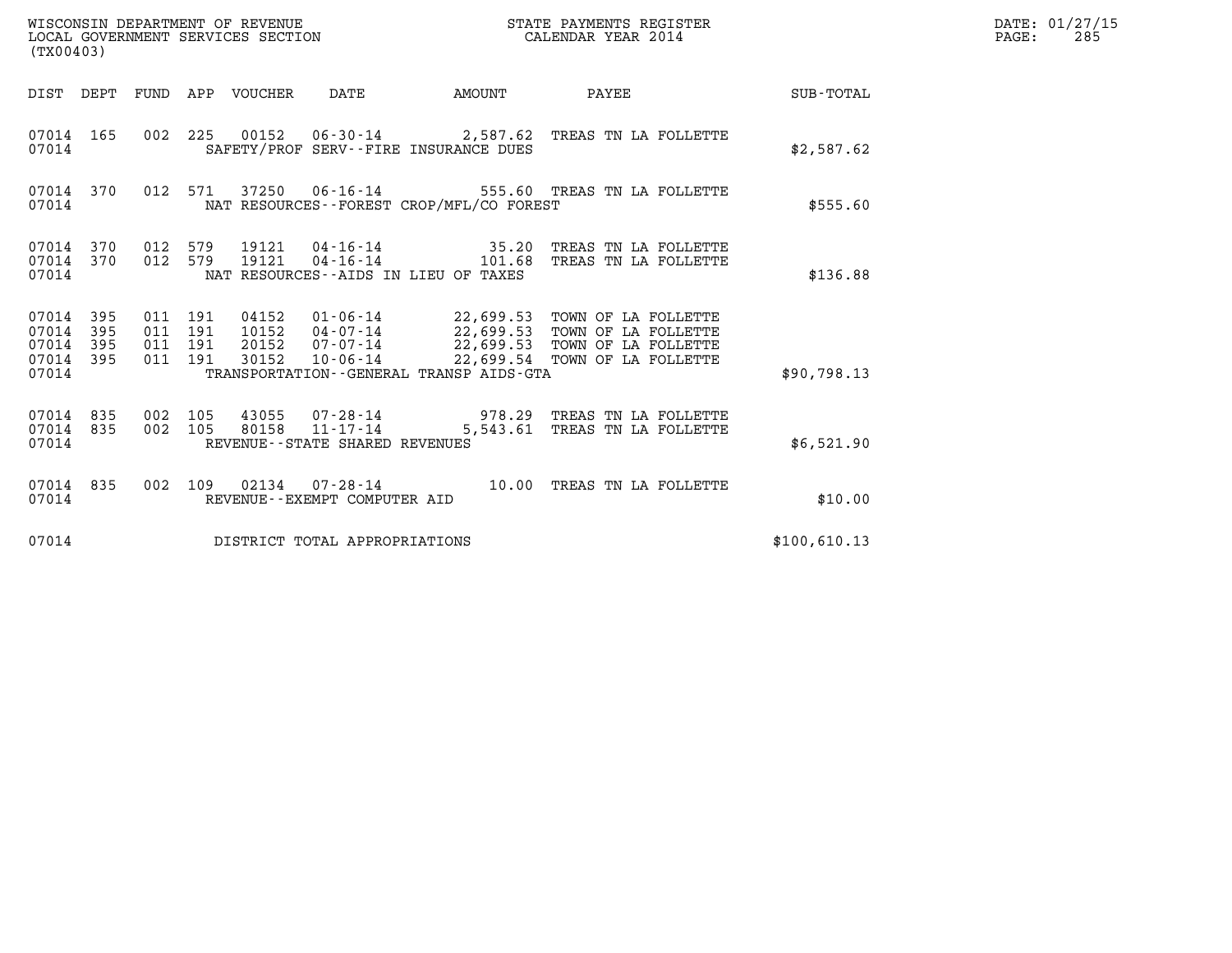| (TX00403)                                |                        |                    |                    |                |                                                  |                                              | WISCONSIN DEPARTMENT OF REVENUE<br>LOCAL GOVERNMENT SERVICES SECTION<br>CALENDAR YEAR 2014                                                                                                                                                                                                                                     |               | DATE: 01/27/15<br>$\mathtt{PAGE}$ :<br>286 |
|------------------------------------------|------------------------|--------------------|--------------------|----------------|--------------------------------------------------|----------------------------------------------|--------------------------------------------------------------------------------------------------------------------------------------------------------------------------------------------------------------------------------------------------------------------------------------------------------------------------------|---------------|--------------------------------------------|
|                                          |                        |                    |                    |                |                                                  |                                              | DIST DEPT FUND APP VOUCHER DATE AMOUNT PAYEE SUB-TOTAL                                                                                                                                                                                                                                                                         |               |                                            |
| 07016 165<br>07016                       |                        | 002 225            |                    |                |                                                  | SAFETY/PROF SERV--FIRE INSURANCE DUES        | 00153  06-30-14  898.48  TREAS TN LINCOLN                                                                                                                                                                                                                                                                                      | \$898.48      |                                            |
| 07016 370<br>07016                       |                        | 000 001            |                    |                |                                                  | NAT RESOURCES-SEVERANCE/YIELD/WITHDRAWAL     | 01DNR  06-19-14   1,352.40 TREAS TOWN LINCOLN                                                                                                                                                                                                                                                                                  | \$1,352.40    |                                            |
| 07016                                    |                        |                    |                    |                |                                                  | NAT RESOURCES--AIDS IN LIEU OF TAXES         | 07016 370 002 503 16402 01-30-14 1,416.24 TREAS TN LINCOLN<br>TOWN SHARE 219.29                                                                                                                                                                                                                                                | \$1,416.24    |                                            |
| 07016                                    | 07016 370<br>07016 370 | 012 571            | 012 571            | 37251<br>37251 |                                                  | NAT RESOURCES - - FOREST CROP/MFL/CO FOREST  | 06-16-14 398.40 TREAS TN LINCOLN<br>06-16-14 1,100.77 TREAS TN LINCOLN                                                                                                                                                                                                                                                         | \$1,499.17    |                                            |
| 07016                                    | 07016 370<br>07016 370 | 012 579<br>012 579 |                    |                |                                                  | NAT RESOURCES--AIDS IN LIEU OF TAXES         | 19122  04-16-14  2,999.46  TREAS TN LINCOLN<br>19122  04-16-14  536.19  TREAS TN LINCOLN                                                                                                                                                                                                                                       | \$3,535.65    |                                            |
| 07016 395<br>07016<br>07016 395<br>07016 | 395<br>07016 395       | 011 191<br>011 191 | 011 191<br>011 191 |                |                                                  | TRANSPORTATION - - GENERAL TRANSP AIDS - GTA | $\begin{array}{cccc} 04153 & 01\cdot 06\cdot 14 & 23\,, 175\,.85 & \text{TOWN OF LINCOLN} \\ 10153 & 04\cdot 07\cdot 14 & 23\,, 175\,.85 & \text{TOWN OF LINCOLN} \\ 20153 & 07\cdot 07\cdot 14 & 23\,, 175\,.85 & \text{TOWN OF LINCOLN} \\ 30153 & 10\cdot 06\cdot 14 & 23\,, 175\,.88 & \text{TOWN OF LINCOLN} \end{array}$ | \$92,703.43   |                                            |
| 07016 835<br>07016 835<br>07016          |                        | 002 105            | 002 105            | 43056<br>80159 | $11 - 17 - 14$<br>REVENUE--STATE SHARED REVENUES |                                              | 07-28-14 2,658.64 TREAS TN LINCOLN<br>15,065.64 TREAS TN LINCOLN                                                                                                                                                                                                                                                               | \$17,724.28   |                                            |
| 07016 835<br>07016                       |                        |                    | 002 109            |                | REVENUE--EXEMPT COMPUTER AID                     |                                              | 02135 07-28-14 3.00 TREAS TN LINCOLN                                                                                                                                                                                                                                                                                           | \$3.00        |                                            |
| 07016                                    | 07016 835              |                    |                    |                |                                                  | DOA-PAYMENT FOR MUNICIPAL SERVICES AID       | 002 501 00001 02-03-14 96.58 TREAS TN LINCOLN                                                                                                                                                                                                                                                                                  | \$96.58       |                                            |
| 07016                                    |                        |                    |                    |                | DISTRICT TOTAL APPROPRIATIONS                    |                                              |                                                                                                                                                                                                                                                                                                                                | \$119, 229.23 |                                            |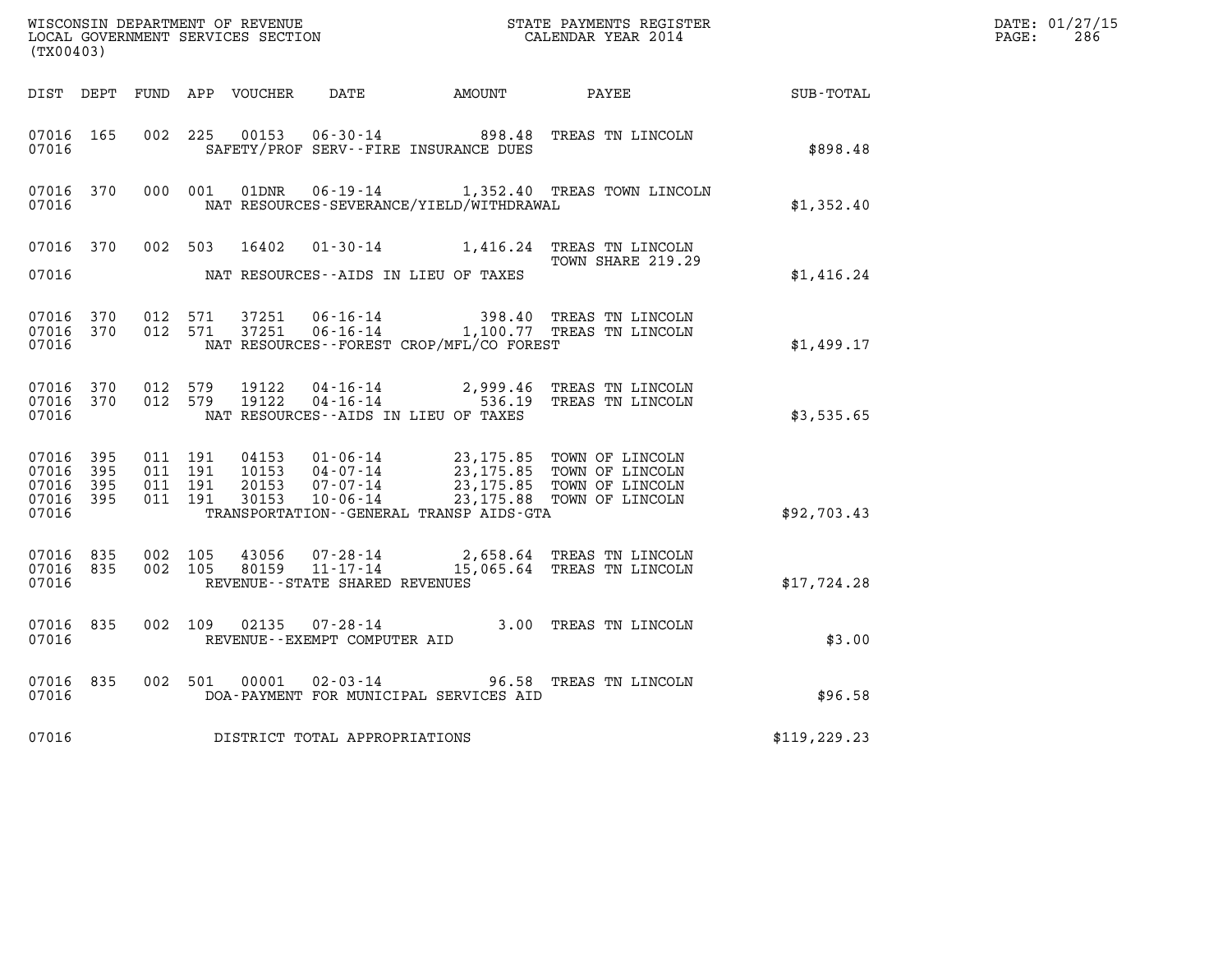| (TX00403)                                              |                          |                                                 |         |                            |                                                                       |                                                                                                                                                                                                                                 |                                                       |              | DATE: 01/27/15<br>PAGE:<br>287 |
|--------------------------------------------------------|--------------------------|-------------------------------------------------|---------|----------------------------|-----------------------------------------------------------------------|---------------------------------------------------------------------------------------------------------------------------------------------------------------------------------------------------------------------------------|-------------------------------------------------------|--------------|--------------------------------|
|                                                        |                          |                                                 |         | DIST DEPT FUND APP VOUCHER | DATE                                                                  | AMOUNT                                                                                                                                                                                                                          | PAYEE                                                 | SUB-TOTAL    |                                |
| 07018 165<br>07018                                     |                          |                                                 |         |                            |                                                                       | SAFETY/PROF SERV--FIRE INSURANCE DUES                                                                                                                                                                                           | 002 225 00154 06-30-14 4,007.21 TREAS TN MEENON       | \$4,007.21   |                                |
| 07018 370<br>07018                                     |                          |                                                 | 000 001 | 01DNR                      |                                                                       | NAT RESOURCES-SEVERANCE/YIELD/WITHDRAWAL                                                                                                                                                                                        | 06-19-14 394.90 TREAS TOWN MEENON                     | \$394.90     |                                |
|                                                        |                          | 07018 370 002 503                               |         | 16403                      |                                                                       |                                                                                                                                                                                                                                 | 01-30-14 279.48 TREAS TN MEENON<br>TOWN SHARE 28.25   |              |                                |
| 07018                                                  |                          |                                                 |         |                            |                                                                       | NAT RESOURCES--AIDS IN LIEU OF TAXES                                                                                                                                                                                            |                                                       | \$279.48     |                                |
| 07018 370<br>07018                                     |                          |                                                 | 012 571 |                            |                                                                       | NAT RESOURCES - - FOREST CROP/MFL/CO FOREST                                                                                                                                                                                     | 37252  06-16-14    165.28    TREAS TN MEENON          | \$165.28     |                                |
| 07018<br>07018<br>07018<br>07018<br>07018 370<br>07018 | 370<br>370<br>370<br>370 | 012<br>012 579<br>012 579<br>012 579<br>012 579 | 579     |                            |                                                                       | NAT RESOURCES--AIDS IN LIEU OF TAXES                                                                                                                                                                                            |                                                       | \$508.04     |                                |
| 07018 395<br>07018                                     |                          |                                                 | 011 174 |                            |                                                                       | TRANSPORTATION--FLOOD DAMAGE AID                                                                                                                                                                                                | 26370  10-06-14  95,076.27  TREAS TN MEENON           | \$95,076.27  |                                |
| 07018<br>07018<br>07018<br>07018 395<br>07018          | 395<br>395<br>395        | 011 191<br>011 191<br>011 191                   | 011 191 |                            |                                                                       | 04154  01-06-14  25,726.84  TOWN OF MEENON<br>10154  04-07-14  25,726.84  TOWN OF MEENON<br>20154  07-07-14  25,726.84  TOWN OF MEENON<br>30154  10-06-14  25,726.85  TOWN OF MEENON<br>TRANSPORTATION--GENERAL TRANSP AIDS-GTA |                                                       | \$102,907.37 |                                |
| 07018 395<br>07018                                     |                          |                                                 |         |                            |                                                                       | 011 278 29018 10-24-14 15,260.00 TREAS TN MEENON<br>TRANSPORTATION - - LRIP/TRIP/MSIP GRANTS                                                                                                                                    |                                                       | \$15, 260.00 |                                |
| 07018 835<br>07018<br>07018                            | 835                      | 002 105<br>002 105                              |         | 43057<br>80160             | $07 - 28 - 14$<br>$11 - 17 - 14$<br>REVENUE - - STATE SHARED REVENUES |                                                                                                                                                                                                                                 | 2,493.09 TREAS TN MEENON<br>14,190.91 TREAS TN MEENON | \$16,684.00  |                                |
| 07018<br>07018                                         | 835                      | 002 109                                         |         | 02136                      | $07 - 28 - 14$<br>REVENUE--EXEMPT COMPUTER AID                        |                                                                                                                                                                                                                                 | 29.00 TREAS TN MEENON                                 | \$29.00      |                                |
| 07018                                                  |                          |                                                 |         |                            | DISTRICT TOTAL APPROPRIATIONS                                         |                                                                                                                                                                                                                                 |                                                       | \$235,311.55 |                                |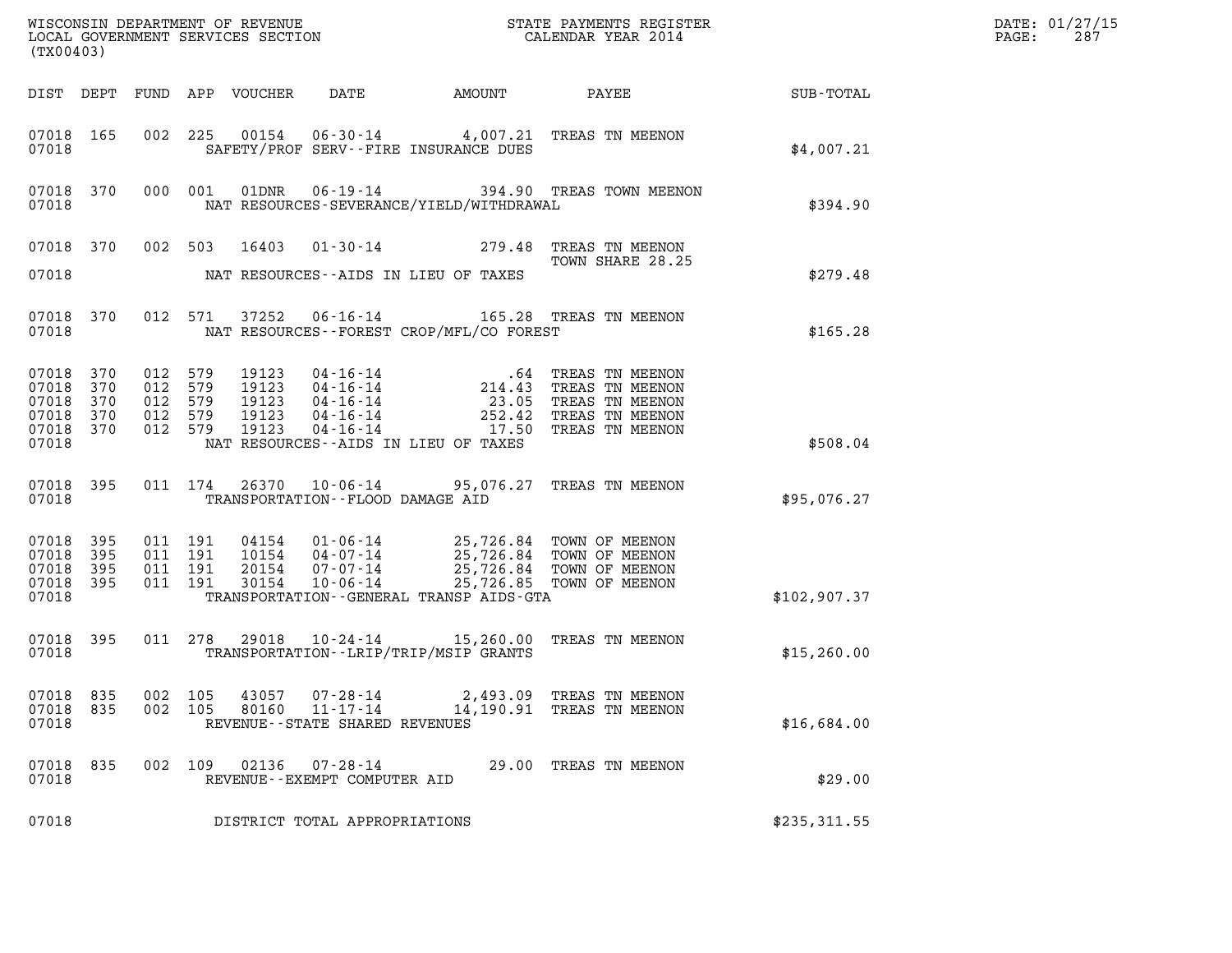| (TX00403)                                              |                           |                                                     |                                           |                                                                      |                                               |                                                                                                                                                                                          |               | DATE: 01/27/15<br>PAGE:<br>288 |
|--------------------------------------------------------|---------------------------|-----------------------------------------------------|-------------------------------------------|----------------------------------------------------------------------|-----------------------------------------------|------------------------------------------------------------------------------------------------------------------------------------------------------------------------------------------|---------------|--------------------------------|
|                                                        |                           |                                                     |                                           |                                                                      | DIST DEPT FUND APP VOUCHER DATE AMOUNT        | PAYEE                                                                                                                                                                                    | SUB-TOTAL     |                                |
| 07020 165<br>07020                                     |                           | 002 225                                             |                                           |                                                                      | SAFETY/PROF SERV--FIRE INSURANCE DUES         | 00155  06-30-14  6,648.74  TREAS TN OAKLAND                                                                                                                                              | \$6,648.74    |                                |
| 07020 370<br>07020                                     |                           | 000 001                                             | 02DNR                                     |                                                                      | NAT RESOURCES-SEVERANCE/YIELD/WITHDRAWAL      | 09-11-14 1,739.38 TREAS TOWN OAKLAND                                                                                                                                                     | \$1,739.38    |                                |
| 07020 370<br>07020                                     |                           | 012 571                                             | 37253                                     |                                                                      | NAT RESOURCES--FOREST CROP/MFL/CO FOREST      | 06-16-14 346.94 TREAS TN OAKLAND                                                                                                                                                         | \$346.94      |                                |
| 07020 370<br>07020<br>07020<br>07020<br>07020<br>07020 | 370<br>370<br>370<br>370  | 012 579<br>012 579<br>012 579<br>012 579<br>012 579 | 19124<br>19124<br>19124<br>19124<br>19124 | 04-16-14<br>04-16-14<br>04-16-14<br>$04 - 16 - 14$<br>$04 - 16 - 14$ | .04<br>NAT RESOURCES -- AIDS IN LIEU OF TAXES | TREAS TN OAKLAND<br>8.83 TREAS TN OAKLAND<br>268.26 TREAS TN OAKLAND<br>166.22 TREAS TN OAKLAND<br>52.45 TREAS TN OAKLAND                                                                | \$495.80      |                                |
| 07020 395<br>07020                                     |                           | 011 174                                             |                                           | TRANSPORTATION - - FLOOD DAMAGE AID                                  |                                               | 33998 12-16-14 30,747.63 TREAS TN OAKLAND                                                                                                                                                | \$30,747.63   |                                |
| 07020<br>07020<br>07020<br>07020<br>07020              | 395<br>395<br>-395<br>395 | 011 191<br>011 191<br>011 191<br>011 191            |                                           |                                                                      | TRANSPORTATION - - GENERAL TRANSP AIDS - GTA  | 04155  01-06-14  25,335.19  TOWN OF OAKLAND<br>10155  04-07-14  25,335.19  TOWN OF OAKLAND<br>20155  07-07-14  25,335.19  TOWN OF OAKLAND<br>30155  10-06-14  25,335.22  TOWN OF OAKLAND | \$101,340.79  |                                |
| 07020<br>07020<br>07020                                | 835<br>835                | 002 105<br>002 105                                  | 43058<br>80161                            | 07-28-14<br>$11 - 17 - 14$<br>REVENUE - - STATE SHARED REVENUES      |                                               | 1,134.66 TREAS TN OAKLAND<br>6,680.00 TREAS TN OAKLAND                                                                                                                                   | \$7,814.66    |                                |
| 07020 835<br>07020                                     |                           | 002 109                                             |                                           | $02137$ $07 - 28 - 14$<br>REVENUE--EXEMPT COMPUTER AID               |                                               | 9.00 TREAS TN OAKLAND                                                                                                                                                                    | \$9.00        |                                |
| 07020                                                  |                           |                                                     |                                           | DISTRICT TOTAL APPROPRIATIONS                                        |                                               |                                                                                                                                                                                          | \$149, 142.94 |                                |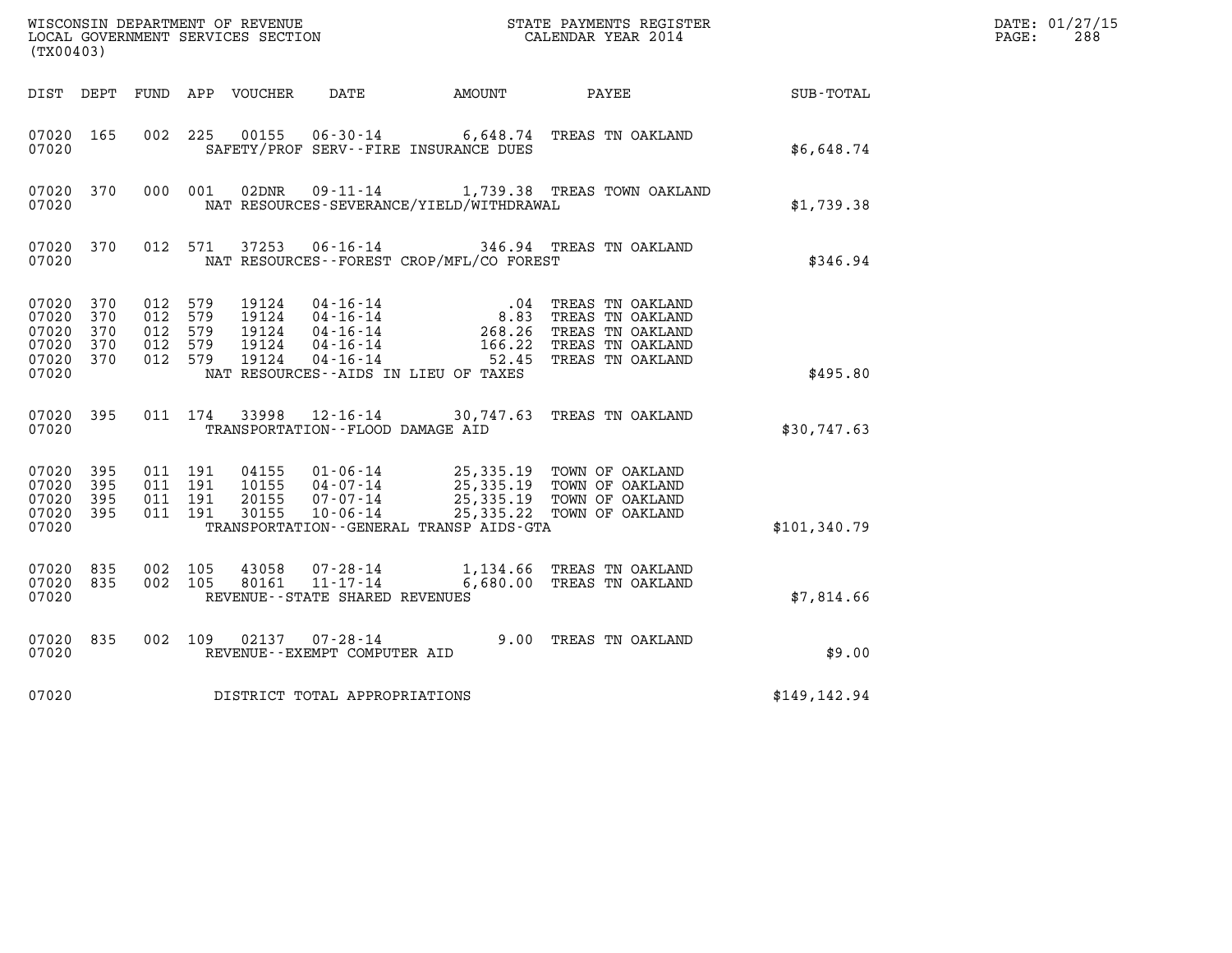| WISCONSIN DEPARTMENT OF REVENUE   | STATE PAYMENTS REGISTER | DATE: 01/27/15 |
|-----------------------------------|-------------------------|----------------|
| LOCAL GOVERNMENT SERVICES SECTION | CALENDAR YEAR 2014      | 289<br>PAGE:   |

| (TX00403)                                 |                          |                          |                          |                                  |                                                                |                                                                        |                                                                                                      |              |
|-------------------------------------------|--------------------------|--------------------------|--------------------------|----------------------------------|----------------------------------------------------------------|------------------------------------------------------------------------|------------------------------------------------------------------------------------------------------|--------------|
| DIST                                      | DEPT                     | FUND                     | APP                      | VOUCHER                          | DATE                                                           | <b>AMOUNT</b>                                                          | PAYEE                                                                                                | SUB-TOTAL    |
| 07022<br>07022                            | 165                      | 002                      | 225                      |                                  |                                                                | 00156 06-30-14 610.97<br>SAFETY/PROF SERV--FIRE INSURANCE DUES         | TREAS TN ROOSEVELT                                                                                   | \$610.97     |
| 07022<br>07022                            | 370                      | 002                      | 503                      | 16404                            | $01 - 30 - 14$                                                 | 6,643.41<br>NAT RESOURCES--AIDS IN LIEU OF TAXES                       | TREAS TN ROOSEVELT<br>TOWN SHARE 479.38                                                              | \$6,643.41   |
| 07022<br>07022<br>07022                   | 370<br>370               | 012<br>012               | 571<br>571               | 37254                            | 06-16-14                                                       | NAT RESOURCES - - FOREST CROP/MFL/CO FOREST                            | 792.22 TREAS TN ROOSEVELT<br>37254  06-16-14  1,158.39  TREAS  TN ROOSEVELT                          | \$1,950.61   |
| 07022<br>07022<br>07022                   | 370<br>370               | 012<br>012               | 579<br>579               |                                  | 19125   04-16-14<br>19125 04-16-14                             | 471.03<br>NAT RESOURCES--AIDS IN LIEU OF TAXES                         | 1,514.79 TREAS TN ROOSEVELT<br>TREAS TN ROOSEVELT                                                    | \$1,985.82   |
| 07022<br>07022<br>07022<br>07022<br>07022 | 395<br>395<br>395<br>395 | 011<br>011<br>011<br>011 | 191<br>191<br>191<br>191 | 04156<br>10156<br>20156<br>30156 | $01 - 06 - 14$<br>$04 - 07 - 14$<br>07-07-14<br>$10 - 06 - 14$ | 12,877.99<br>12,877.99<br>TRANSPORTATION - - GENERAL TRANSP AIDS - GTA | TOWN OF ROOSEVELT<br>TOWN OF ROOSEVELT<br>12,877.99 TOWN OF ROOSEVELT<br>12,878.01 TOWN OF ROOSEVELT | \$51,511.98  |
| 07022<br>07022<br>07022                   | 835<br>835               | 002<br>002               | 105<br>105               | 43059<br>80162                   | $11 - 17 - 14$<br>REVENUE - - STATE SHARED REVENUES            | 8,049.89                                                               | 07-28-14 1,420.57 TREAS TN ROOSEVELT<br>TREAS TN ROOSEVELT                                           | \$9,470.46   |
| 07022                                     |                          |                          |                          |                                  | DISTRICT TOTAL APPROPRIATIONS                                  |                                                                        |                                                                                                      | \$72, 173.25 |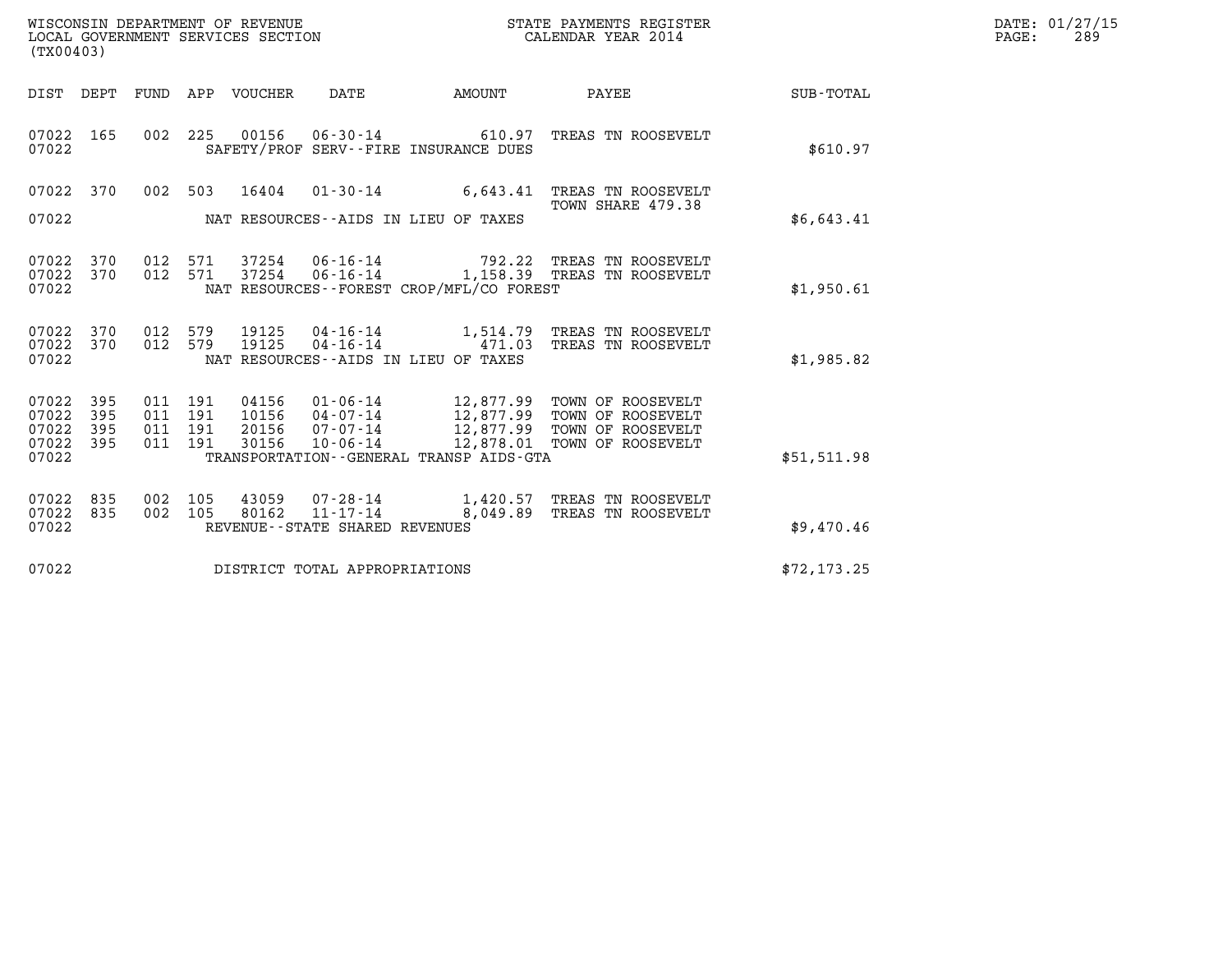| (TX00403)                                 |                          |                              |                   | WISCONSIN DEPARTMENT OF REVENUE<br>LOCAL GOVERNMENT SERVICES SECTION |                                                  | STATE PAYMENTS REGISTER<br>CALENDAR YEAR 2014                                                                                  |                                                  |              | DATE: 01/27/15<br>PAGE:<br>290 |
|-------------------------------------------|--------------------------|------------------------------|-------------------|----------------------------------------------------------------------|--------------------------------------------------|--------------------------------------------------------------------------------------------------------------------------------|--------------------------------------------------|--------------|--------------------------------|
|                                           |                          |                              |                   | DIST DEPT FUND APP VOUCHER                                           | DATE                                             | AMOUNT                                                                                                                         | PAYEE                                            | SUB-TOTAL    |                                |
| 07024 165<br>07024                        |                          |                              |                   |                                                                      |                                                  | 002 225 00157 06-30-14 2,120.41 TREAS TN RUSK<br>SAFETY/PROF SERV--FIRE INSURANCE DUES                                         |                                                  | \$2,120.41   |                                |
| 07024 370<br>07024<br>07024               | 370                      | 012 571<br>012 571           |                   | 37255<br>37255                                                       | $06 - 16 - 14$                                   | 06-16-14 291.29 TREAS TN RUSK<br>NAT RESOURCES--FOREST CROP/MFL/CO FOREST                                                      | 1,752.70 TREAS TN RUSK                           | \$2,043.99   |                                |
| 07024 370<br>07024<br>07024               | 370                      | 012 579<br>012 579           |                   | 19126                                                                | 04-16-14                                         | 19126  04-16-14  3.11 TREAS TN RUSK<br>31.13<br>NAT RESOURCES--AIDS IN LIEU OF TAXES                                           | TREAS TN RUSK                                    | \$34.24      |                                |
| 07024<br>07024<br>07024<br>07024<br>07024 | 395<br>395<br>395<br>395 | 011<br>011<br>011<br>011 191 | 191<br>191<br>191 | 20157<br>30157                                                       | 07-07-14<br>$10 - 06 - 14$                       | 04157 01-06-14 23,689.23 TOWN OF RUSK<br>10157 04-07-14 23,689.23 TOWN OF RUSK<br>TRANSPORTATION - - GENERAL TRANSP AIDS - GTA | 23,689.23 TOWN OF RUSK<br>23,689.23 TOWN OF RUSK | \$94,756.92  |                                |
| 07024 835<br>07024 835<br>07024           |                          | 002 105<br>002 105           |                   | 80163                                                                | $11 - 17 - 14$<br>REVENUE--STATE SHARED REVENUES | 43060  07-28-14  865.73  TREAS TN RUSK                                                                                         | 4,905.53 TREAS TN RUSK                           | \$5,771.26   |                                |
| 07024                                     |                          |                              |                   |                                                                      | DISTRICT TOTAL APPROPRIATIONS                    |                                                                                                                                |                                                  | \$104,726.82 |                                |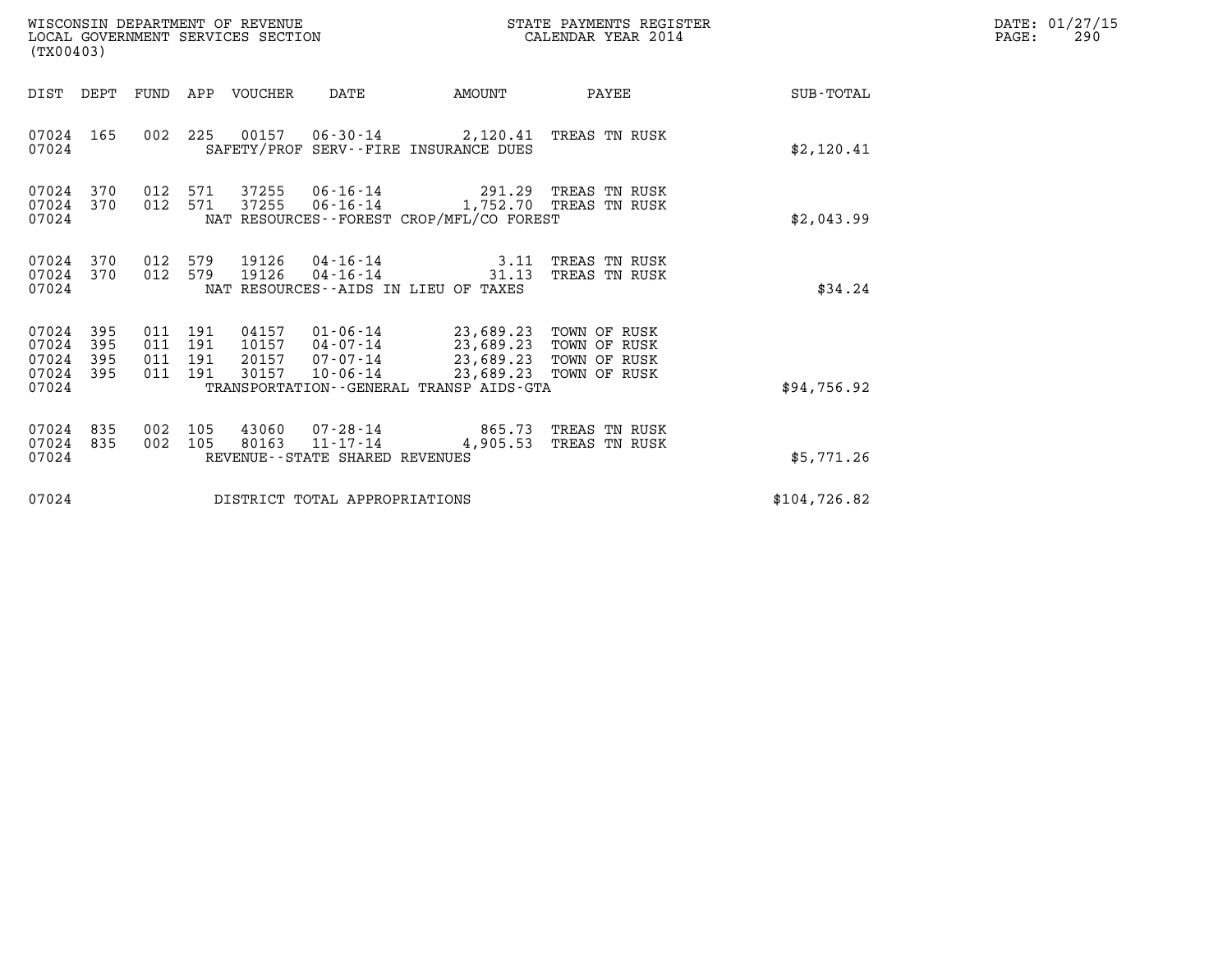| (TX00403)                                         |            |                                          |  |                                      |                                          | WISCONSIN DEPARTMENT OF REVENUE<br>LOCAL GOVERNMENT SERVICES SECTION<br>LOCAL GOVERNMENT SERVICES SECTION<br>CALENDAR YEAR 2014                                                                  |               | DATE: 01/27/15<br>$\mathtt{PAGE:}$<br>291 |
|---------------------------------------------------|------------|------------------------------------------|--|--------------------------------------|------------------------------------------|--------------------------------------------------------------------------------------------------------------------------------------------------------------------------------------------------|---------------|-------------------------------------------|
|                                                   |            |                                          |  |                                      |                                          | DIST DEPT FUND APP VOUCHER DATE AMOUNT PAYEE TOTAL                                                                                                                                               |               |                                           |
| 07026 165<br>07026                                |            |                                          |  |                                      | SAFETY/PROF SERV--FIRE INSURANCE DUES    | 002 225 00158 06-30-14 2,264.16 TREAS TN SAND LAKE                                                                                                                                               | \$2, 264.16   |                                           |
| 07026 370<br>07026                                |            |                                          |  |                                      | NAT RESOURCES-SEVERANCE/YIELD/WITHDRAWAL | 000 001 03DNR 11-04-14 378.40 TREAS TOWN SAND LAKE                                                                                                                                               | \$378.40      |                                           |
| 07026 370<br>07026                                |            |                                          |  | NAT RESOURCES--AIDS IN LIEU OF TAXES |                                          | 002 503 16405 01-30-14 799.40 TREAS TN SAND LAKE<br>TOWN SHARE 141.13                                                                                                                            | \$799.40      |                                           |
| 07026 370<br>07026                                |            | 012 571<br>07026 370 012 571             |  |                                      | NAT RESOURCES--FOREST CROP/MFL/CO FOREST |                                                                                                                                                                                                  | \$1,882.92    |                                           |
| 07026 370<br>07026                                |            | 07026 370 012 579<br>012 579             |  | NAT RESOURCES--AIDS IN LIEU OF TAXES |                                          | 19127  04-16-14   3.42 TREAS TN SAND LAKE<br>19127  04-16-14   94.04 TREAS TN SAND LAKE                                                                                                          | \$97.46       |                                           |
| 07026 395<br>07026<br>07026<br>07026 395<br>07026 | 395<br>395 | 011 191<br>011 191<br>011 191<br>011 191 |  |                                      | TRANSPORTATION--GENERAL TRANSP AIDS-GTA  | 04158  01-06-14  22,683.65  TOWN OF SAND LAKE<br>10158  04-07-14  22,683.65  TOWN OF SAND LAKE<br>20158  07-07-14  22,683.65  TOWN OF SAND LAKE<br>30158  10-06-14  22,683.67  TOWN OF SAND LAKE | \$90,734.62   |                                           |
| 07026 835<br>07026 835<br>07026                   |            | 002 105<br>002 105                       |  | REVENUE - - STATE SHARED REVENUES    |                                          | 43061  07-28-14   1,052.61 TREAS TN SAND LAKE<br>80164  11-17-14   6,018.48 TREAS TN SAND LAKE                                                                                                   | \$7,071.09    |                                           |
| 07026                                             |            |                                          |  | DISTRICT TOTAL APPROPRIATIONS        |                                          |                                                                                                                                                                                                  | \$103, 228.05 |                                           |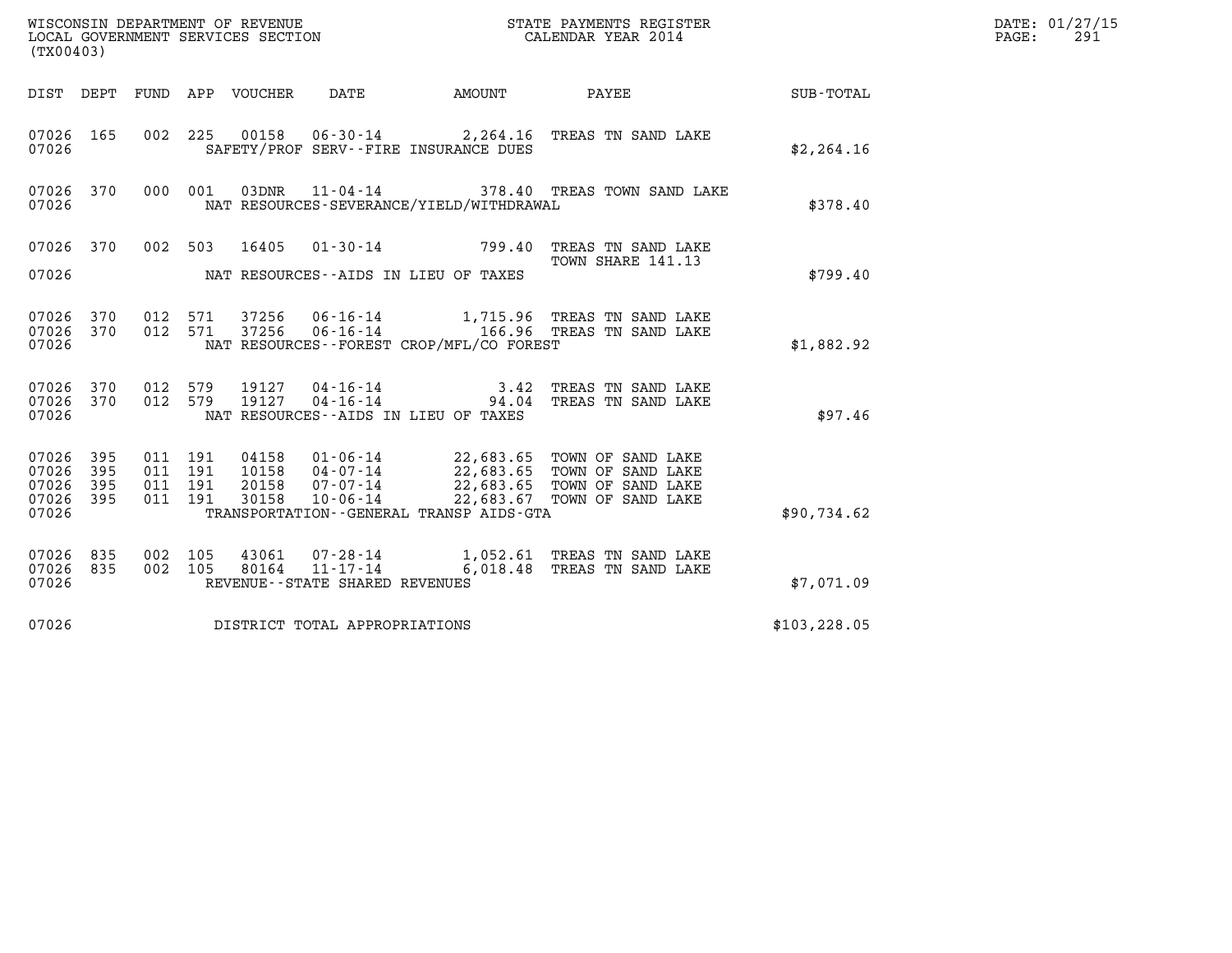| (TX00403)                                     |                   |                                          |                            | WISCONSIN DEPARTMENT OF REVENUE<br>LOCAL GOVERNMENT SERVICES SECTION                                 |                                                                                                           | STATE PAYMENTS REGISTER<br>CALENDAR YEAR 2014                                                            |              | DATE: 01/27/15<br>292<br>PAGE: |
|-----------------------------------------------|-------------------|------------------------------------------|----------------------------|------------------------------------------------------------------------------------------------------|-----------------------------------------------------------------------------------------------------------|----------------------------------------------------------------------------------------------------------|--------------|--------------------------------|
|                                               |                   |                                          | DIST DEPT FUND APP VOUCHER | DATE                                                                                                 | AMOUNT                                                                                                    | PAYEE                                                                                                    | SUB-TOTAL    |                                |
| 07028 165<br>07028                            |                   |                                          |                            |                                                                                                      | 002 225 00159 06-30-14 5,678.38 TREAS TN SCOTT<br>SAFETY/PROF SERV--FIRE INSURANCE DUES                   |                                                                                                          | \$5,678.38   |                                |
| 07028 370<br>07028                            |                   |                                          | 012 571                    |                                                                                                      | 37257 06-16-14 473.71 TREAS TN SCOTT<br>NAT RESOURCES - - FOREST CROP/MFL/CO FOREST                       |                                                                                                          | \$473.71     |                                |
| 07028 370<br>07028 370<br>07028               |                   | 012 579<br>012 579                       |                            | 19128<br>19128                                                                                       | 04-16-14 26.71 TREAS TN SCOTT<br>04-16-14 183.56 TREAS TN SCOTT<br>NAT RESOURCES -- AIDS IN LIEU OF TAXES |                                                                                                          | \$210.27     |                                |
| 07028 395<br>07028                            |                   |                                          | 011 174                    | TRANSPORTATION--FLOOD DAMAGE AID                                                                     | 26371 10-06-14 115,925.46 TREAS TN SCOTT                                                                  |                                                                                                          | \$115,925.46 |                                |
| 07028 395<br>07028<br>07028<br>07028<br>07028 | 395<br>395<br>395 | 011 191<br>011 191<br>011 191<br>011 191 |                            | 04159<br>$01 - 06 - 14$<br>10159  04 - 07 - 14<br>$07 - 07 - 14$<br>20159<br>$10 - 06 - 14$<br>30159 | TRANSPORTATION--GENERAL TRANSP AIDS-GTA                                                                   | 25,446.34 TOWN OF SCOTT<br>25,446.34 TOWN OF SCOTT<br>25,446.34 TOWN OF SCOTT<br>25,446.34 TOWN OF SCOTT | \$101,785.36 |                                |
| 07028 395<br>07028                            |                   | 011 278                                  |                            |                                                                                                      | 35264 12-26-14 15,260.00 TREAS TN SCOTT<br>TRANSPORTATION - - LRIP/TRIP/MSIP GRANTS                       |                                                                                                          | \$15, 260.00 |                                |
| 07028 835<br>07028 835<br>07028               |                   | 002 105<br>002 105                       |                            | 43062<br>$07 - 28 - 14$<br>$11 - 17 - 14$<br>80165<br>REVENUE - - STATE SHARED REVENUES              |                                                                                                           | 987.80 TREAS TN SCOTT<br>5,597.51 TREAS TN SCOTT                                                         | \$6,585.31   |                                |
| 07028 835<br>07028                            |                   |                                          |                            | 002 109 02138 07-28-14<br>REVENUE--EXEMPT COMPUTER AID                                               |                                                                                                           | 50.00 TREAS TN SCOTT                                                                                     | \$50.00      |                                |
| 07028                                         |                   |                                          |                            | DISTRICT TOTAL APPROPRIATIONS                                                                        |                                                                                                           |                                                                                                          | \$245,968.49 |                                |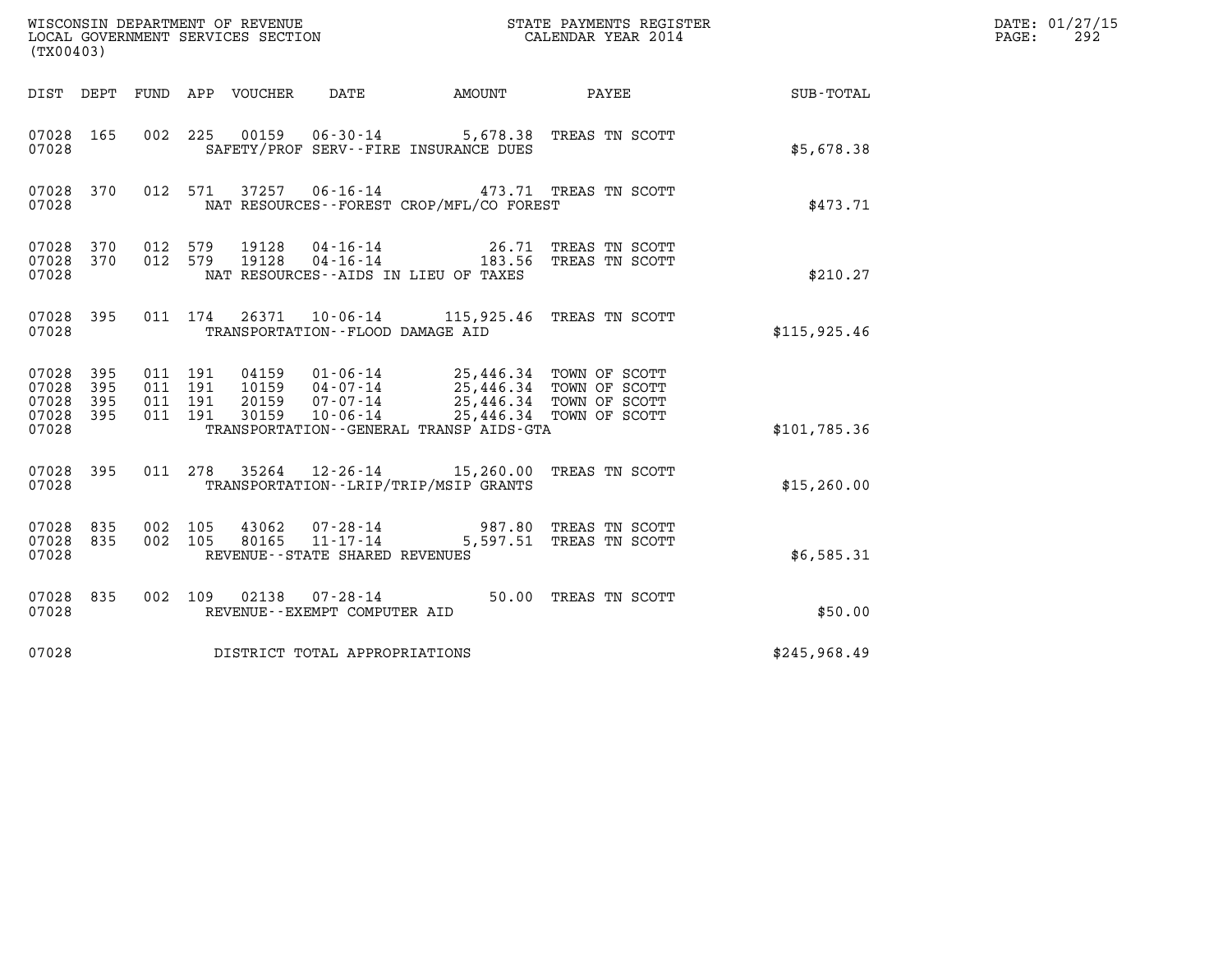| DATE: | 01/27/15 |
|-------|----------|
| PAGE: | 293      |

| (TX00403)                                                  |                   |                                                 |     |                                           |                                   |                                                                                                                                                                                                     |                                                                                                                                                                                                                                  | DATE: 01/27/15<br>PAGE:<br>293 |  |
|------------------------------------------------------------|-------------------|-------------------------------------------------|-----|-------------------------------------------|-----------------------------------|-----------------------------------------------------------------------------------------------------------------------------------------------------------------------------------------------------|----------------------------------------------------------------------------------------------------------------------------------------------------------------------------------------------------------------------------------|--------------------------------|--|
|                                                            |                   |                                                 |     | DIST DEPT FUND APP VOUCHER                | DATE                              |                                                                                                                                                                                                     | AMOUNT PAYEE SUB-TOTAL                                                                                                                                                                                                           |                                |  |
| 07030 165<br>07030                                         |                   |                                                 |     |                                           |                                   | SAFETY/PROF SERV--FIRE INSURANCE DUES                                                                                                                                                               | 002 225 00160 06-30-14 4,564.27 TREAS TN SIREN                                                                                                                                                                                   | \$4,564.27                     |  |
| 07030 370<br>07030 370                                     |                   | 002 503<br>002 503                              |     | 16406<br>16406                            |                                   |                                                                                                                                                                                                     | 01-30-14 4,851.21 TREAS TN SIREN<br>01-30-14 8,038.43 TREAS TN SIREN<br>TOWN SHARE 1520.61                                                                                                                                       |                                |  |
| 07030                                                      |                   |                                                 |     |                                           |                                   | NAT RESOURCES -- AIDS IN LIEU OF TAXES                                                                                                                                                              |                                                                                                                                                                                                                                  | \$12,889.64                    |  |
| 07030 370<br>07030                                         |                   |                                                 |     |                                           |                                   | NAT RESOURCES--FOREST CROP/MFL/CO FOREST                                                                                                                                                            | 012 571 37258 06-16-14 161.60 TREAS TN SIREN                                                                                                                                                                                     | \$161.60                       |  |
| 07030 370<br>07030<br>07030<br>07030<br>07030 370<br>07030 | 370<br>370<br>370 | 012 579<br>012<br>012 579<br>012 579<br>012 579 | 579 | 19129<br>19129<br>19129<br>19129<br>19129 |                                   | NAT RESOURCES--AIDS IN LIEU OF TAXES                                                                                                                                                                | 04-16-14<br>04-16-14<br>04-16-14<br>04-16-14<br>04-16-14<br>04-16-14<br>04-16-14<br>04-16-14<br>04-16-14<br>04-16-14<br>04-16-14<br>04-16-14<br>04-16-14<br>04-16-14<br>04-16-14<br>04-16-14<br>04-16-14<br>04-16-14<br>04-16-14 | \$234.22                       |  |
| 07030 395<br>07030<br>07030 395<br>07030 395<br>07030      | 395               | 011 191<br>011 191<br>011 191<br>011 191        |     | 20160<br>30160                            |                                   | 04160 01-06-14 33,125.75 TOWN OF SIREN<br>10160 04-07-14 33,125.75 TOWN OF SIREN<br>07-07-14 33,125.75 TOWN OF SIREN<br>10-06-14 33,125.78 TOWN OF SIREN<br>TRANSPORTATION--GENERAL TRANSP AIDS-GTA |                                                                                                                                                                                                                                  | \$132,503.03                   |  |
| 07030 395<br>07030                                         |                   |                                                 |     |                                           |                                   | TRANSPORTATION - - LRIP/TRIP/MSIP GRANTS                                                                                                                                                            | 011 278 34059 12-12-14 15,260.00 TREAS TN SIREN                                                                                                                                                                                  | \$15, 260.00                   |  |
| 07030 835<br>07030 835<br>07030                            |                   | 002 105<br>002 105                              |     | 43063<br>80166                            | REVENUE - - STATE SHARED REVENUES |                                                                                                                                                                                                     | 07-28-14 2,198.73 TREAS TN SIREN<br>11-17-14 12,459.45 TREAS TN SIREN                                                                                                                                                            | \$14,658.18                    |  |
| 07030 835<br>07030                                         |                   |                                                 |     |                                           | REVENUE - - EXEMPT COMPUTER AID   |                                                                                                                                                                                                     | 002 109 02139 07-28-14 28.00 TREAS TN SIREN                                                                                                                                                                                      | \$28.00                        |  |
| 07030 835<br>07030                                         |                   |                                                 |     | 002 501 00001                             | $02 - 03 - 14$                    | DOA-PAYMENT FOR MUNICIPAL SERVICES AID                                                                                                                                                              | 144.65 TREAS TN SIREN                                                                                                                                                                                                            | \$144.65                       |  |
| 07030                                                      |                   |                                                 |     |                                           | DISTRICT TOTAL APPROPRIATIONS     |                                                                                                                                                                                                     |                                                                                                                                                                                                                                  | \$180, 443.59                  |  |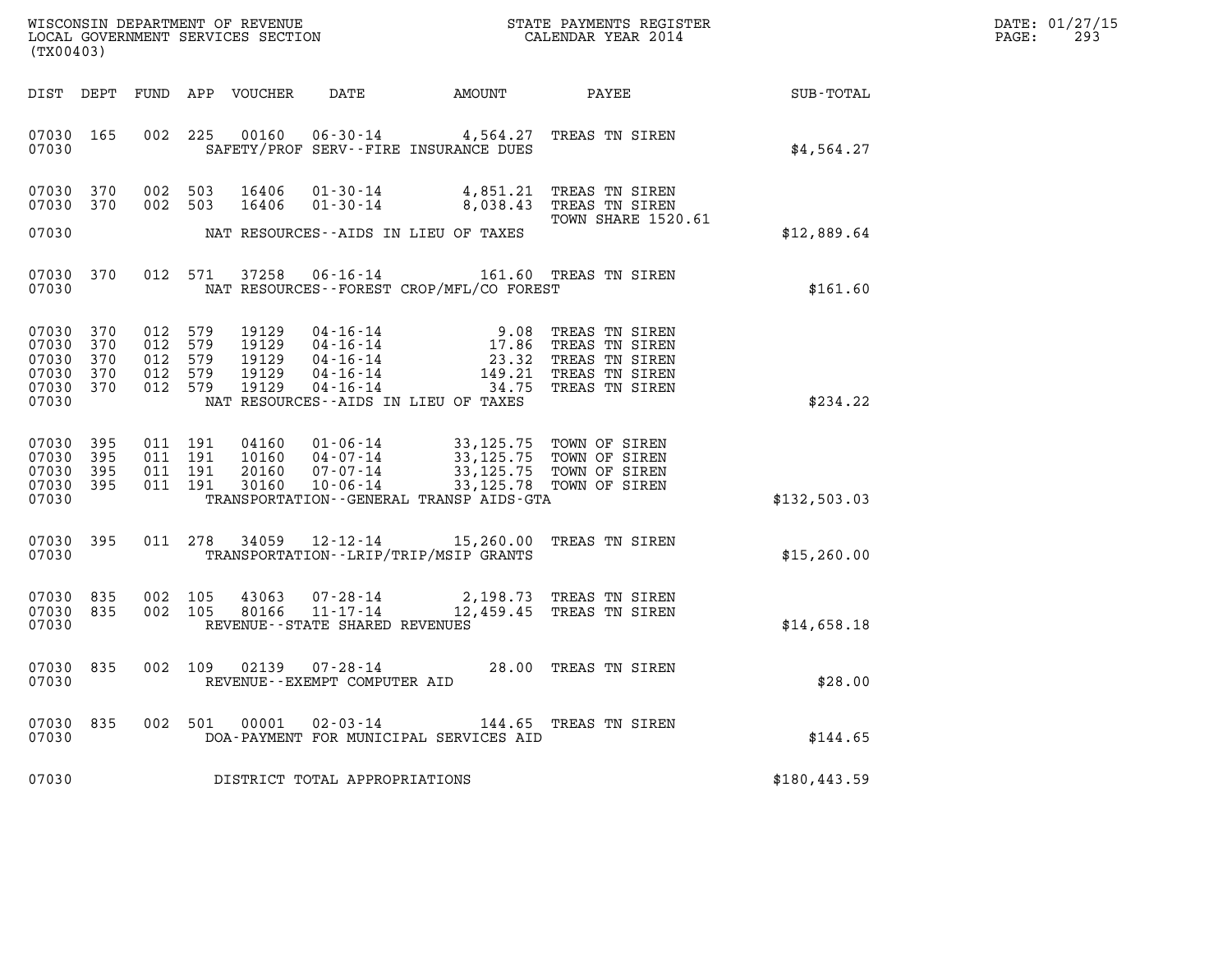| $\mathtt{DATE}$ : | 01/27/15 |
|-------------------|----------|
| PAGE:             | 294      |

| (TX00403)                                                                    |                                 |                                                                       |                    |                                                             |                                                           |                                                                                                                                                                                                                                                                                                                    |                                                                                      |                        | DATE: 01/27/15<br>PAGE:<br>294 |
|------------------------------------------------------------------------------|---------------------------------|-----------------------------------------------------------------------|--------------------|-------------------------------------------------------------|-----------------------------------------------------------|--------------------------------------------------------------------------------------------------------------------------------------------------------------------------------------------------------------------------------------------------------------------------------------------------------------------|--------------------------------------------------------------------------------------|------------------------|--------------------------------|
|                                                                              |                                 |                                                                       |                    | DIST DEPT FUND APP VOUCHER                                  | DATE                                                      |                                                                                                                                                                                                                                                                                                                    |                                                                                      | AMOUNT PAYEE SUB-TOTAL |                                |
| 07032 165<br>07032                                                           |                                 |                                                                       | 002 225            |                                                             |                                                           | 00161  06-30-14  4,312.69  TREAS TN SWISS<br>SAFETY/PROF SERV--FIRE INSURANCE DUES                                                                                                                                                                                                                                 |                                                                                      | \$4,312.69             |                                |
| 07032 370<br>07032 370<br>07032                                              |                                 | 000 001<br>000 001                                                    |                    |                                                             |                                                           | NAT RESOURCES-SEVERANCE/YIELD/WITHDRAWAL                                                                                                                                                                                                                                                                           | 02DNR  09-11-14  134.29 TREAS TOWN SWISS<br>03DNR  11-04-14  118.90 TREAS TOWN SWISS | \$253.19               |                                |
| 07032 370                                                                    |                                 |                                                                       | 002 503            | 16407                                                       |                                                           | 01-30-14 42.23 TREAS TN SWISS                                                                                                                                                                                                                                                                                      | TOWN SHARE 10.40                                                                     |                        |                                |
| 07032                                                                        |                                 |                                                                       |                    |                                                             |                                                           | NAT RESOURCES--AIDS IN LIEU OF TAXES                                                                                                                                                                                                                                                                               |                                                                                      | \$42.23                |                                |
| 07032 370<br>07032 370<br>07032                                              |                                 |                                                                       | 012 571<br>012 571 | 37259<br>37259                                              |                                                           | 06-16-14 173.37 TREAS TN SWISS<br>06-16-14 5,660.68 TREAS TN SWISS<br>NAT RESOURCES - - FOREST CROP/MFL/CO FOREST                                                                                                                                                                                                  |                                                                                      | \$5,834.05             |                                |
| 07032<br>07032<br>07032<br>07032<br>07032<br>07032 370<br>07032 370<br>07032 | 370<br>370<br>370<br>370<br>370 | 012 579<br>012 579<br>012<br>012 579<br>012 579<br>012 579<br>012 579 | 579                | 19130<br>19130<br>19130<br>19130<br>19130<br>19130<br>19130 |                                                           | 04-16-14<br>04-16-14<br>04-16-14<br>04-16-14<br>04-16-14<br>04-16-14<br>04-16-14<br>04-16-14<br>04-16-14<br>04-16-14<br>04-16-14<br>04-16-14<br>04-16-14<br>04-16-14<br>04-16-14<br>04-16-14<br>04-16-14<br>04-16-14<br>04-16-14<br>04-16-14<br>04-16-14<br>04-16-14<br>04<br>NAT RESOURCES--AIDS IN LIEU OF TAXES |                                                                                      | \$1,748.98             |                                |
| 07032                                                                        | 395                             |                                                                       | 011 174            | 28915                                                       |                                                           | 10-28-14 202, 113.70 TREAS TN SWISS                                                                                                                                                                                                                                                                                |                                                                                      |                        |                                |
| 07032                                                                        |                                 |                                                                       |                    |                                                             |                                                           | TRANSPORTATION--FLOOD DAMAGE AID                                                                                                                                                                                                                                                                                   |                                                                                      | \$202, 113.70          |                                |
| 07032<br>07032<br>07032<br>07032 395<br>07032                                | 395<br>395<br>395               | 011 191<br>011 191<br>011 191<br>011 191                              |                    | 04161<br>10161<br>20161<br>30161                            | $10 - 06 - 14$                                            | 01-06-14 44,023.01 TOWN OF SWISS<br>04-07-14 44,023.01 TOWN OF SWISS<br>07-07-14 44,023.01 TOWN OF SWISS<br>TRANSPORTATION--GENERAL TRANSP AIDS-GTA                                                                                                                                                                | 44,023.03 TOWN OF SWISS                                                              | \$176,092.06           |                                |
| 07032 835<br>07032<br>07032                                                  | 835                             | 002<br>002 105                                                        | 105                | 43064<br>80167                                              | 07-28-14<br>11-17-14<br>REVENUE - - STATE SHARED REVENUES | 22,669.44                                                                                                                                                                                                                                                                                                          | 4,005.18 TREAS TN SWISS<br>TREAS TN SWISS                                            | \$26,674.62            |                                |
| 07032<br>07032                                                               | 835                             | 002 109                                                               |                    |                                                             | $02140$ $07 - 28 - 14$<br>REVENUE--EXEMPT COMPUTER AID    |                                                                                                                                                                                                                                                                                                                    | 161.00 TREAS TN SWISS                                                                | \$161.00               |                                |
| 07032                                                                        |                                 |                                                                       |                    |                                                             | DISTRICT TOTAL APPROPRIATIONS                             |                                                                                                                                                                                                                                                                                                                    |                                                                                      | \$417, 232.52          |                                |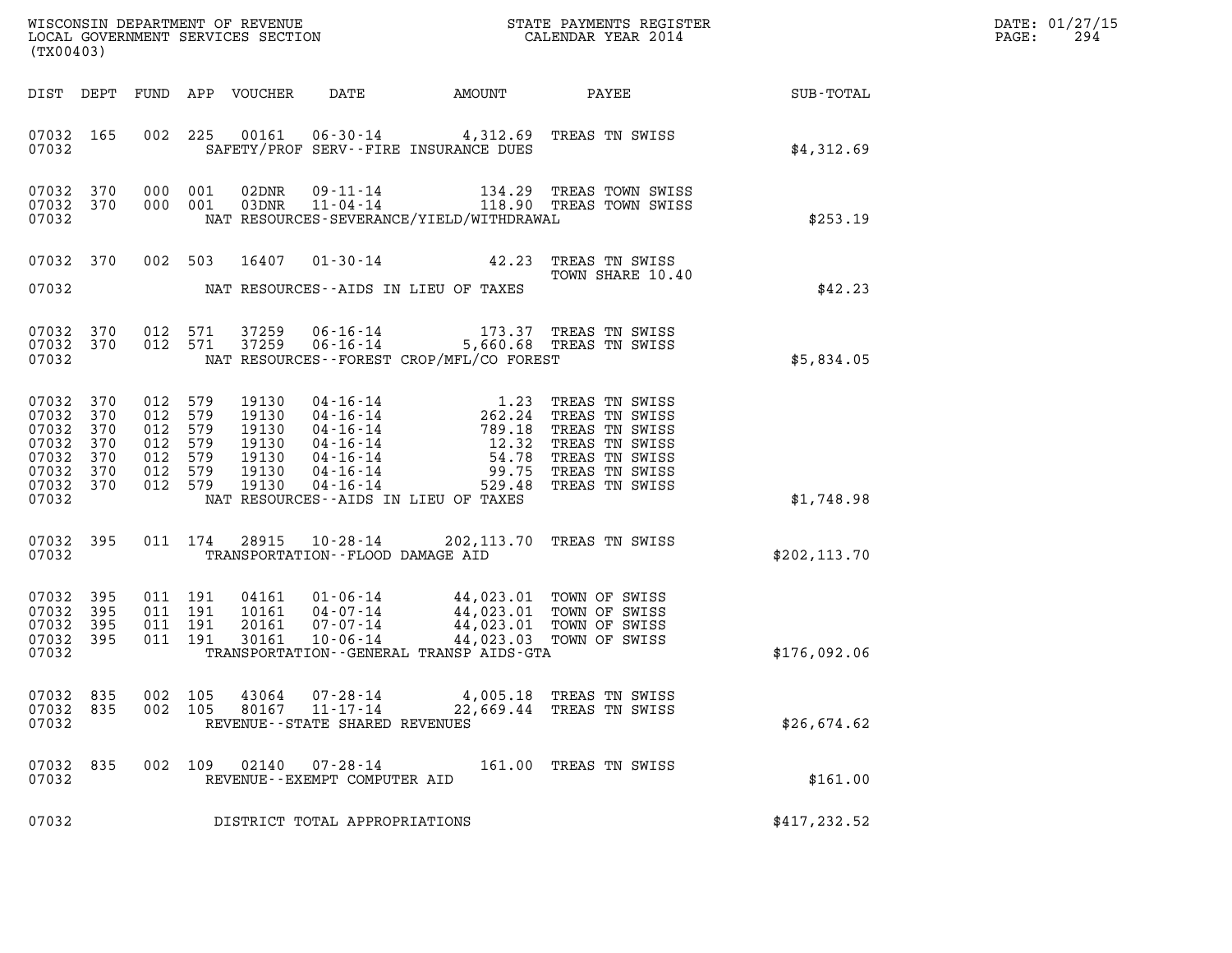| WISCONSIN DEPARTMENT OF REVENUE<br>LOCAL GOVERNMENT SERVICES SECTION<br>(TX00403) |            |                                          |  |                            |                                   |                                             | STATE PAYMENTS REGISTER<br>CALENDAR YEAR 2014                                                                                                                                                                                                                                               |                 | DATE: 01/27/15<br>PAGE:<br>295 |
|-----------------------------------------------------------------------------------|------------|------------------------------------------|--|----------------------------|-----------------------------------|---------------------------------------------|---------------------------------------------------------------------------------------------------------------------------------------------------------------------------------------------------------------------------------------------------------------------------------------------|-----------------|--------------------------------|
|                                                                                   |            |                                          |  | DIST DEPT FUND APP VOUCHER | DATE                              | AMOUNT                                      |                                                                                                                                                                                                                                                                                             | PAYEE SUB-TOTAL |                                |
| 07034 165<br>07034                                                                |            |                                          |  |                            |                                   | SAFETY/PROF SERV--FIRE INSURANCE DUES       | 002 225 00162 06-30-14 3,557.97 TREAS TN TRADE LAKE                                                                                                                                                                                                                                         | \$3,557.97      |                                |
| 07034                                                                             | 07034 370  |                                          |  |                            |                                   | NAT RESOURCES - - FOREST CROP/MFL/CO FOREST | 012 571 37260 06-16-14 105.18 TREAS TN TRADE LAKE                                                                                                                                                                                                                                           | \$105.18        |                                |
| 07034 370<br>07034<br>07034 370<br>07034                                          | 370        | 012 579<br>012 579<br>012 579            |  | 19131                      | $04 - 16 - 14$                    | NAT RESOURCES--AIDS IN LIEU OF TAXES        | $19131 \qquad 04 \cdot 16 \cdot 14 \qquad \qquad 12 \qquad \text{TREAS} \quad \text{TN} \quad \text{TRADE} \quad \text{LAKE} \\ 19131 \qquad 04 \cdot 16 \cdot 14 \qquad \qquad 1.41 \qquad \text{TREAS} \quad \text{TN} \quad \text{TRADE} \quad \text{LAKE}$<br>13.05 TREAS TN TRADE LAKE | \$14.58         |                                |
| 07034 395<br>07034<br>07034<br>07034 395<br>07034                                 | 395<br>395 | 011 191<br>011 191<br>011 191<br>011 191 |  |                            |                                   | TRANSPORTATION--GENERAL TRANSP AIDS-GTA     | 04162  01-06-14  27,965.57  TOWN OF TRADE LAKE<br>10162  04-07-14  27,965.57  TOWN OF TRADE LAKE<br>20162  07-07-14  27,965.57  TOWN OF TRADE LAKE<br>30162  10-06-14  27,965.57  TOWN OF TRADE LAKE                                                                                        | \$111,862.28    |                                |
| 07034 835<br>07034 835<br>07034                                                   |            | 002 105<br>002 105                       |  |                            | REVENUE - - STATE SHARED REVENUES |                                             | 43065  07-28-14  2,089.53  TREAS TN TRADE LAKE<br>80168  11-17-14   11,840.65  TREAS TN TRADE LAKE                                                                                                                                                                                          | \$13,930.18     |                                |
| 07034                                                                             | 07034 835  |                                          |  |                            | REVENUE--EXEMPT COMPUTER AID      |                                             | 002 109 02141 07-28-14 2.00 TREAS TN TRADE LAKE                                                                                                                                                                                                                                             | \$2.00          |                                |
| 07034                                                                             |            |                                          |  |                            | DISTRICT TOTAL APPROPRIATIONS     |                                             |                                                                                                                                                                                                                                                                                             | \$129,472.19    |                                |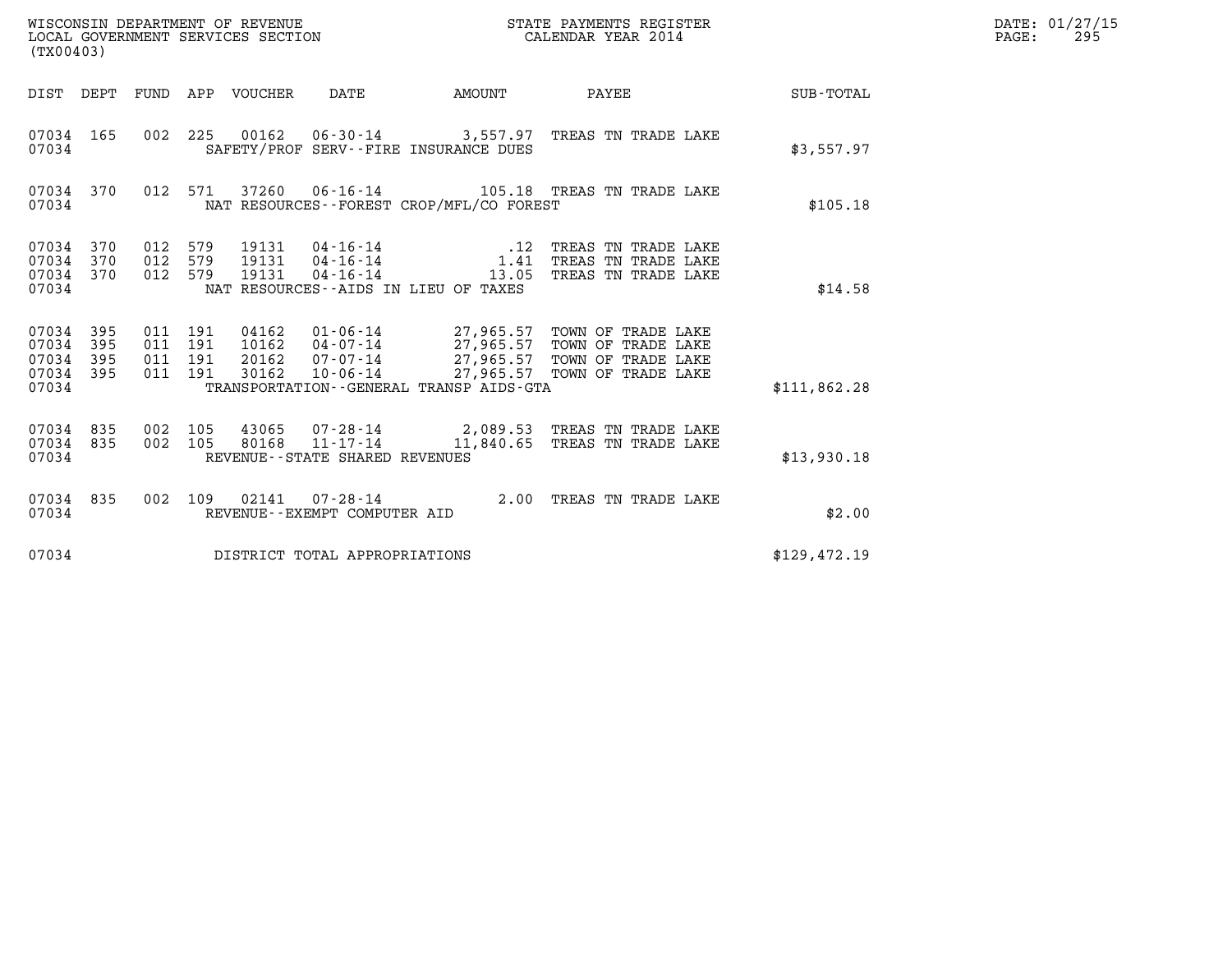| WISCONSIN DEPARTMENT OF REVENUE<br>LOCAL GOVERNMENT SERVICES SECTION<br>(TX00403) |     |                    |                                          |                            |                                                     |                                                                                                                                                                            | STATE PAYMENTS REGISTER<br>CALENDAR YEAR 2014 |                  | DATE: 01/27/15<br>$\mathtt{PAGE}$ :<br>296 |
|-----------------------------------------------------------------------------------|-----|--------------------|------------------------------------------|----------------------------|-----------------------------------------------------|----------------------------------------------------------------------------------------------------------------------------------------------------------------------------|-----------------------------------------------|------------------|--------------------------------------------|
|                                                                                   |     |                    |                                          | DIST DEPT FUND APP VOUCHER | DATE                                                | AMOUNT                                                                                                                                                                     | PAYEE                                         | <b>SUB-TOTAL</b> |                                            |
| 07036 165<br>07036                                                                |     |                    |                                          |                            |                                                     | 002 225 00163 06-30-14 2,533.71 TREAS TN UNION<br>SAFETY/PROF SERV--FIRE INSURANCE DUES                                                                                    |                                               | \$2,533.71       |                                            |
| 07036 370<br>07036                                                                |     |                    | 000 001                                  |                            |                                                     | NAT RESOURCES-SEVERANCE/YIELD/WITHDRAWAL                                                                                                                                   | 02DNR  09-11-14  27,827.27 TREAS TOWN UNION   | \$27,827.27      |                                            |
| 07036 370<br>07036                                                                |     |                    | 002 785                                  |                            |                                                     | 00009  08-04-14  101,584.00  TREAS TN UNION<br>NAT RESOURCES - - FOREST ROAD PAYMENT                                                                                       |                                               | \$101,584.00     |                                            |
| 07036 370<br>07036 370<br>07036                                                   |     |                    | 012 571<br>012 571                       |                            |                                                     | 37261  06-16-14  153.33 TREAS TN UNION<br>37261  06-16-14  2,973.63 TREAS TN UNION<br>NAT RESOURCES - - FOREST CROP/MFL/CO FOREST                                          |                                               | \$3,126.96       |                                            |
| 07036 370<br>07036                                                                |     |                    |                                          |                            |                                                     | 012 579 19132 04-16-14 3,183.48 TREAS TN UNION<br>NAT RESOURCES -- AIDS IN LIEU OF TAXES                                                                                   |                                               | \$3,183.48       |                                            |
| 07036 395<br>07036 395<br>07036<br>07036 395<br>07036                             | 395 |                    | 011 191<br>011 191<br>011 191<br>011 191 |                            | 30163 10-06-14                                      | 04163 01-06-14 19,799.24 TOWN OF UNION<br>10163 04-07-14 19,799.24 TOWN OF UNION<br>20163 07-07-14 19,799.24 TOWN OF UNION<br>TRANSPORTATION - - GENERAL TRANSP AIDS - GTA | 19,799.25 TOWN OF UNION                       | \$79,196.97      |                                            |
| 07036 835<br>07036 835<br>07036                                                   |     | 002 105<br>002 105 |                                          |                            | 80169 11-17-14<br>REVENUE - - STATE SHARED REVENUES | 43066  07-28-14  668.28  TREAS TN UNION                                                                                                                                    | 4,047.63 TREAS TN UNION                       | \$4,715.91       |                                            |
| 07036                                                                             |     |                    |                                          |                            | DISTRICT TOTAL APPROPRIATIONS                       |                                                                                                                                                                            |                                               | \$222,168.30     |                                            |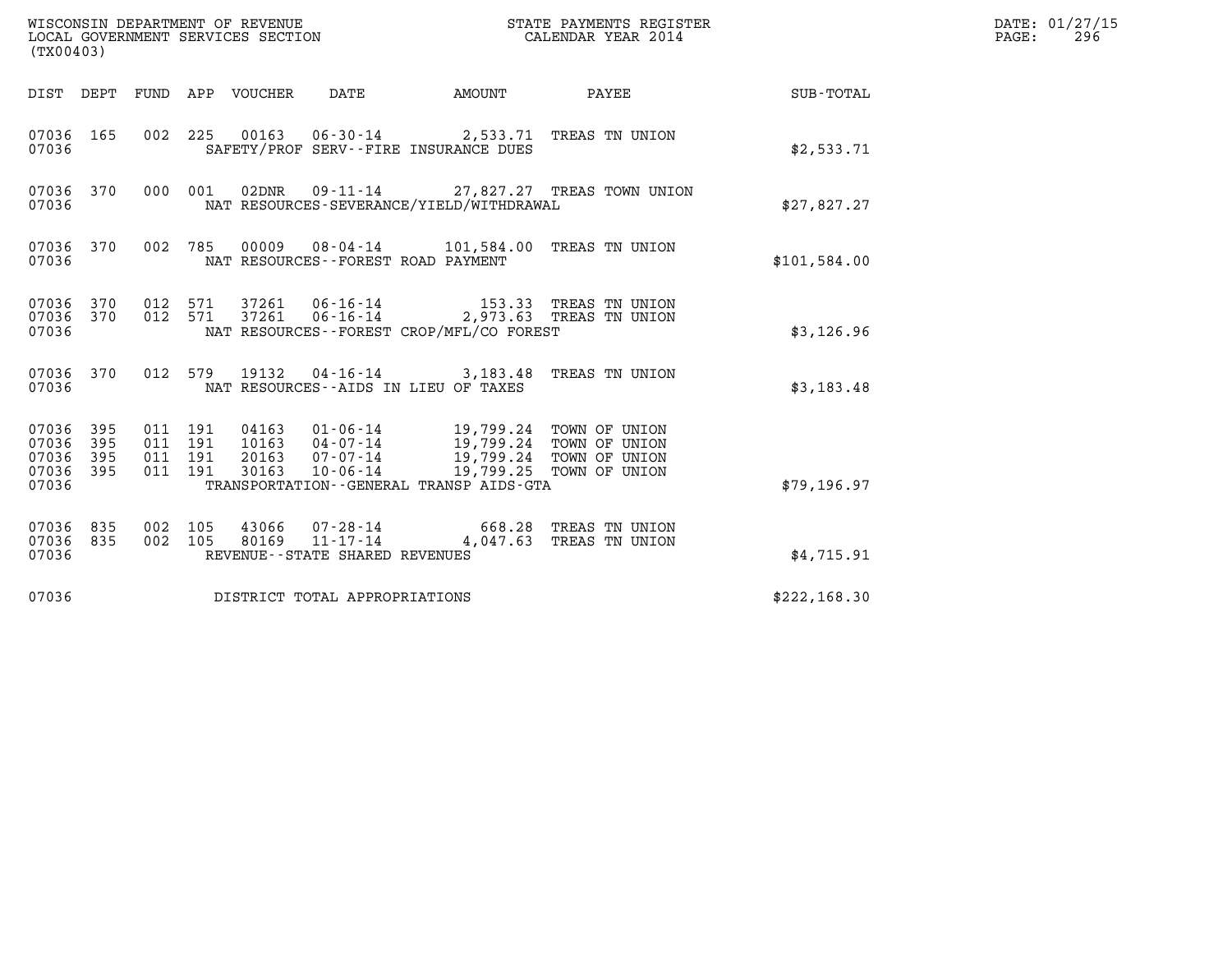| WISCONSIN DEPARTMENT OF REVENUE   | STATE PAYMENTS REGISTER | DATE: 01/27/15 |
|-----------------------------------|-------------------------|----------------|
| LOCAL GOVERNMENT SERVICES SECTION | CALENDAR YEAR 2014      | 297<br>PAGE:   |

| (TX00403)                                 |                          |                          |                          | WISCONSIN DEPARTMENT OF REVENUE<br>LOCAL GOVERNMENT SERVICES SECTION |                                                   | STATE PAYMENTS REGISTER<br>CALENDAR YEAR 2014        |                                                                                                                                           |              |
|-------------------------------------------|--------------------------|--------------------------|--------------------------|----------------------------------------------------------------------|---------------------------------------------------|------------------------------------------------------|-------------------------------------------------------------------------------------------------------------------------------------------|--------------|
| DIST                                      | DEPT                     | FUND APP                 |                          | VOUCHER DATE                                                         |                                                   | <b>EXAMPLE THE PROPERTY OF A STATE</b>               | <b>PAYEE</b>                                                                                                                              | SUB-TOTAL    |
| 07038<br>07038                            | 165                      | 002                      |                          |                                                                      |                                                   | SAFETY/PROF SERV--FIRE INSURANCE DUES                | 225 00164 06-30-14 5,121.32 TREAS TN WEBB LAKE                                                                                            | \$5,121.32   |
| 07038<br>07038<br>07038                   | 370<br>370               | 012<br>012               | 571<br>571               |                                                                      |                                                   | NAT RESOURCES - - FOREST CROP/MFL/CO FOREST          | 37262   06-16-14   326.10 TREAS TN WEBB LAKE<br>37262  06-16-14  2,828.62  TREAS TN WEBB LAKE                                             | \$3,154.72   |
| 07038<br>07038                            | 370                      |                          |                          |                                                                      | NAT RESOURCES - - RU RECYCLING GRANT              | 074 670 41288 05-23-14 2,288.07                      | TREAS TN WEBB LAKE                                                                                                                        | \$2,288.07   |
| 07038<br>07038<br>07038<br>07038<br>07038 | 395<br>395<br>395<br>395 | 011<br>011<br>011<br>011 | 191<br>191<br>191<br>191 | 04164<br>30164                                                       | 20164  07-07-14<br>10-06-14                       | 39,958.39<br>TRANSPORTATION--GENERAL TRANSP AIDS-GTA | 01-06-14 39,958.37 TOWN OF WEBB LAKE<br>10164  04-07-14  39,958.37  TOWN OF WEBB LAKE<br>39,958.37 TOWN OF WEBB LAKE<br>TOWN OF WEBB LAKE | \$159,833.50 |
| 07038<br>07038<br>07038                   | 835<br>835               | 002<br>002               | 105<br>105               |                                                                      | REVENUE - - STATE SHARED REVENUES                 |                                                      | 43067  07-28-14  522.96 TREAS TN WEBB LAKE<br>80170  11-17-14  2,969.76 TREAS TN WEBB LAKE                                                | \$3,492.72   |
| 07038<br>07038                            | 835                      | 002                      | 109                      | 02142                                                                | $07 - 28 - 14$<br>REVENUE - - EXEMPT COMPUTER AID |                                                      | 14.00 TREAS TN WEBB LAKE                                                                                                                  | \$14.00      |
| 07038                                     |                          |                          |                          |                                                                      | DISTRICT TOTAL APPROPRIATIONS                     |                                                      |                                                                                                                                           | \$173,904.33 |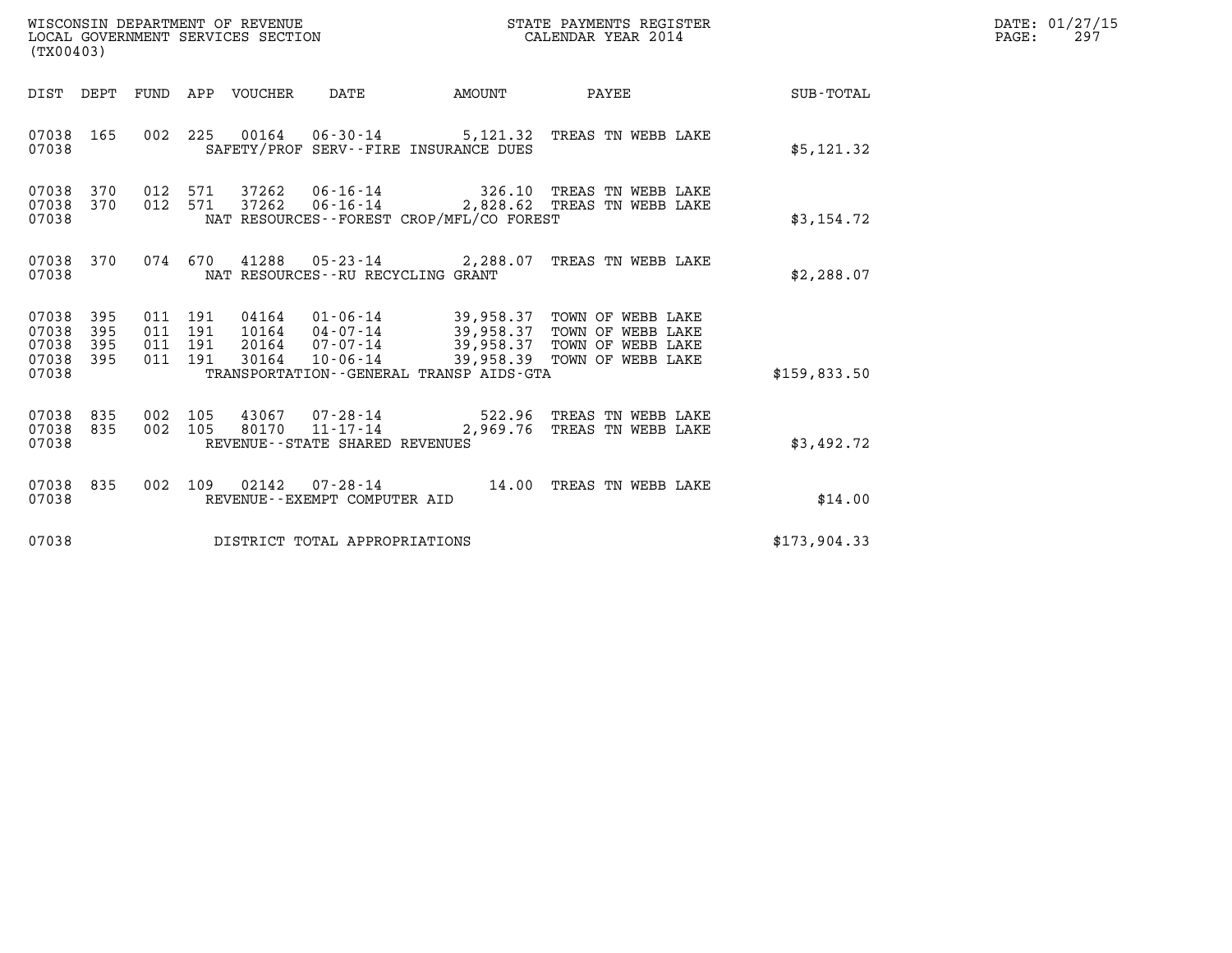| WISCONSIN DEPARTMENT OF REVENUE   | STATE PAYMENTS REGISTER | DATE: 01/27/15 |
|-----------------------------------|-------------------------|----------------|
| LOCAL GOVERNMENT SERVICES SECTION | CALENDAR YEAR 2014      | 298<br>PAGE:   |

| (TX00403)                                                             |                          |                                                              |                                                                                                                      |                        |                                                                                                                          |              |  |
|-----------------------------------------------------------------------|--------------------------|--------------------------------------------------------------|----------------------------------------------------------------------------------------------------------------------|------------------------|--------------------------------------------------------------------------------------------------------------------------|--------------|--|
| DIST DEPT                                                             | FUND APP                 | VOUCHER                                                      | DATE<br><b>EXAMPLE THE AMOUNT</b>                                                                                    |                        | <b>PAYEE</b>                                                                                                             | SUB-TOTAL    |  |
| 165<br>07040<br>07040                                                 | 002                      | 225<br>00165                                                 | $06 - 30 - 14$ 808.63<br>SAFETY/PROF SERV--FIRE INSURANCE DUES                                                       |                        | TREAS TN WEST MARSHLAND                                                                                                  | \$808.63     |  |
| 07040<br>370<br>370<br>07040<br>07040                                 | 002<br>002               | 503<br>16408<br>503<br>16408                                 | $01 - 30 - 14$<br>$01 - 30 - 14$<br>NAT RESOURCES--AIDS IN LIEU OF TAXES                                             | 12,717.58<br>20,945.28 | TREAS TN WEST MARSHLAND<br>TREAS TN WEST MARSHLAND<br>TOWN SHARE 4171.11                                                 | \$33,662.86  |  |
| 370<br>07040<br>370<br>07040<br>07040                                 | 012<br>012               | 37263<br>571<br>571<br>37263                                 | $06 - 16 - 14$<br>NAT RESOURCES - - FOREST CROP/MFL/CO FOREST                                                        |                        | 798.37 TREAS TN WEST MARSHLAND<br>06-16-14 798.37 TREAS TN WEST MARSHLAND<br>06-16-14 304.07 TREAS TN WEST MARSHLAND     | \$1,102.44   |  |
| 370<br>07040<br>370<br>07040<br>370<br>07040<br>07040                 | 012<br>012<br>012        | 579<br>19133<br>579<br>19133<br>579<br>19133                 | $04 - 16 - 14$ 4,060.39<br>$04 - 16 - 14$<br>$04 - 16 - 14$<br>NAT RESOURCES -- AIDS IN LIEU OF TAXES                | 19,732.23<br>1,296.48  | TREAS TN WEST MARSHLAND<br>TREAS TN WEST MARSHLAND<br>TREAS TN WEST MARSHLAND                                            | \$25,089.10  |  |
| 07040<br>395<br>07040<br>395<br>395<br>07040<br>395<br>07040<br>07040 | 011<br>011<br>011<br>011 | 191<br>04165<br>191<br>10165<br>191<br>20165<br>191<br>30165 | $01 - 06 - 14$<br>$04 - 07 - 14$<br>$07 - 07 - 14$<br>$10 - 06 - 14$<br>TRANSPORTATION - - GENERAL TRANSP AIDS - GTA | 47,521.35<br>47,521.38 | 47,521.35 TOWN OF WEST MARSHLAND<br>47,521.35 TOWN OF WEST MARSHLAND<br>TOWN OF WEST MARSHLAND<br>TOWN OF WEST MARSHLAND | \$190,085.43 |  |
| 835<br>07040<br>835<br>07040<br>07040                                 | 002<br>002               | 105<br>43068<br>105<br>80171                                 | $11 - 17 - 14$<br>REVENUE--STATE SHARED REVENUES                                                                     | 18,706.73              | 07-28-14 3,301.19 TREAS TN WEST MARSHLAND<br>TREAS TN WEST MARSHLAND                                                     | \$22,007.92  |  |
| 07040<br>835<br>07040                                                 | 002                      | 501<br>00001                                                 | DOA-PAYMENT FOR MUNICIPAL SERVICES AID                                                                               |                        | 02-03-14 91.00 TREAS TN WEST MARSHLAND                                                                                   | \$91.00      |  |
| 07040                                                                 |                          |                                                              | DISTRICT TOTAL APPROPRIATIONS                                                                                        |                        |                                                                                                                          | \$272,847.38 |  |
|                                                                       |                          |                                                              |                                                                                                                      |                        |                                                                                                                          |              |  |

LOCAL GOVERNMENT SERVICES SECTION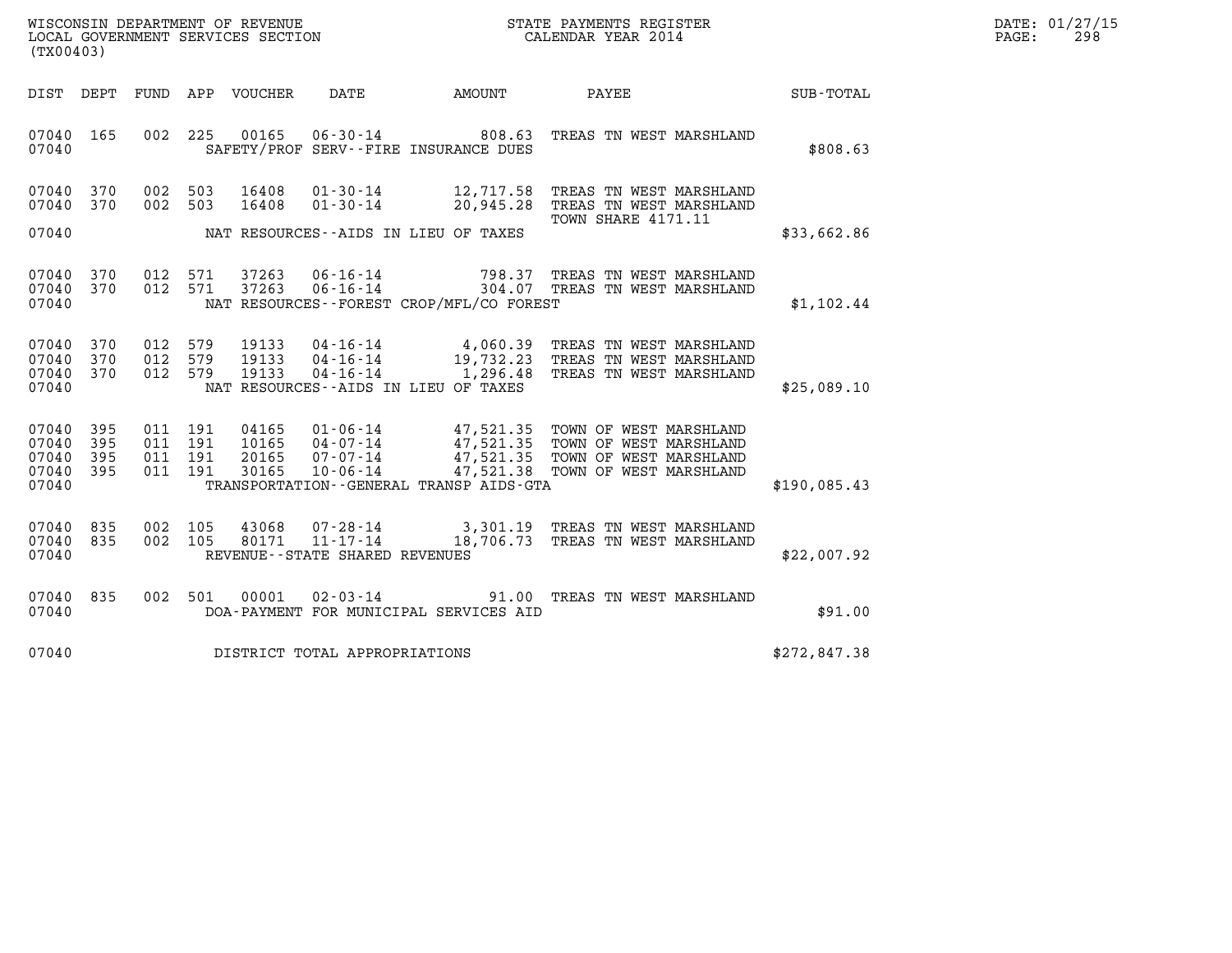| (TX00403)                                     |                     |                                          |         |                            |                                                        |                                              |                                                                                                                                                                           |               | DATE: 01/27/15<br>$\mathtt{PAGE}$ :<br>299 |
|-----------------------------------------------|---------------------|------------------------------------------|---------|----------------------------|--------------------------------------------------------|----------------------------------------------|---------------------------------------------------------------------------------------------------------------------------------------------------------------------------|---------------|--------------------------------------------|
|                                               |                     |                                          |         | DIST DEPT FUND APP VOUCHER | DATE                                                   | AMOUNT                                       | PAYEE                                                                                                                                                                     | SUB-TOTAL     |                                            |
| 07042 165<br>07042                            |                     |                                          | 002 225 |                            |                                                        | SAFETY/PROF SERV--FIRE INSURANCE DUES        | 00166  06-30-14  3,899.39  TREAS TN WOOD RIVER                                                                                                                            | \$3,899.39    |                                            |
| 07042 370<br>07042                            |                     | 002 503                                  |         | 16409                      |                                                        | NAT RESOURCES--AIDS IN LIEU OF TAXES         | 01-30-14 8,514.87 TREAS TN WOOD RIVER<br>TOWN SHARE 1195.45                                                                                                               | \$8,514.87    |                                            |
| 07042 370<br>07042                            |                     |                                          | 012 571 |                            |                                                        | NAT RESOURCES - - FOREST CROP/MFL/CO FOREST  | 37264  06-16-14  70.97  TREAS TN WOOD RIVER                                                                                                                               | \$70.97       |                                            |
| 07042 370<br>07042 370<br>07042               |                     | 012 579<br>012 579                       |         | 19134<br>19134             | 04-16-14                                               | NAT RESOURCES -- AIDS IN LIEU OF TAXES       | 4.75 TREAS TN WOOD RIVER<br>04-16-14 419.62 TREAS TN WOOD RIVER                                                                                                           | \$424.37      |                                            |
| 07042<br>07042<br>07042<br>07042 395<br>07042 | 395<br>- 395<br>395 | 011 191<br>011 191<br>011 191<br>011 191 |         | 30166                      | 10-06-14                                               | TRANSPORTATION - - GENERAL TRANSP AIDS - GTA | 04166 01-06-14 25,710.96 TOWN OF WOOD RIVER<br>10166 04-07-14 25,710.96 TOWN OF WOOD RIVER<br>20166 07-07-14 25,710.96 TOWN OF WOOD RIVER<br>25,710.98 TOWN OF WOOD RIVER | \$102,843.86  |                                            |
| 07042 395<br>07042                            |                     |                                          |         |                            |                                                        | TRANSPORTATION - - LRIP/TRIP/MSIP GRANTS     | 011 278 26311 10-01-14 15,260.00 TREAS TN WOOD RIVER                                                                                                                      | \$15, 260.00  |                                            |
| 07042 835<br>07042 835<br>07042               |                     | 002 105<br>002 105                       |         | 43069<br>80172             | $11 - 17 - 14$<br>REVENUE - - STATE SHARED REVENUES    |                                              | 07-28-14 3,587.90 TREAS TN WOOD RIVER<br>19,686.08 TREAS TN WOOD RIVER                                                                                                    | \$23, 273.98  |                                            |
| 07042 835<br>07042                            |                     |                                          | 002 109 |                            | $02143$ $07 - 28 - 14$<br>REVENUE--EXEMPT COMPUTER AID |                                              | 192.00 TREAS TN WOOD RIVER                                                                                                                                                | \$192.00      |                                            |
| 07042                                         |                     |                                          |         |                            | DISTRICT TOTAL APPROPRIATIONS                          |                                              |                                                                                                                                                                           | \$154, 479.44 |                                            |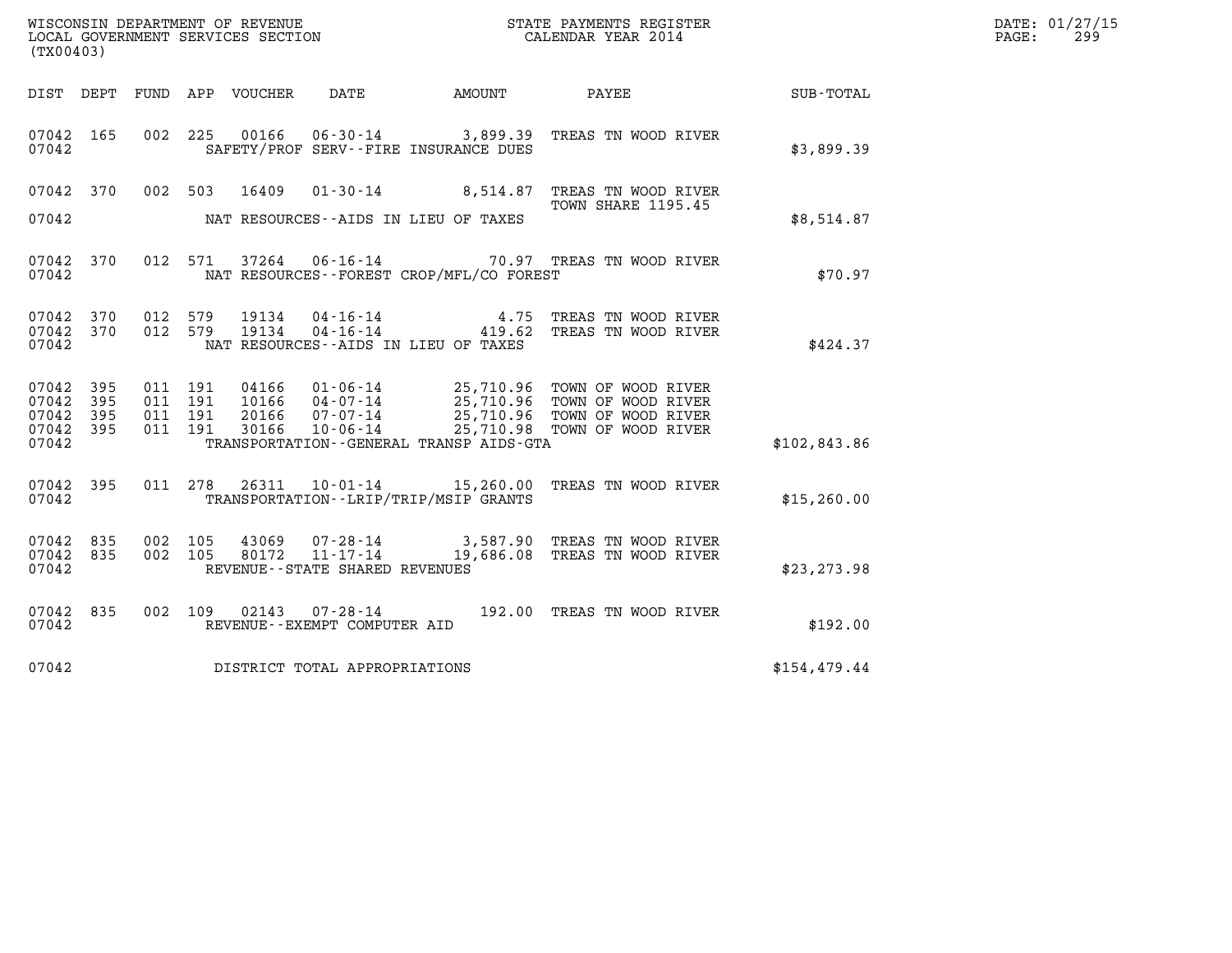| WISCONSIN DEPARTMENT OF REVENUE   | STATE PAYMENTS REGISTER | DATE: 01/27/15 |
|-----------------------------------|-------------------------|----------------|
| LOCAL GOVERNMENT SERVICES SECTION | CALENDAR YEAR 2014      | 300<br>PAGE:   |

| (TX00403)                                                             |                          |                                              |                                       |                                         |                                                                                                                                                                                                                  |               |  |
|-----------------------------------------------------------------------|--------------------------|----------------------------------------------|---------------------------------------|-----------------------------------------|------------------------------------------------------------------------------------------------------------------------------------------------------------------------------------------------------------------|---------------|--|
| DIST DEPT                                                             |                          | FUND APP VOUCHER                             | DATE AMOUNT                           |                                         | <b>PAYEE</b>                                                                                                                                                                                                     | SUB-TOTAL     |  |
| 07131 165<br>07131                                                    | 002                      | 225                                          | SAFETY/PROF SERV--FIRE INSURANCE DUES |                                         | 00167  06-30-14  2,569.65  TREAS VIL GRANTSBURG                                                                                                                                                                  | \$2,569.65    |  |
| 370<br>07131<br>07131<br>370<br>07131<br>07131                        | 012<br>012<br>370<br>012 |                                              | NAT RESOURCES--AIDS IN LIEU OF TAXES  |                                         | 579   19135   04-16-14   364.45   TREAS   VIL GRANTSBURG<br>579   19135   04-16-14   35.20   TREAS   VIL GRANTSBURG<br>579   19135   04-16-14   18.94   TREAS   VIL GRANTSBURG                                   | \$418.59      |  |
| 07131 395<br>07131                                                    | 011                      | 174                                          | TRANSPORTATION--FLOOD DAMAGE AID      |                                         | 26372  10-06-14  81,530.69  TREAS VIL GRANTSBURG                                                                                                                                                                 | \$81,530.69   |  |
| 07131<br>395<br>07131<br>395<br>07131<br>395<br>07131<br>395<br>07131 | 011<br>011<br>011<br>011 | 191<br>191<br>191<br>191                     |                                       | TRANSPORTATION--GENERAL TRANSP AIDS-GTA | 04167  01-06-14  26,355.31  VILLAGE OF GRANTSBURG<br>10167  04-07-14  26,355.31  VILLAGE OF GRANTSBURG<br>20167  07-07-14  26,355.31  VILLAGE OF GRANTSBURG<br>30167  10-06-14  26,355.34  VILLAGE OF GRANTSBURG | \$105, 421.27 |  |
| 07131<br>455<br>07131                                                 | 002                      | 231 01418 02-19-14 480.00                    | JUSTICE - - LAW ENFORCEMENT TRAINING  |                                         | TREAS VIL GRANTSBURG                                                                                                                                                                                             | \$480.00      |  |
| 07131<br>835<br>835<br>07131<br>07131                                 | 002<br>002               | 105<br>105<br>REVENUE--STATE SHARED REVENUES |                                       |                                         | 43070  07-28-14  74,583.23 TREAS VIL GRANTSBURG<br>80173  11-17-14  350,147.74 TREAS VIL GRANTSBURG                                                                                                              | \$424,730.97  |  |
| 07131<br>835<br>07131<br>835<br>07131                                 | 002<br>002               | 109<br>109<br>REVENUE--EXEMPT COMPUTER AID   | 05028 07-28-14                        |                                         | 02144  07-28-14  2,513.00 TREAS VIL GRANTSBURG<br>2,770.00 TREAS VIL GRANTSBURG                                                                                                                                  | \$5,283.00    |  |
| 07131<br>07131                                                        | 835<br>002               | 501<br>00001                                 |                                       | DOA-PAYMENT FOR MUNICIPAL SERVICES AID  | 02-03-14 5,277.25 TREAS VIL GRANTSBURG                                                                                                                                                                           | \$5,277.25    |  |
| 07131                                                                 |                          | DISTRICT TOTAL APPROPRIATIONS                |                                       |                                         |                                                                                                                                                                                                                  | \$625,711.42  |  |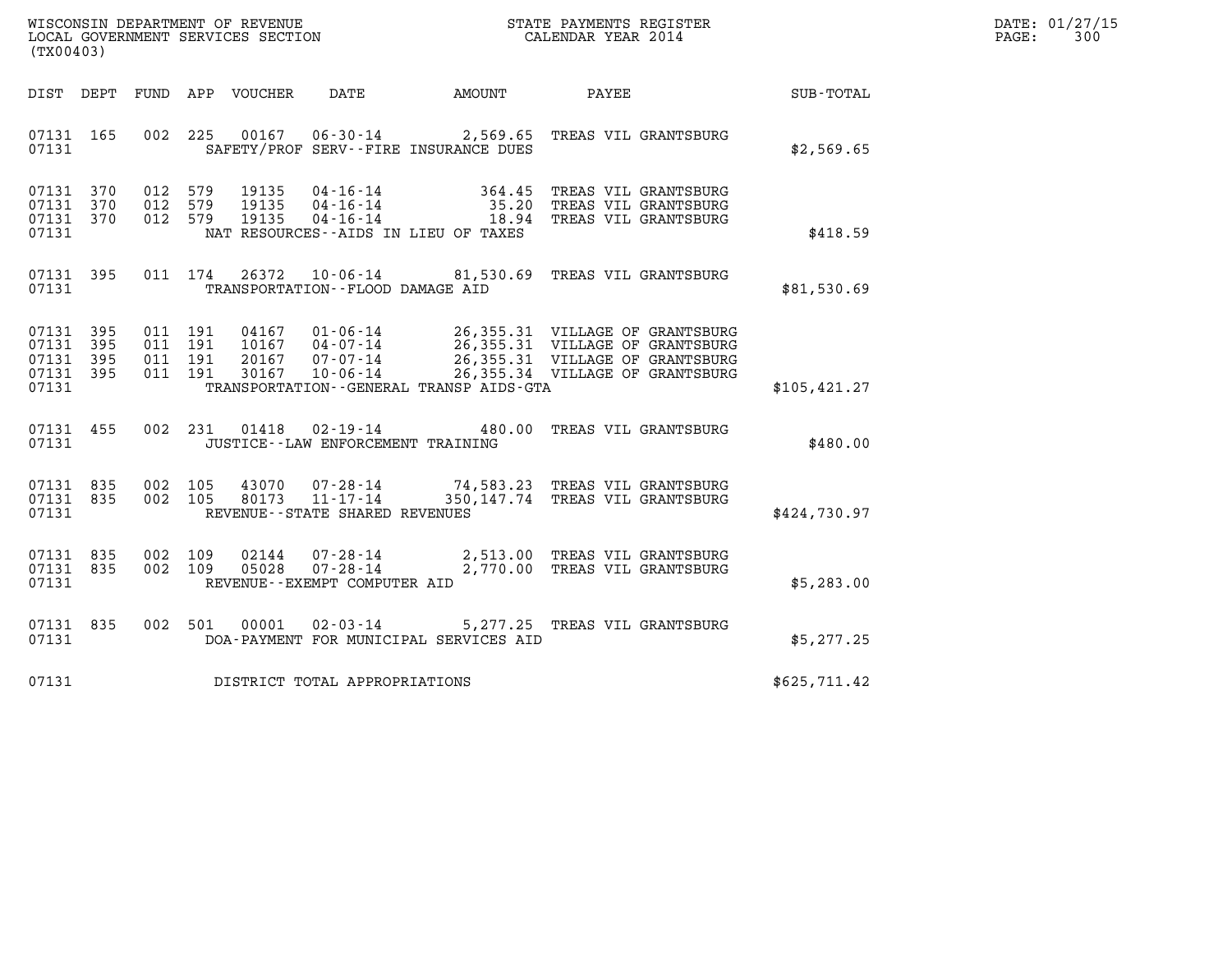| (TX00403)                                                                   |                |                                                     |         |                                                    |                                                              |                                              |                                                                                                                                                                                                                                                          |              | DATE: 01/27/15<br>PAGE:<br>301 |
|-----------------------------------------------------------------------------|----------------|-----------------------------------------------------|---------|----------------------------------------------------|--------------------------------------------------------------|----------------------------------------------|----------------------------------------------------------------------------------------------------------------------------------------------------------------------------------------------------------------------------------------------------------|--------------|--------------------------------|
|                                                                             |                |                                                     |         |                                                    |                                                              | DIST DEPT FUND APP VOUCHER DATE AMOUNT PAYEE |                                                                                                                                                                                                                                                          | SUB-TOTAL    |                                |
| 07181 165<br>07181                                                          |                | 002 225                                             |         | 00168                                              |                                                              | SAFETY/PROF SERV--FIRE INSURANCE DUES        | 06-30-14 2,713.40 TREAS VIL SIREN                                                                                                                                                                                                                        | \$2,713.40   |                                |
| 07181                                                                       | 07181 370      |                                                     | 012 579 |                                                    |                                                              | NAT RESOURCES - AIDS IN LIEU OF TAXES        | 19136 04-16-14 21.46 TREAS VIL SIREN                                                                                                                                                                                                                     | \$21.46      |                                |
| 07181 395<br>07181 395<br>07181<br>07181<br>07181 395<br>07181 395<br>07181 | - 395<br>- 395 | 011 185<br>011 185<br>011 185<br>011 185<br>011 185 | 011 185 | 11812<br>13616<br>16698<br>21796<br>21796<br>25625 |                                                              | TRANSPORTATION - - HIGHWAY SAFETY - FEDERAL  | 05-12-14<br>06-02-14<br>07-02-14<br>07-02-14<br>08-20-14<br>08-20-14<br>09-29-14<br>09-29-14<br>09-29-14<br>09-29-14<br>09-29-14<br>09-29-14<br>09-29-14<br>09-20-14<br>09-29-14<br>09-29-14<br>09-29-14<br>09-29-14<br>09-29-14<br>09-29-14<br>09-29-14 | \$7,558.70   |                                |
| 07181 395<br>07181<br>07181 395<br>07181 395<br>07181                       | - 395          | 011 191<br>011 191<br>011 191                       | 011 191 | 04168<br>10168<br>20168<br>30168                   | 10-06-14                                                     | TRANSPORTATION--GENERAL TRANSP AIDS-GTA      | 01-06-14 20,356.10 VILLAGE OF SIREN<br>04-07-14 20,356.10 VILLAGE OF SIREN<br>07-07-14 20,356.10 VILLAGE OF SIREN<br>20,356.10 VILLAGE OF SIREN                                                                                                          | \$81,424.40  |                                |
| 07181 455<br>07181                                                          |                |                                                     |         |                                                    | JUSTICE -- LAW ENFORCEMENT TRAINING                          |                                              | 002 231 01744 02-26-14 480.00 TREAS VIL SIREN                                                                                                                                                                                                            | \$480.00     |                                |
| 07181 835<br>07181 835<br>07181                                             |                | 002 105<br>002 105                                  |         | 43071                                              | 07-28-14<br>80174 11-17-14<br>REVENUE--STATE SHARED REVENUES |                                              | 29,811.06 TREAS VIL SIREN<br>141,867.86 TREAS VIL SIREN                                                                                                                                                                                                  | \$171,678.92 |                                |
| 07181 835<br>07181 835<br>07181                                             |                | 002 109<br>002 109                                  |         | 02145<br>05029                                     | REVENUE--EXEMPT COMPUTER AID                                 |                                              | 07-28-14 509.00 TREAS VIL SIREN<br>07-28-14 956.00 TREAS VIL SIREN                                                                                                                                                                                       | \$1,465.00   |                                |
| 07181 835<br>07181                                                          |                |                                                     |         |                                                    | REVENUE--LOTTERY CREDIT -                                    |                                              | 021 363 35982 03-24-14 2,543.16 TREAS VIL SIREN                                                                                                                                                                                                          | \$2,543.16   |                                |
| 07181                                                                       |                |                                                     |         |                                                    | DISTRICT TOTAL APPROPRIATIONS                                |                                              |                                                                                                                                                                                                                                                          | \$267,885.04 |                                |